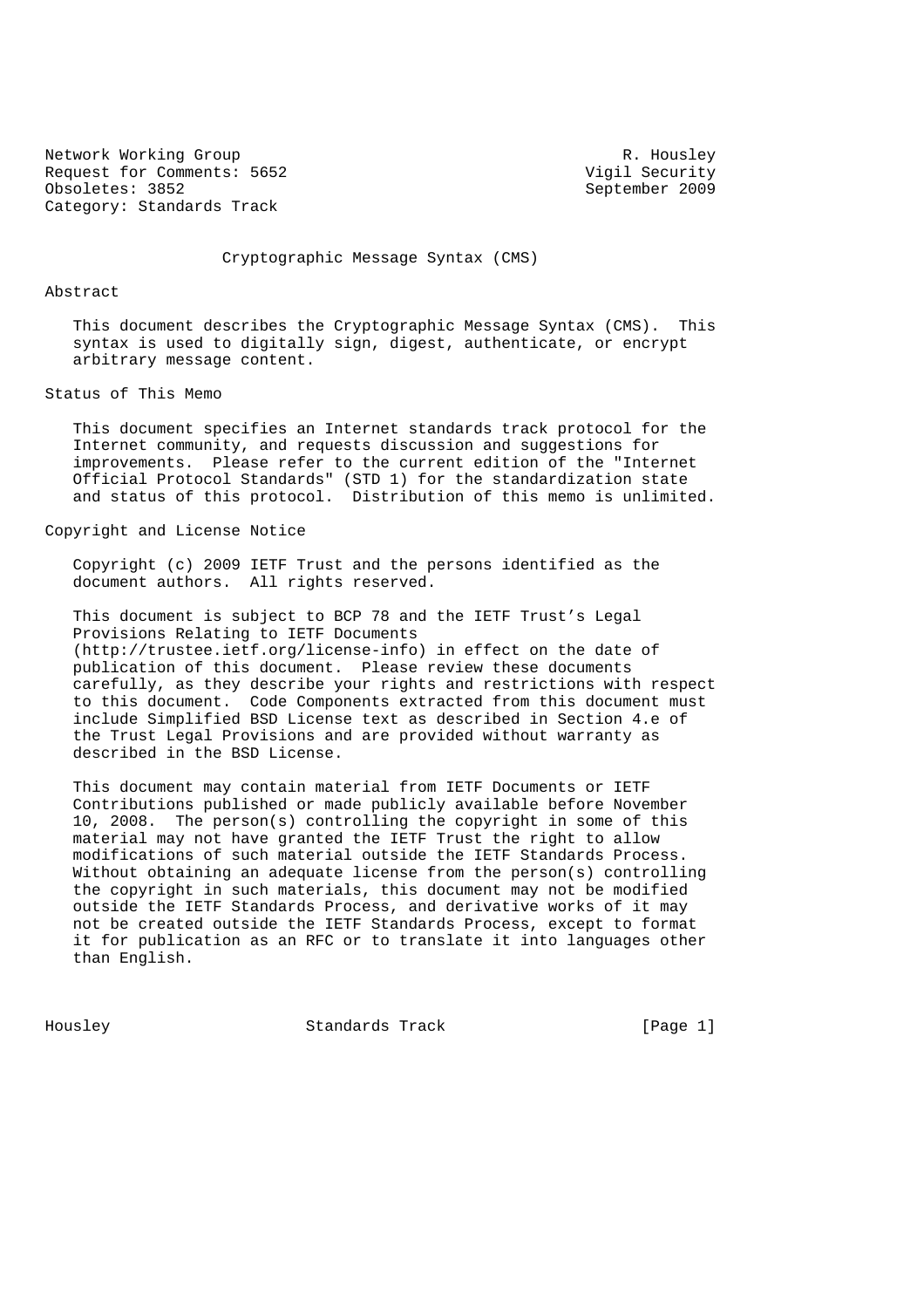| Table of Contents                               |  |
|-------------------------------------------------|--|
|                                                 |  |
|                                                 |  |
| 1.1.1. Changes Since PKCS #7 Version 1.5 4      |  |
| 1.1.2. Changes Since RFC 2630 4                 |  |
|                                                 |  |
|                                                 |  |
|                                                 |  |
|                                                 |  |
|                                                 |  |
|                                                 |  |
|                                                 |  |
|                                                 |  |
| 5.2. EncapsulatedContentInfo Type 11            |  |
| 5.2.1. Compatibility with PKCS #7 12            |  |
|                                                 |  |
| 5.4. Message Digest Calculation Process 16      |  |
| 5.5. Signature Generation Process 16            |  |
| 5.6. Signature Verification Process 17          |  |
|                                                 |  |
|                                                 |  |
|                                                 |  |
| 6.2.1. KeyTransRecipientInfo Type 22            |  |
| 6.2.2. KeyAgreeRecipientInfo Type 23            |  |
| 6.2.3. KEKRecipientInfo Type 25                 |  |
| 6.2.4. PasswordRecipientInfo Type 26            |  |
| 6.2.5. OtherRecipientInfo Type 27               |  |
|                                                 |  |
|                                                 |  |
|                                                 |  |
|                                                 |  |
| 9. Authenticated-Data Content Type 30           |  |
|                                                 |  |
|                                                 |  |
|                                                 |  |
| 10.1. Algorithm Identifier Types 35             |  |
| 10.1.1. DigestAlgorithmIdentifier 35            |  |
| 10.1.2. SignatureAlgorithmIdentifier 35         |  |
| 10.1.3. KeyEncryptionAlgorithmIdentifier 35     |  |
| 10.1.4. ContentEncryptionAlgorithmIdentifier 36 |  |
| 10.1.5. MessageAuthenticationCodeAlgorithm 36   |  |
| 10.1.6. KeyDerivationAlgorithmIdentifier 36     |  |
|                                                 |  |
| 10.2.1. RevocationInfoChoices 36                |  |
| 10.2.2. CertificateChoices 37                   |  |

Housley Standards Track [Page 2]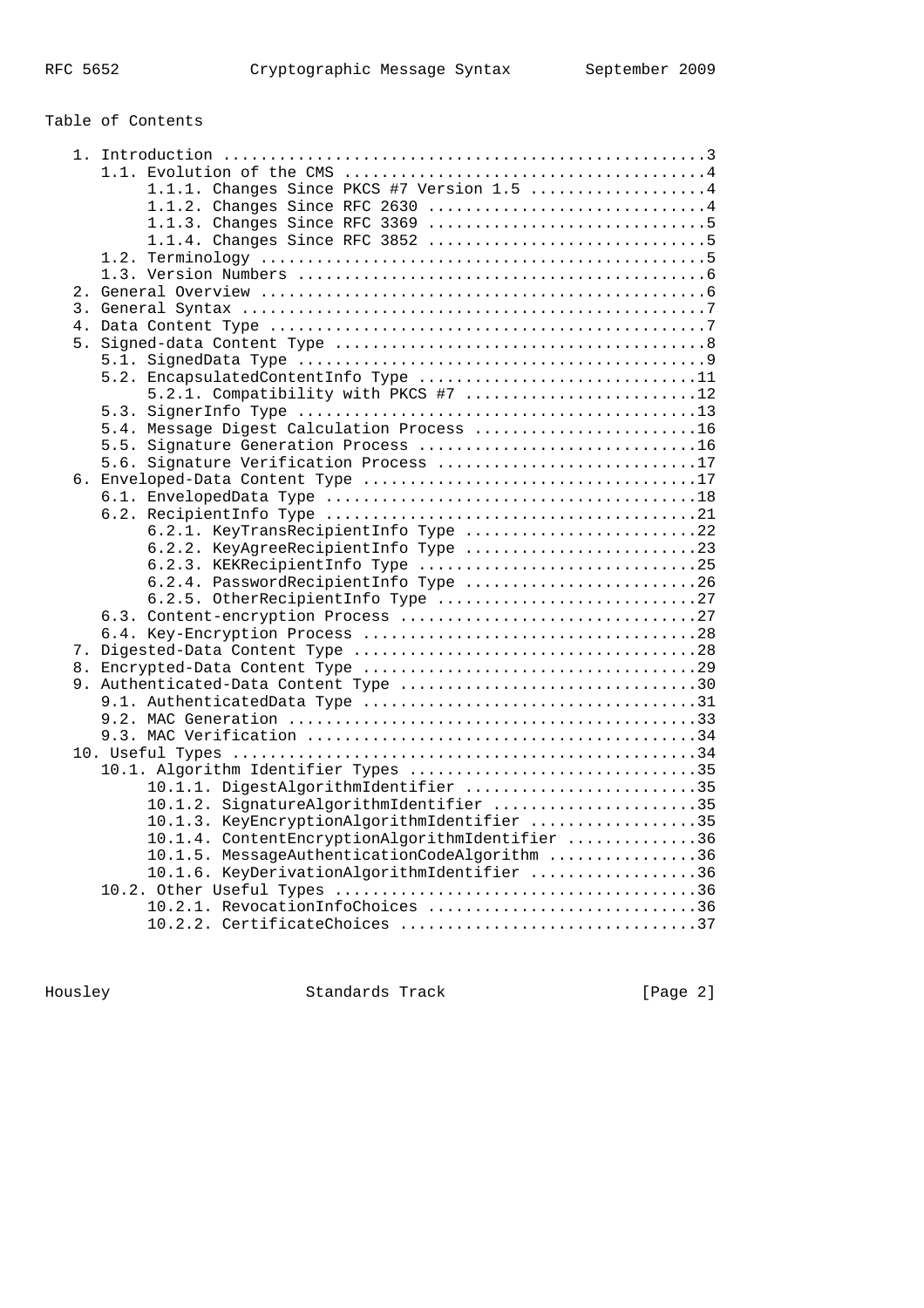| $10.2.4$ . IssuerAndSerialNumber 38                   |
|-------------------------------------------------------|
|                                                       |
| 10.2.6. UserKeyingMaterial 39                         |
| 10.2.7. OtherKeyAttribute 39                          |
|                                                       |
|                                                       |
|                                                       |
|                                                       |
|                                                       |
|                                                       |
|                                                       |
| 12.2. Version 1 Attribute Certificate ASN.1 Module 51 |
|                                                       |
|                                                       |
|                                                       |
|                                                       |
|                                                       |

## 1. Introduction

 This document describes the Cryptographic Message Syntax (CMS). This syntax is used to digitally sign, digest, authenticate, or encrypt arbitrary message content.

 The CMS describes an encapsulation syntax for data protection. It supports digital signatures and encryption. The syntax allows multiple encapsulations; one encapsulation envelope can be nested inside another. Likewise, one party can digitally sign some previously encapsulated data. It also allows arbitrary attributes, such as signing time, to be signed along with the message content, and it provides for other attributes such as countersignatures to be associated with a signature.

 The CMS can support a variety of architectures for certificate-based key management, such as the one defined by the PKIX (Public Key Infrastructure using X.509) working group [PROFILE].

 The CMS values are generated using ASN.1 [X.208-88], using BER encoding (Basic Encoding Rules) [X.209-88]. Values are typically represented as octet strings. While many systems are capable of transmitting arbitrary octet strings reliably, it is well known that many electronic mail systems are not. This document does not address mechanisms for encoding octet strings for reliable transmission in such environments.

Housley Standards Track [Page 3]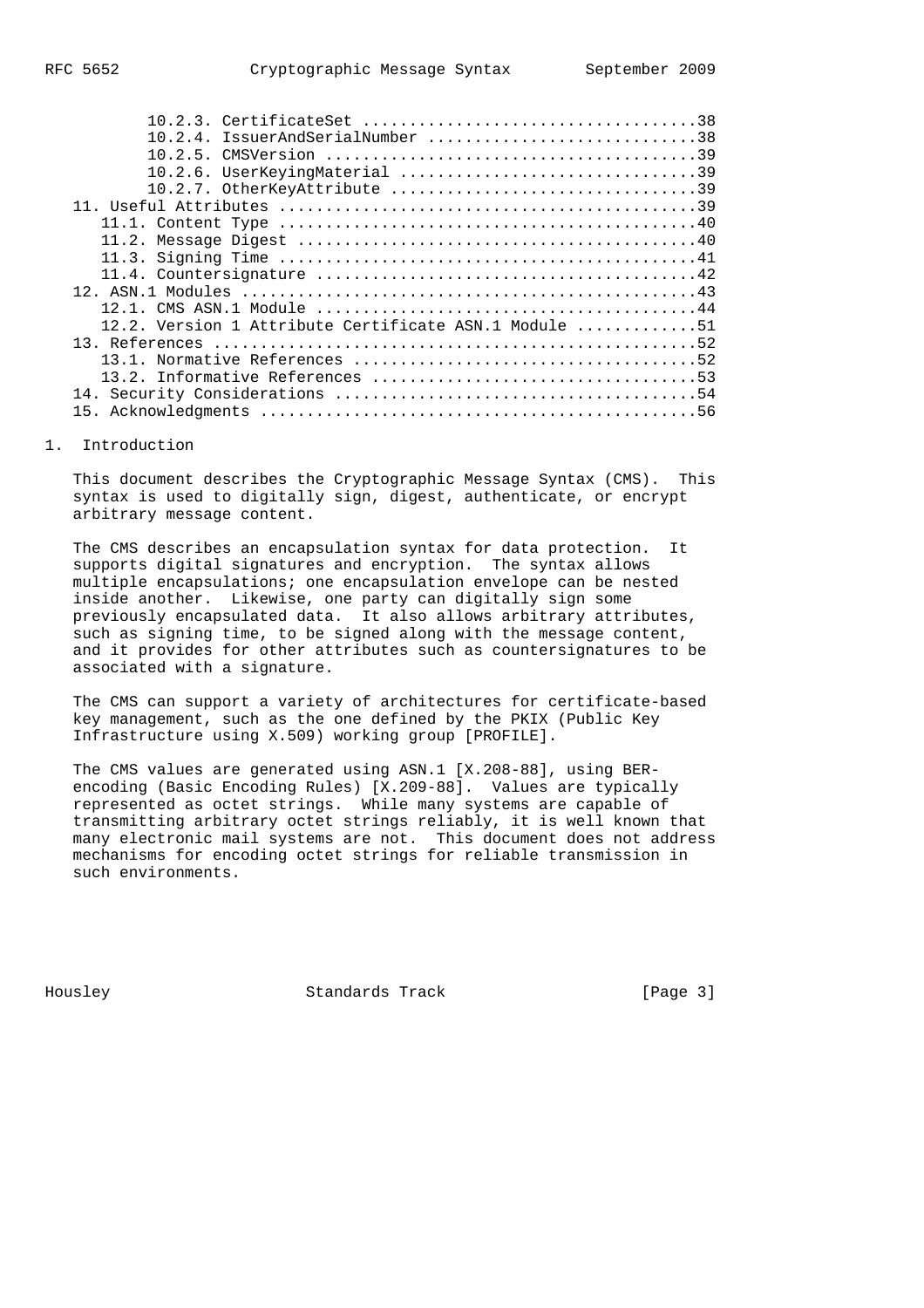## 1.1. Evolution of the CMS

 The CMS is derived from PKCS #7 version 1.5, which is documented in RFC 2315 [PKCS#7]. PKCS #7 version 1.5 was developed outside of the IETF; it was originally published as an RSA Laboratories Technical Note in November 1993. Since that time, the IETF has taken responsibility for the development and maintenance of the CMS. Today, several important IETF Standards-Track protocols make use of the CMS.

 This section describes that changes that the IETF has made to the CMS in each of the published versions.

## 1.1.1. Changes Since PKCS #7 Version 1.5

 RFC 2630 [CMS1] was the first version of the CMS on the IETF Standards Track. Wherever possible, backward compatibility with PKCS #7 version 1.5 is preserved; however, changes were made to accommodate version 1 attribute certificate transfer and to support algorithm-independent key management. PKCS #7 version 1.5 included support only for key transport. RFC 2630 adds support for key agreement and previously distributed symmetric key-encryption key techniques.

# 1.1.2. Changes Since RFC 2630

 RFC 3369 [CMS2] obsoletes RFC 2630 [CMS1] and RFC 3211 [PWRI]. Password-based key management is included in the CMS specification, and an extension mechanism to support new key management schemes without further changes to the CMS is specified. Backward compatibility with RFC 2630 and RFC 3211 is preserved; however, version 2 attribute certificate transfer is added, and the use of version 1 attribute certificates is deprecated.

 Secure/Multipurpose Internet Mail Extensions (S/MIME) v2 signatures [MSG2], which are based on PKCS #7 version 1.5, are compatible with S/MIME v3 signatures [MSG3]and S/MIME v3.1 signatures [MSG3.1]. However, there are some subtle compatibility issues with signatures based on PKCS #7 version 1.5. These issues are discussed in Section 5.2.1. These issues remain with the current version of the CMS.

 Specific cryptographic algorithms are not discussed in this document, but they were discussed in RFC 2630. The discussion of specific cryptographic algorithms has been moved to a separate document [CMSALG]. Separation of the protocol and algorithm specifications allows the IETF to update each document independently. This specification does not require the implementation of any particular

Housley Standards Track [Page 4]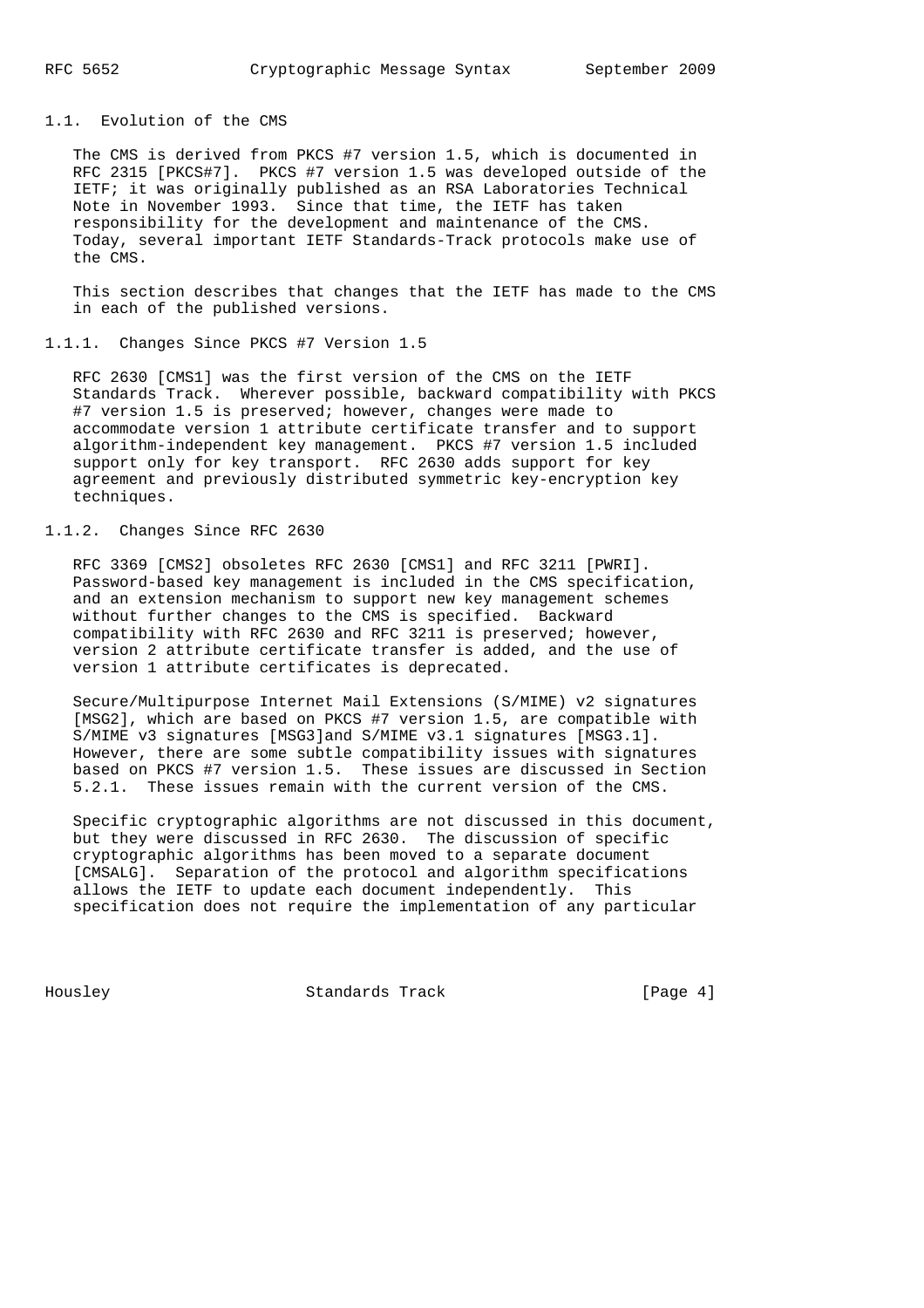algorithms. Rather, protocols that rely on the CMS are expected to choose appropriate algorithms for their environment. The algorithms may be selected from [CMSALG] or elsewhere.

#### 1.1.3. Changes Since RFC 3369

 RFC 3852 [CMS3] obsoletes RFC 3369 [CMS2]. As discussed in the previous section, RFC 3369 introduced an extension mechanism to support new key management schemes without further changes to the CMS. RFC 3852 introduces a similar extension mechanism to support additional certificate formats and revocation status information formats without further changes to the CMS. These extensions are primarily documented in Sections 10.2.1 and 10.2.2. Backward compatibility with earlier versions of the CMS is preserved.

The use of version numbers is described in Section 1.3.

 Since the publication of RFC 3369, a few errata have been noted. These errata are posted on the RFC Editor web site. These errors have been corrected in this document.

 The text in Section 11.4 that describes the counter signature unsigned attribute is clarified. Hopefully, the revised text is clearer about the portion of the SignerInfo signature that is covered by a countersignature.

## 1.1.4. Changes Since RFC 3852

 This document obsoletes RFC 3852 [CMS3]. The primary reason for the publication of this document is to advance the CMS along the standards maturity ladder.

 This document includes the clarifications that were originally published in RFC 4853 [CMSMSIG] regarding the proper handling of the SignedData protected content type when more than one digital signature is present.

 Since the publication of RFC 3852, a few errata have been noted. These errata are posted on the RFC Editor web site. These errors have been corrected in this document.

## 1.2. Terminology

 In this document, the key words MUST, MUST NOT, REQUIRED, SHOULD, SHOULD NOT, RECOMMENDED, MAY, and OPTIONAL are to be interpreted as described in [STDWORDS].

Housley Standards Track [Page 5]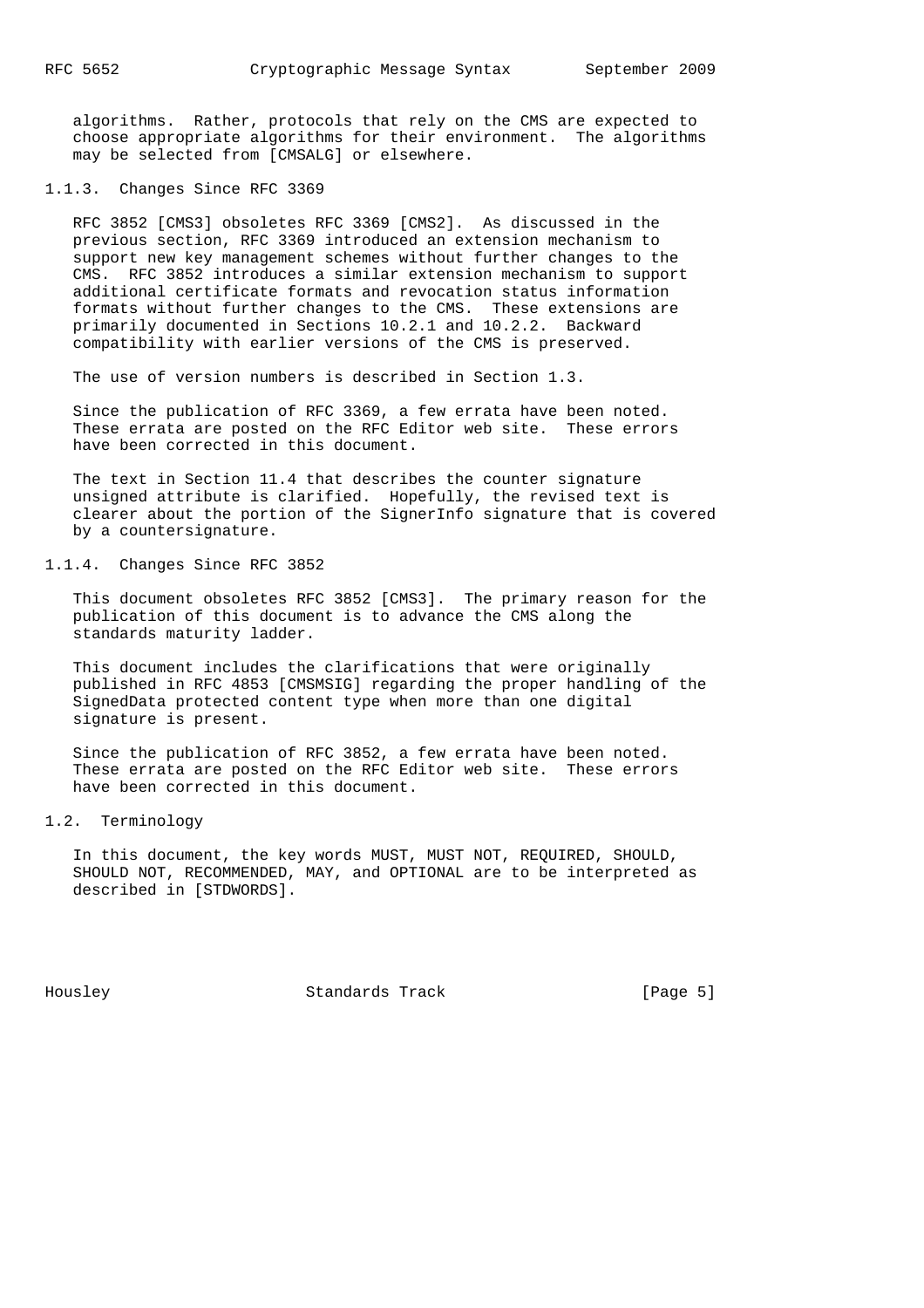## 1.3. Version Numbers

 Each of the major data structures includes a version number as the first item in the data structure. The version numbers are intended to avoid ASN.1 decode errors. Some implementations do not check the version number prior to attempting a decode, and if a decode error occurs, then the version number is checked as part of the error handling routine. This is a reasonable approach; it places error processing outside of the fast path. This approach is also forgiving when an incorrect version number is used by the sender.

 Most of the initial version numbers were assigned in PKCS #7 version 1.5. Others were assigned when the structure was initially created. Whenever a structure is updated, a higher version number is assigned. However, to ensure maximum interoperability, the higher version number is only used when the new syntax feature is employed. That is, the lowest version number that supports the generated syntax is used.

## 2. General Overview

 The CMS is general enough to support many different content types. This document defines one protection content, ContentInfo. ContentInfo encapsulates a single identified content type, and the identified type may provide further encapsulation. This document defines six content types: data, signed-data, enveloped-data, digested-data, encrypted-data, and authenticated-data. Additional content types can be defined outside this document.

 An implementation that conforms to this specification MUST implement the protection content, ContentInfo, and MUST implement the data, signed-data, and enveloped-data content types. The other content types MAY be implemented.

 As a general design philosophy, each content type permits single pass processing using indefinite-length Basic Encoding Rules (BER) encoding. Single-pass operation is especially helpful if content is large, stored on tapes, or is "piped" from another process. Single pass operation has one significant drawback: it is difficult to perform encode operations using the Distinguished Encoding Rules (DER) [X.509-88] encoding in a single pass since the lengths of the various components may not be known in advance. However, signed attributes within the signed-data content type and authenticated attributes within the authenticated-data content type need to be transmitted in DER form to ensure that recipients can verify a content that contains one or more unrecognized attributes. Signed attributes and authenticated attributes are the only data types used in the CMS that require DER encoding.

Housley Standards Track [Page 6]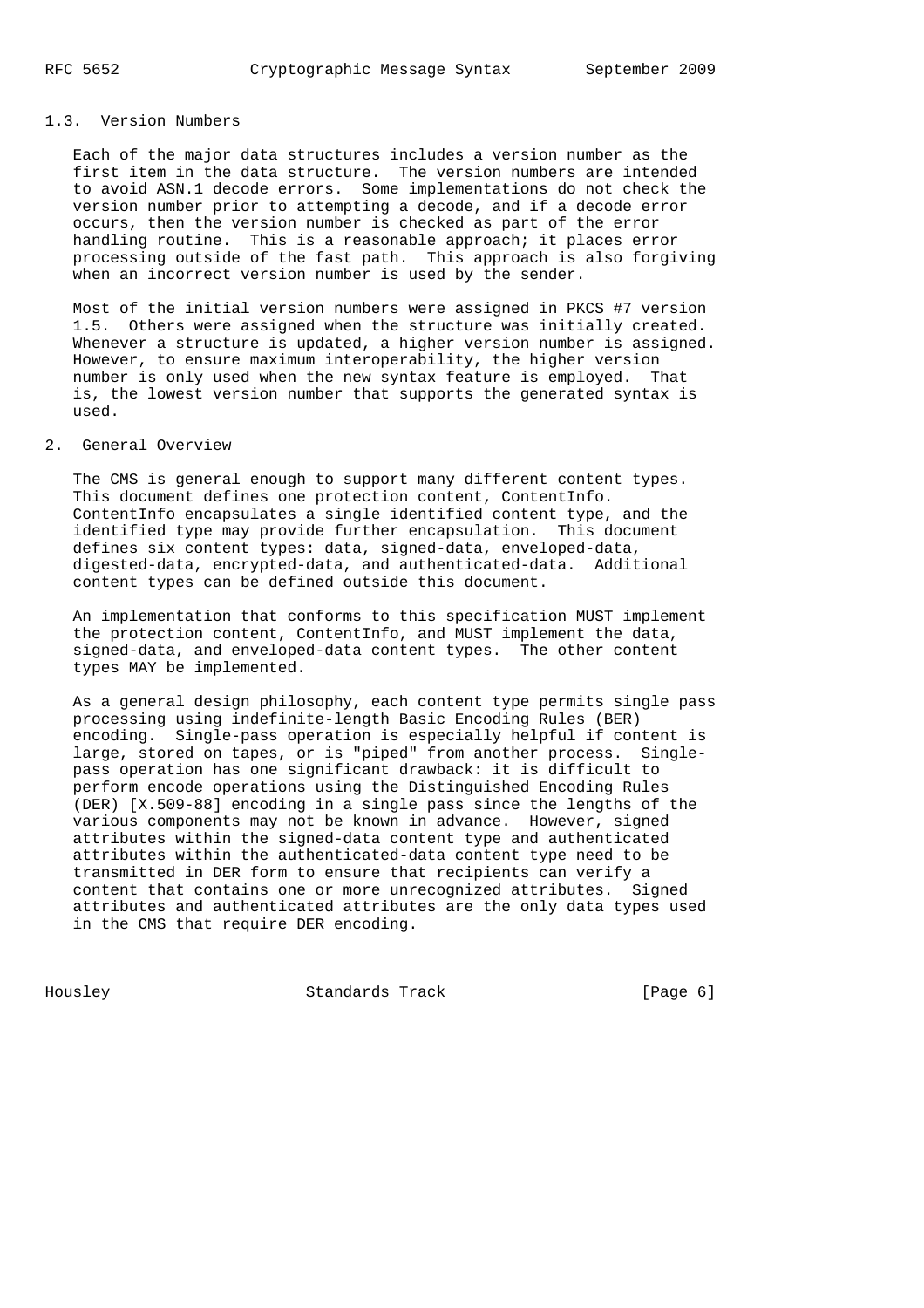#### 3. General Syntax

 The following object identifier identifies the content information type:

 $id-ct-contentInfo OBJECT IDENTIFIER ::= { iso(1) member-body(2) }$  $us(840)$  rsadsi(113549) pkcs(1) pkcs9(9) smime(16) ct(1) 6 }

 The CMS associates a content type identifier with a content. The syntax MUST have ASN.1 type ContentInfo:

```
 ContentInfo ::= SEQUENCE {
  contentType ContentType,
  content [0] EXPLICIT ANY DEFINED BY contentType }
```
ContentType ::= OBJECT IDENTIFIER

The fields of ContentInfo have the following meanings:

 contentType indicates the type of the associated content. It is an object identifier; it is a unique string of integers assigned by an authority that defines the content type.

 content is the associated content. The type of content can be determined uniquely by contentType. Content types for data, signed-data, enveloped-data, digested-data, encrypted-data, and authenticated-data are defined in this document. If additional content types are defined in other documents, the ASN.1 type defined SHOULD NOT be a CHOICE type.

4. Data Content Type

The following object identifier identifies the data content type:

 $id$ -data OBJECT IDENTIFIER ::= { iso(1) member-body(2) us(840) rsadsi(113549) pkcs(1) pkcs7(7) 1 }

 The data content type is intended to refer to arbitrary octet strings, such as ASCII text files; the interpretation is left to the application. Such strings need not have any internal structure (although they could have their own ASN.1 definition or other structure).

 S/MIME uses id-data to identify MIME-encoded content. The use of this content identifier is specified in RFC 2311 for S/MIME v2 [MSG2], RFC 2633 for S/MIME v3 [MSG3], and RFC 3851 for S/MIME v3.1 [MSG3.1].

Housley Standards Track [Page 7]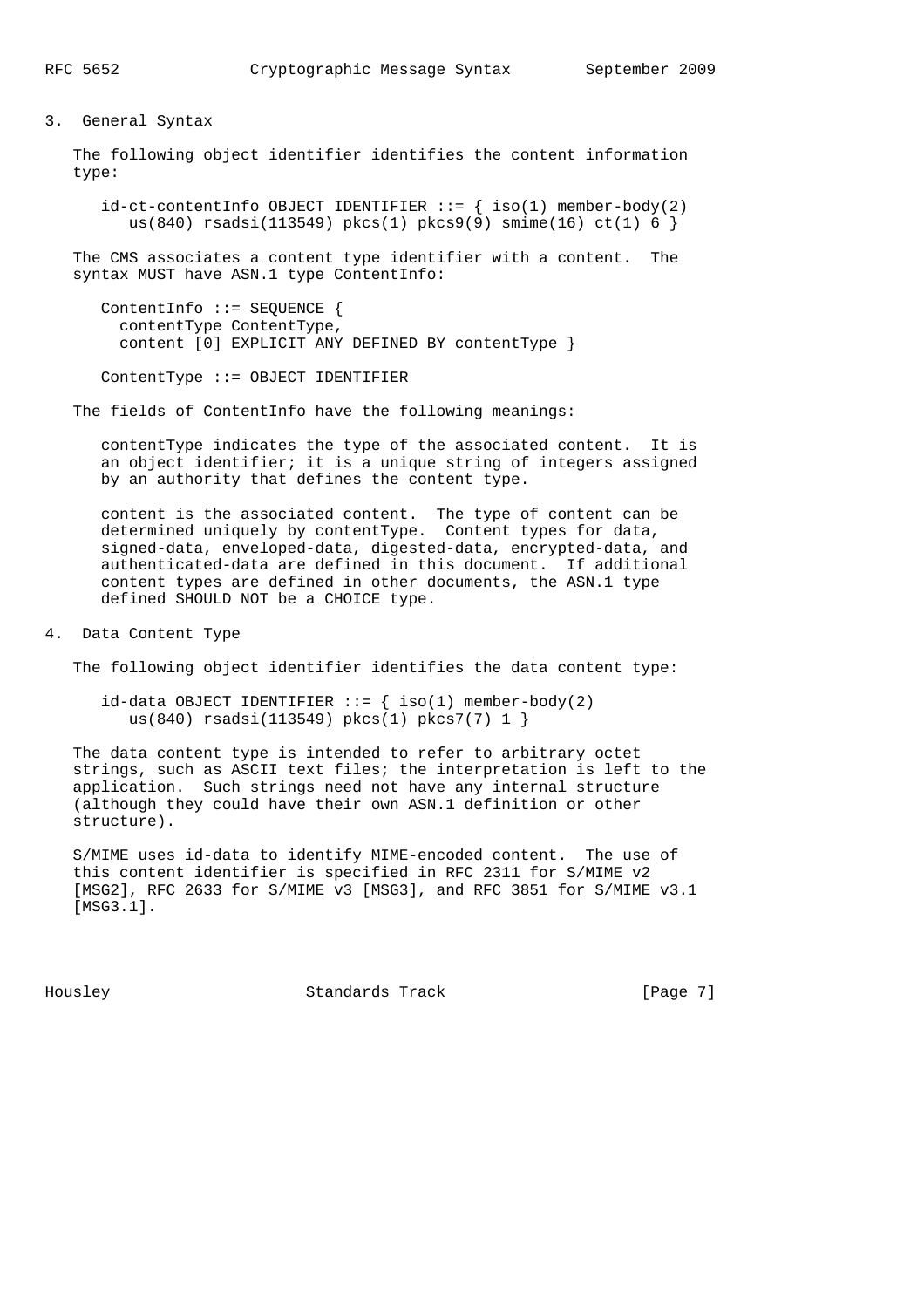The data content type is generally encapsulated in the signed-data, enveloped-data, digested-data, encrypted-data, or authenticated-data content type.

5. Signed-data Content Type

 The signed-data content type consists of a content of any type and zero or more signature values. Any number of signers in parallel can sign any type of content.

 The typical application of the signed-data content type represents one signer's digital signature on content of the data content type. Another typical application disseminates certificates and certificate revocation lists (CRLs).

 The process by which signed-data is constructed involves the following steps:

- 1. For each signer, a message digest, or hash value, is computed on the content with a signer-specific message-digest algorithm. If the signer is signing any information other than the content, the message digest of the content and the other information are digested with the signer's message digest algorithm (see Section 5.4), and the result becomes the "message digest."
- 2. For each signer, the message digest is digitally signed using the signer's private key.
- 3. For each signer, the signature value and other signer-specific information are collected into a SignerInfo value, as defined in Section 5.3. Certificates and CRLs for each signer, and those not corresponding to any signer, are collected in this step.
- 4. The message digest algorithms for all the signers and the SignerInfo values for all the signers are collected together with the content into a SignedData value, as defined in Section 5.1.

 A recipient independently computes the message digest. This message digest and the signer's public key are used to verify the signature value. The signer's public key is referenced in one of two ways. It can be referenced by an issuer distinguished name along with an issuer-specific serial number to uniquely identify the certificate that contains the public key. Alternatively, it can be referenced by a subject key identifier, which accommodates both certified and uncertified public keys. While not required, the signer's certificate can be included in the SignedData certificates field.

Housley Standards Track [Page 8]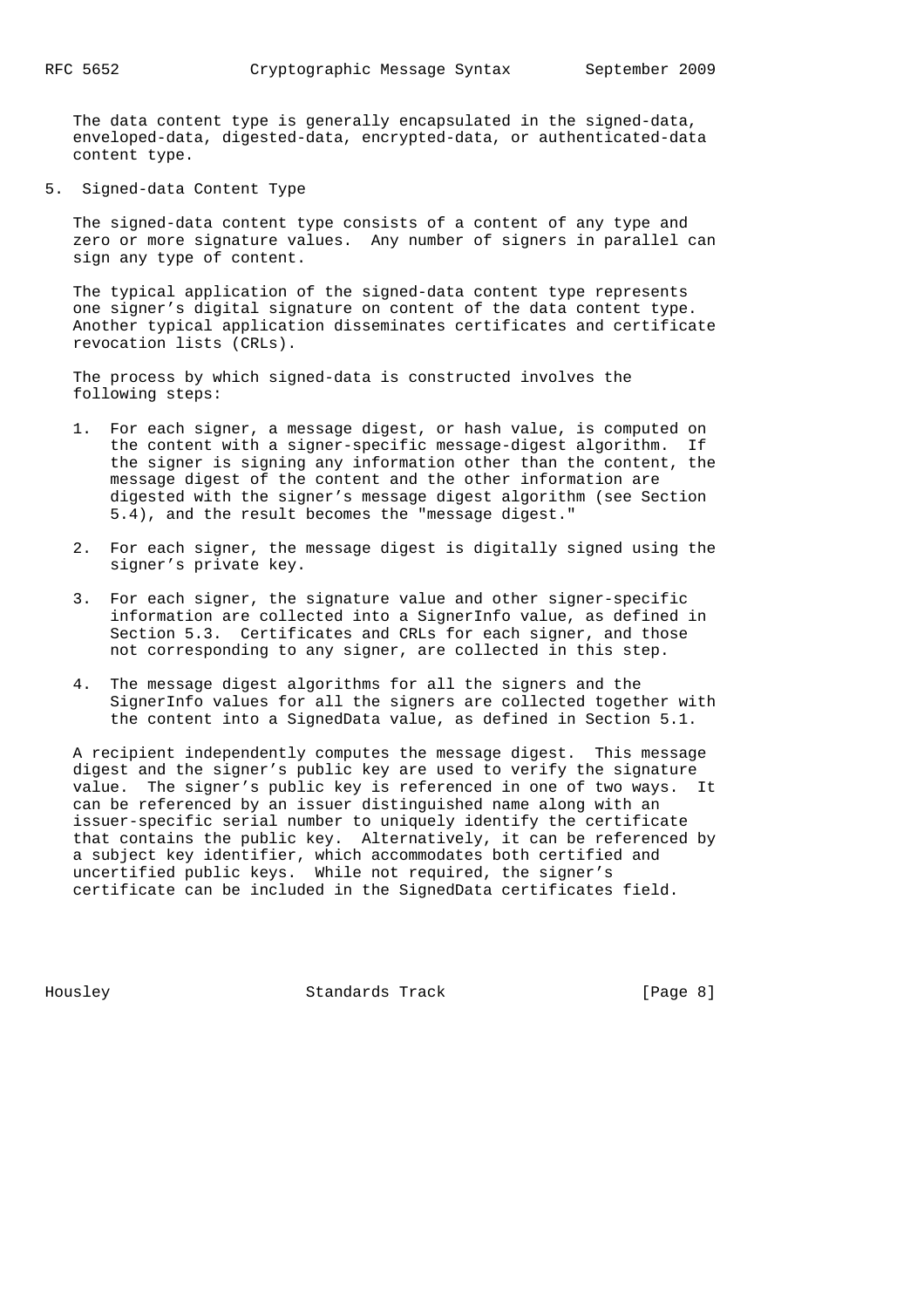When more than one signature is present, the successful validation of one signature associated with a given signer is usually treated as a successful signature by that signer. However, there are some application environments where other rules are needed. An application that employs a rule other than one valid signature for each signer must specify those rules. Also, where simple matching of the signer identifier is not sufficient to determine whether the signatures were generated by the same signer, the application specification must describe how to determine which signatures were generated by the same signer. Support of different communities of recipients is the primary reason that signers choose to include more than one signature. For example, the signed-data content type might include signatures generated with the RSA signature algorithm and with the Elliptic Curve Digital Signature Algorithm (ECDSA) signature algorithm. This allows recipients to verify the signature associated with one algorithm or the other.

 This section is divided into six parts. The first part describes the top-level type SignedData, the second part describes EncapsulatedContentInfo, the third part describes the per-signer information type SignerInfo, and the fourth, fifth, and sixth parts describe the message digest calculation, signature generation, and signature verification processes, respectively.

### 5.1. SignedData Type

 The following object identifier identifies the signed-data content type:

 $id\text{-signedData OBJECT IDENTIFYER}$  :=  $\{ iso(1) member-body(2)$ us(840) rsadsi(113549) pkcs(1) pkcs7(7) 2 }

The signed-data content type shall have ASN.1 type SignedData:

SignedData ::= SEOUENCE { version CMSVersion, digestAlgorithms DigestAlgorithmIdentifiers, encapContentInfo EncapsulatedContentInfo, certificates [0] IMPLICIT CertificateSet OPTIONAL, crls [1] IMPLICIT RevocationInfoChoices OPTIONAL, signerInfos SignerInfos }

DigestAlgorithmIdentifiers ::= SET OF DigestAlgorithmIdentifier

SignerInfos ::= SET OF SignerInfo

Housley Standards Track [Page 9]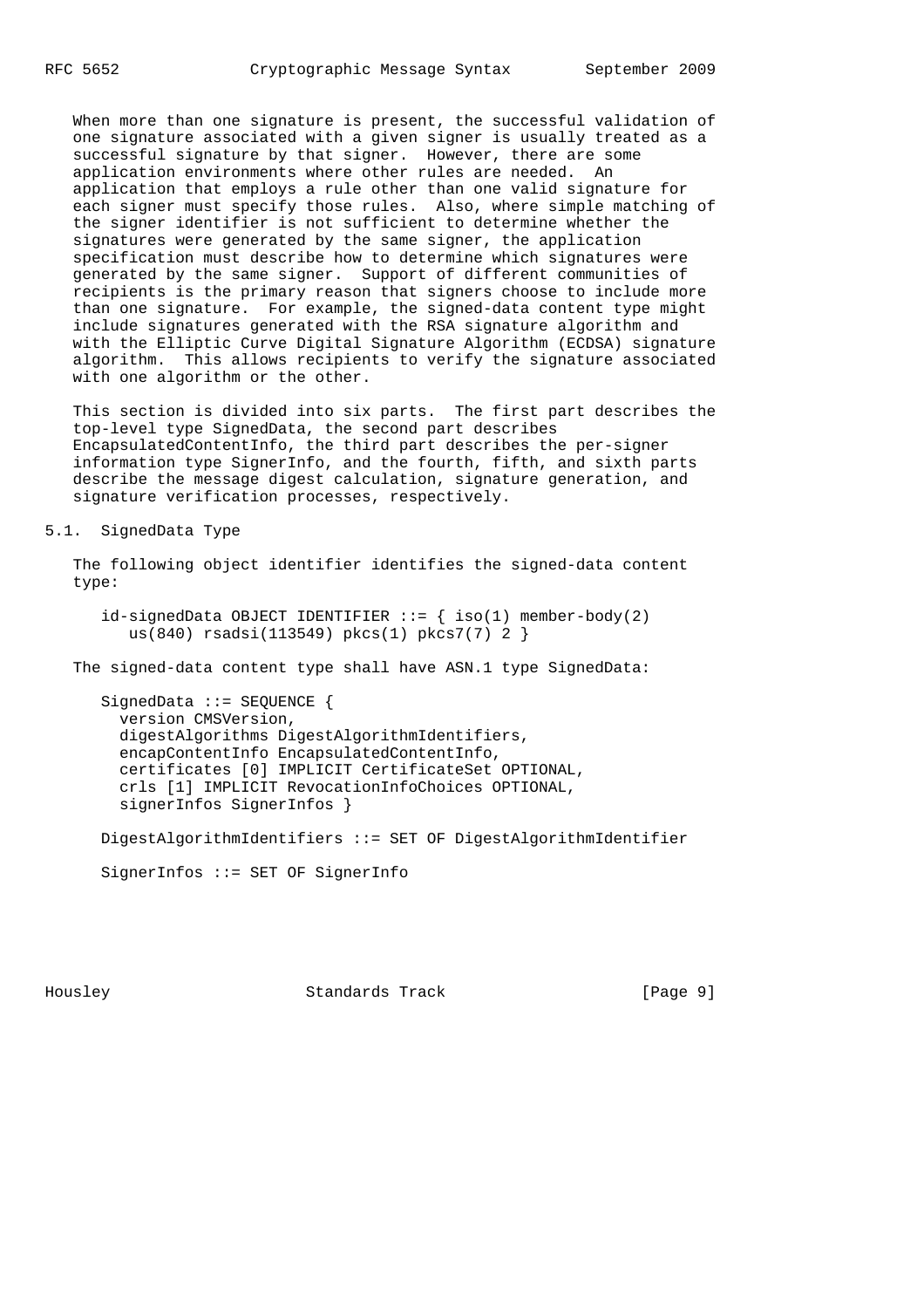The fields of type SignedData have the following meanings:

 version is the syntax version number. The appropriate value depends on certificates, eContentType, and SignerInfo. The version MUST be assigned as follows:

 IF ((certificates is present) AND (any certificates with a type of other are present)) OR ((crls is present) AND (any crls with a type of other are present)) THEN version MUST be 5 ELSE IF (certificates is present) AND (any version 2 attribute certificates are present) THEN version MUST be 4 ELSE IF ((certificates is present) AND (any version 1 attribute certificates are present)) OR (any SignerInfo structures are version 3) OR (encapContentInfo eContentType is other than id-data) THEN version MUST be 3 ELSE version MUST be 1

 digestAlgorithms is a collection of message digest algorithm identifiers. There MAY be any number of elements in the collection, including zero. Each element identifies the message digest algorithm, along with any associated parameters, used by one or more signer. The collection is intended to list the message digest algorithms employed by all of the signers, in any order, to facilitate one-pass signature verification. Implementations MAY fail to validate signatures that use a digest algorithm that is not included in this set. The message digesting process is described in Section 5.4.

 encapContentInfo is the signed content, consisting of a content type identifier and the content itself. Details of the EncapsulatedContentInfo type are discussed in Section 5.2.

 certificates is a collection of certificates. It is intended that the set of certificates be sufficient to contain certification paths from a recognized "root" or "top-level certification authority" to all of the signers in the signerInfos field. There may be more certificates than necessary, and there may be certificates sufficient to contain certification paths from two or more independent top-level certification authorities. There may also be fewer certificates than necessary, if it is expected that recipients have an alternate means of obtaining necessary

Housley Standards Track [Page 10]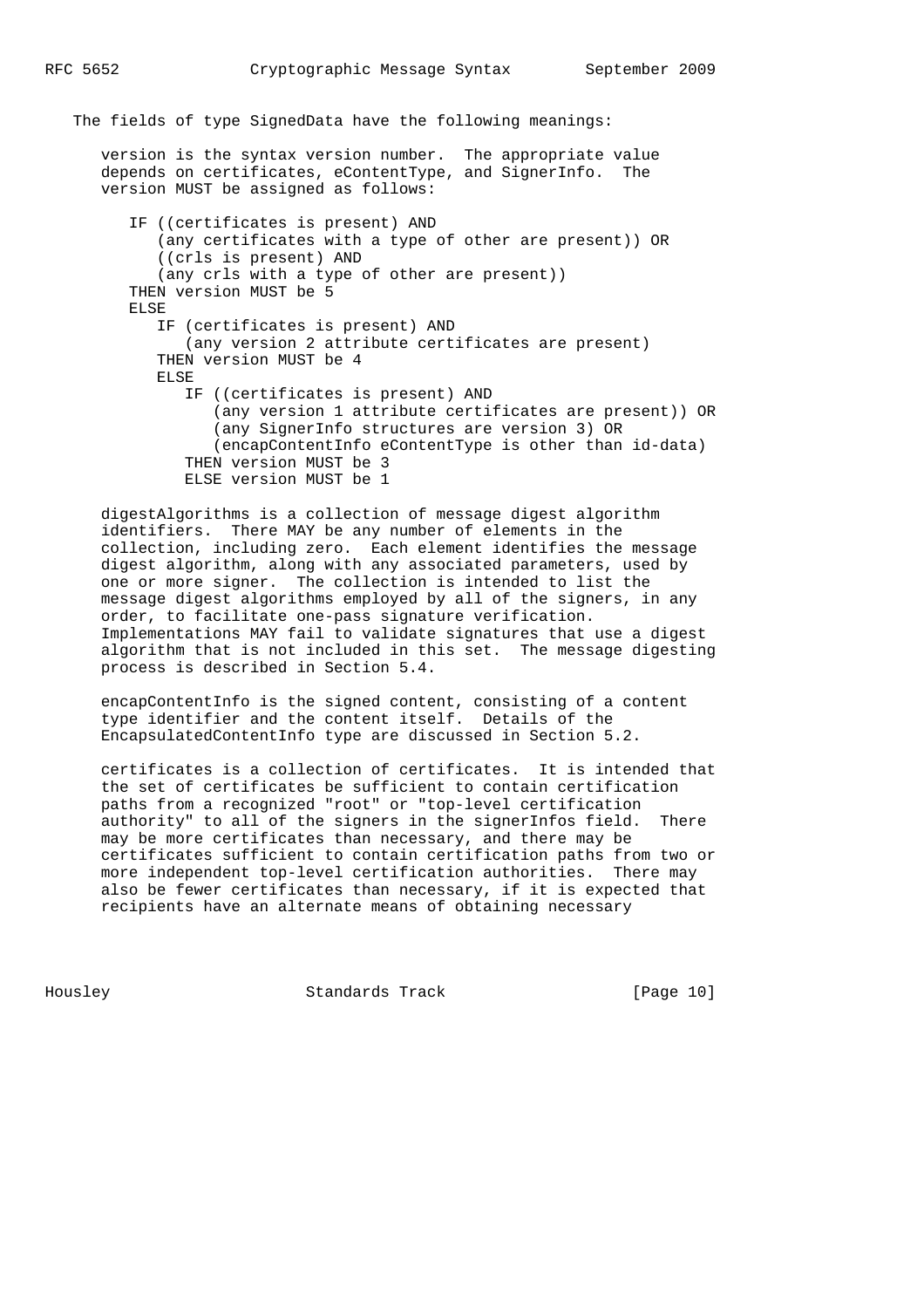certificates (e.g., from a previous set of certificates). The signer's certificate MAY be included. The use of version 1 attribute certificates is strongly discouraged.

 crls is a collection of revocation status information. It is intended that the collection contain information sufficient to determine whether the certificates in the certificates field are valid, but such correspondence is not necessary. Certificate revocation lists (CRLs) are the primary source of revocation status information. There MAY be more CRLs than necessary, and there MAY also be fewer CRLs than necessary.

 signerInfos is a collection of per-signer information. There MAY be any number of elements in the collection, including zero. When the collection represents more than one signature, the successful validation of one of signature from a given signer ought to be treated as a successful signature by that signer. However, there are some application environments where other rules are needed. The details of the SignerInfo type are discussed in Section 5.3. Since each signer can employ a different digital signature technique, and future specifications could update the syntax, all implementations MUST gracefully handle unimplemented versions of SignerInfo. Further, since all implementations will not support every possible signature algorithm, all implementations MUST gracefully handle unimplemented signature algorithms when they are encountered.

5.2. EncapsulatedContentInfo Type

The content is represented in the type EncapsulatedContentInfo:

 EncapsulatedContentInfo ::= SEQUENCE { eContentType ContentType, eContent [0] EXPLICIT OCTET STRING OPTIONAL }

ContentType ::= OBJECT IDENTIFIER

 The fields of type EncapsulatedContentInfo have the following meanings:

 eContentType is an object identifier. The object identifier uniquely specifies the content type.

 eContent is the content itself, carried as an octet string. The eContent need not be DER encoded.

Housley Standards Track [Page 11]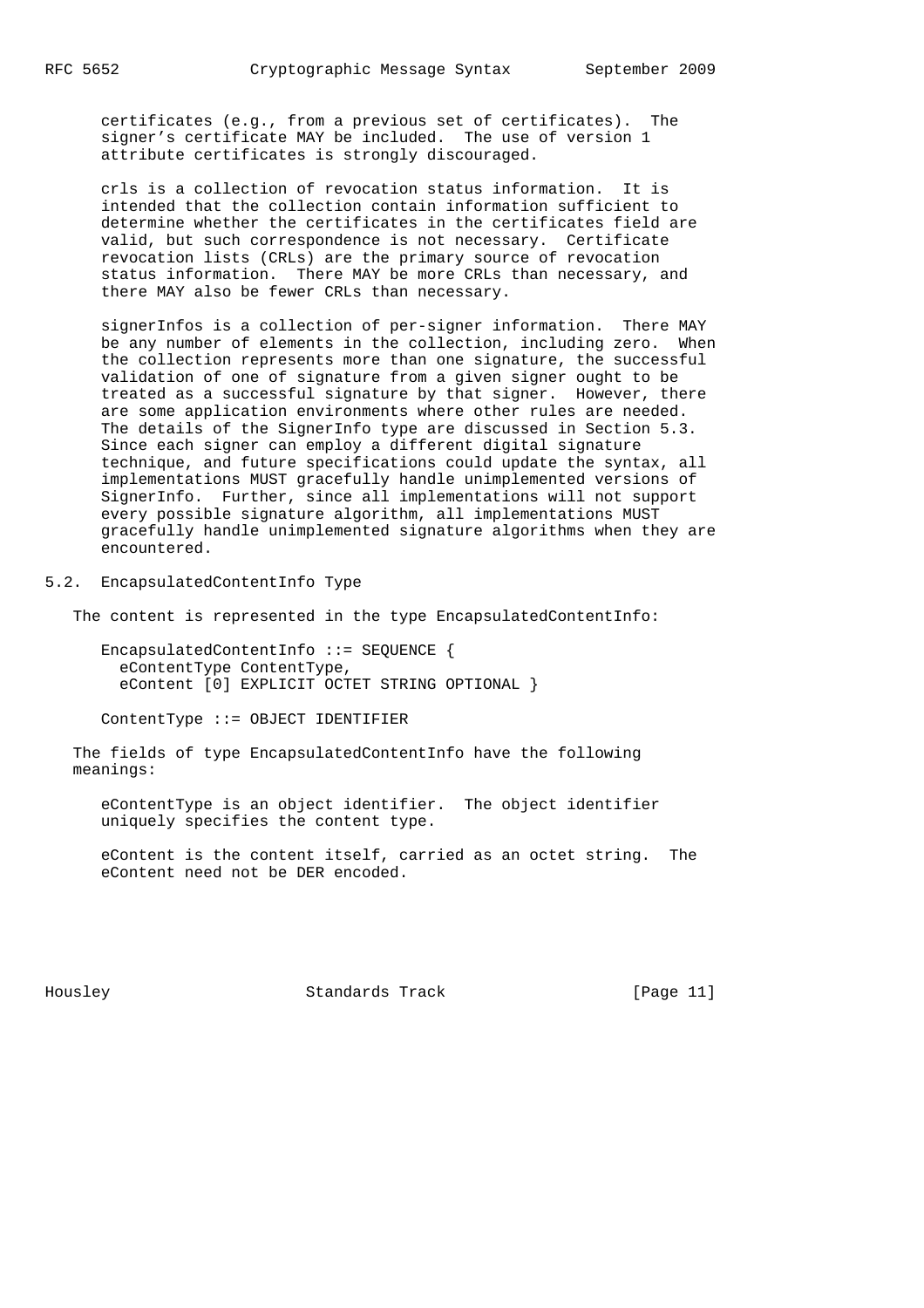The optional omission of the eContent within the EncapsulatedContentInfo field makes it possible to construct "external signatures". In the case of external signatures, the content being signed is absent from the EncapsulatedContentInfo value included in the signed-data content type. If the eContent value within EncapsulatedContentInfo is absent, then the signatureValue is calculated and the eContentType is assigned as though the eContent value was present.

 In the degenerate case where there are no signers, the EncapsulatedContentInfo value being "signed" is irrelevant. In this case, the content type within the EncapsulatedContentInfo value being "signed" MUST be id-data (as defined in Section 4), and the content field of the EncapsulatedContentInfo value MUST be omitted.

# 5.2.1. Compatibility with PKCS #7

 This section contains a word of warning to implementers that wish to support both the CMS and PKCS #7 [PKCS#7] SignedData content types. Both the CMS and PKCS #7 identify the type of the encapsulated content with an object identifier, but the ASN.1 type of the content itself is variable in PKCS #7 SignedData content type.

PKCS #7 defines content as:

content [0] EXPLICIT ANY DEFINED BY contentType OPTIONAL

The CMS defines eContent as:

eContent [0] EXPLICIT OCTET STRING OPTIONAL

 The CMS definition is much easier to use in most applications, and it is compatible with both S/MIME v2 and S/MIME v3. S/MIME signed messages using the CMS and PKCS #7 are compatible because identical signed message formats are specified in RFC 2311 for S/MIME v2 [MSG2], RFC 2633 for S/MIME v3 [MSG3], and RFC 3851 for S/MIME v3.1 [MSG3.1]. S/MIME v2 encapsulates the MIME content in a Data type (that is, an OCTET STRING) carried in the SignedData contentInfo content ANY field, and S/MIME v3 carries the MIME content in the SignedData encapContentInfo eContent OCTET STRING. Therefore, in S/MIME v2, S/MIME v3, and S/MIME v3.1, the MIME content is placed in an OCTET STRING and the message digest is computed over the identical portions of the content. That is, the message digest is computed over the octets comprising the value of the OCTET STRING, neither the tag nor length octets are included.

Housley Standards Track [Page 12]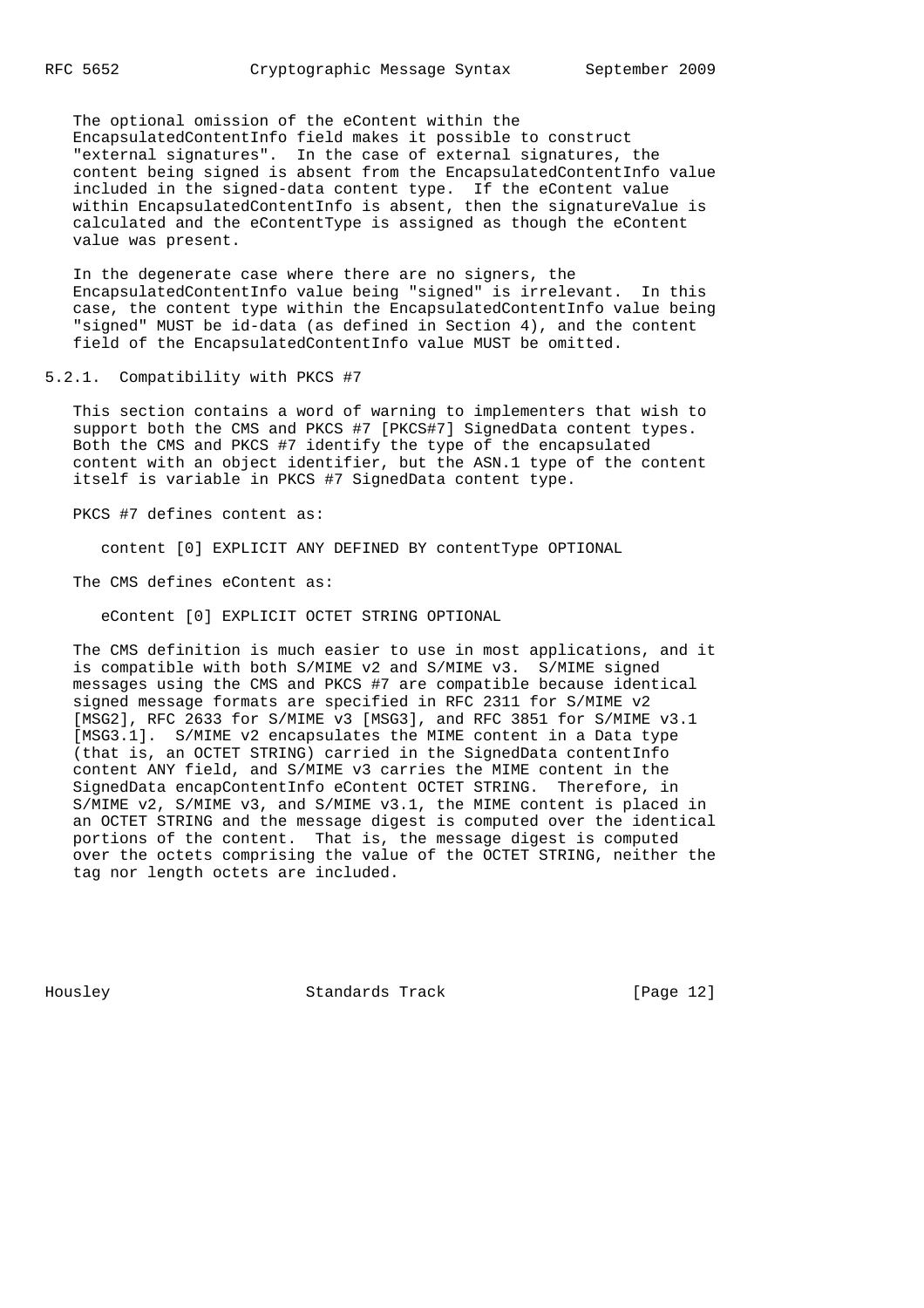There are incompatibilities between the CMS and PKCS #7 SignedData types when the encapsulated content is not formatted using the Data type. For example, when an RFC 2634 signed receipt [ESS] is encapsulated in the CMS SignedData type, then the Receipt SEQUENCE is encoded in the SignedData encapContentInfo eContent OCTET STRING and the message digest is computed using the entire Receipt SEQUENCE encoding (including tag, length and value octets). However, if an RFC 2634 signed receipt is encapsulated in the PKCS #7 SignedData type, then the Receipt SEQUENCE is DER encoded [X.509-88] in the SignedData contentInfo content ANY field (a SEQUENCE, not an OCTET STRING). Therefore, the message digest is computed using only the value octets of the Receipt SEQUENCE encoding.

 The following strategy can be used to achieve backward compatibility with PKCS #7 when processing SignedData content types. If the implementation is unable to ASN.1 decode the SignedData type using the CMS SignedData encapContentInfo eContent OCTET STRING syntax, then the implementation MAY attempt to decode the SignedData type using the PKCS #7 SignedData contentInfo content ANY syntax and compute the message digest accordingly.

 The following strategy can be used to achieve backward compatibility with PKCS #7 when creating a SignedData content type in which the encapsulated content is not formatted using the Data type. Implementations MAY examine the value of the eContentType, and then adjust the expected DER encoding of eContent based on the object identifier value. For example, to support Microsoft Authenticode [MSAC], the following information MAY be included:

eContentType Object Identifier is set to  $\{ 1 \ 3 \ 6 \ 1 \ 4 \ 1 \ 311 \ 2 \ 1 \ 4 \}$ 

eContent contains DER-encoded Authenticode signing information

5.3. SignerInfo Type

Per-signer information is represented in the type SignerInfo:

SignerInfo ::= SEQUENCE { version CMSVersion, sid SignerIdentifier, digestAlgorithm DigestAlgorithmIdentifier, signedAttrs [0] IMPLICIT SignedAttributes OPTIONAL, signatureAlgorithm SignatureAlgorithmIdentifier, signature SignatureValue, unsignedAttrs [1] IMPLICIT UnsignedAttributes OPTIONAL }

Housley Standards Track [Page 13]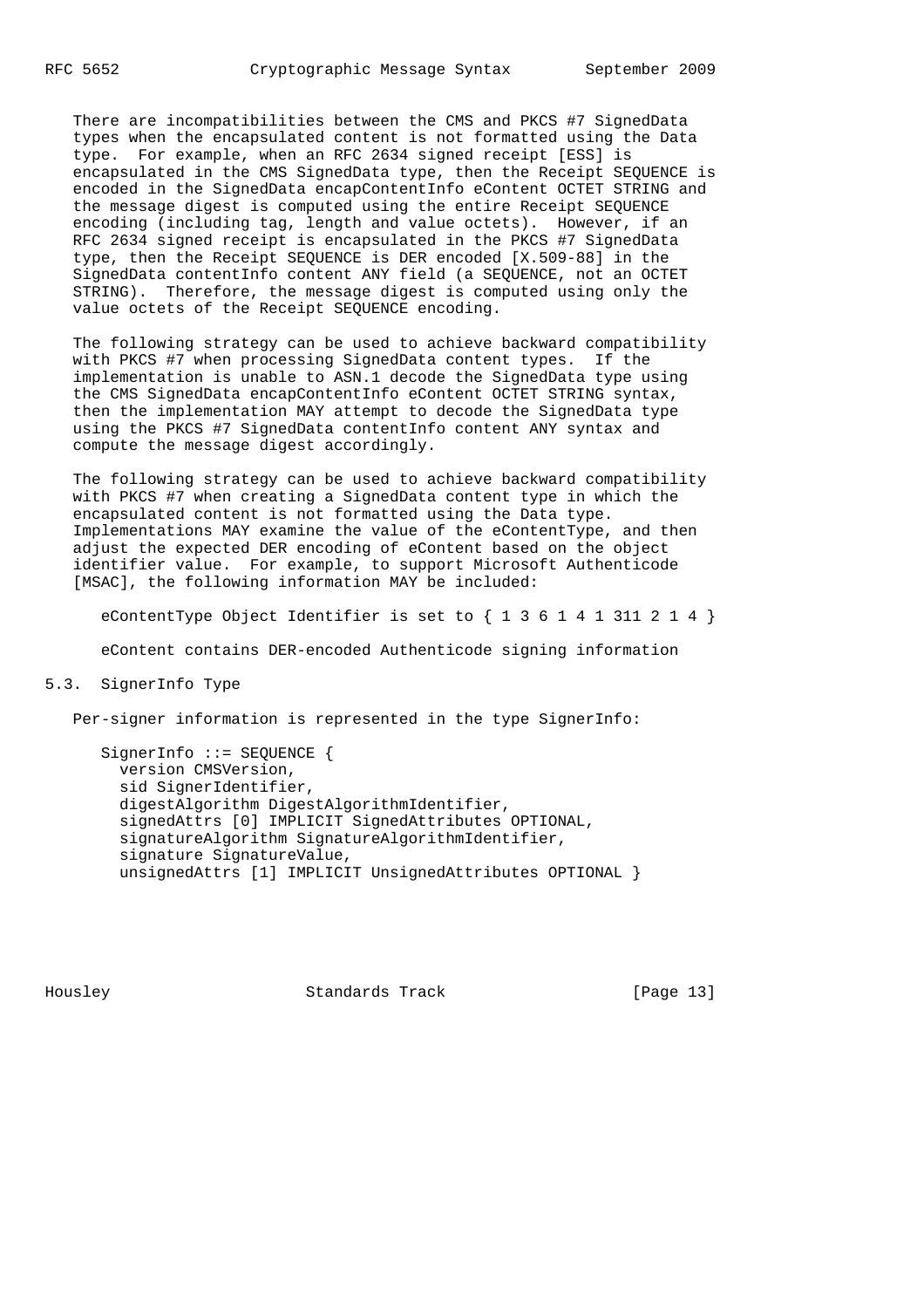SignerIdentifier ::= CHOICE { issuerAndSerialNumber IssuerAndSerialNumber, subjectKeyIdentifier [0] SubjectKeyIdentifier } SignedAttributes ::= SET SIZE (1..MAX) OF Attribute UnsignedAttributes ::= SET SIZE (1..MAX) OF Attribute Attribute ::= SEQUENCE { attrType OBJECT IDENTIFIER,

attrValues SET OF AttributeValue }

AttributeValue ::= ANY

SignatureValue ::= OCTET STRING

The fields of type SignerInfo have the following meanings:

 version is the syntax version number. If the SignerIdentifier is the CHOICE issuerAndSerialNumber, then the version MUST be 1. If the SignerIdentifier is subjectKeyIdentifier, then the version MUST be 3.

 sid specifies the signer's certificate (and thereby the signer's public key). The signer's public key is needed by the recipient to verify the signature. SignerIdentifier provides two alternatives for specifying the signer's public key. The issuerAndSerialNumber alternative identifies the signer's certificate by the issuer's distinguished name and the certificate serial number; the subjectKeyIdentifier identifies the signer's certificate by a key identifier. When an X.509 certificate is referenced, the key identifier matches the X.509 subjectKeyIdentifier extension value. When other certificate formats are referenced, the documents that specify the certificate format and their use with the CMS must include details on matching the key identifier to the appropriate certificate field. Implementations MUST support the reception of the issuerAndSerialNumber and subjectKeyIdentifier forms of SignerIdentifier. When generating a SignerIdentifier, implementations MAY support one of the forms (either issuerAndSerialNumber or subjectKeyIdentifier) and always use it, or implementations MAY arbitrarily mix the two forms. However, subjectKeyIdentifier MUST be used to refer to a public key contained in a non-X.509 certificate.

 digestAlgorithm identifies the message digest algorithm, and any associated parameters, used by the signer. The message digest is computed on either the content being signed or the content

Housley Standards Track [Page 14]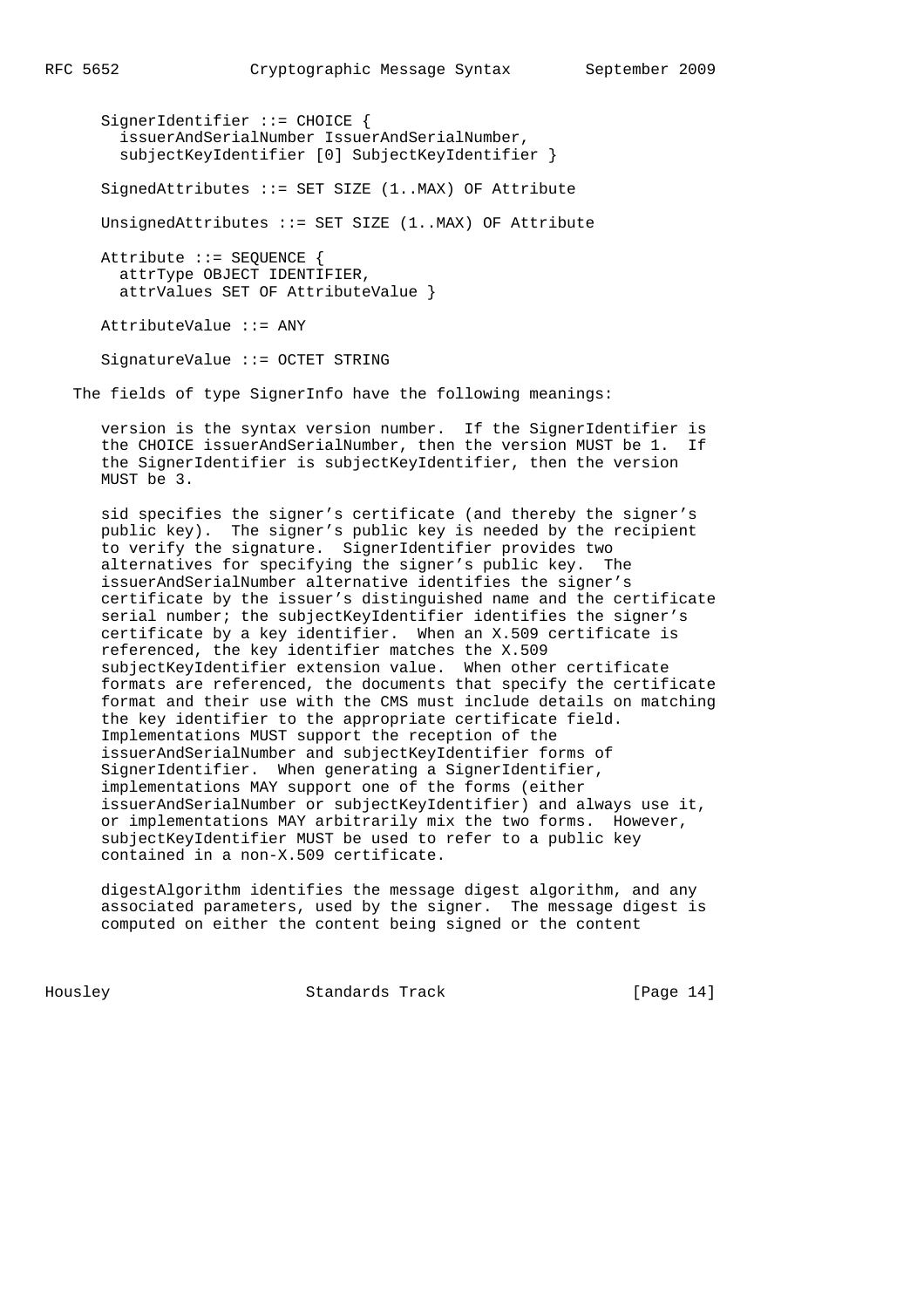together with the signed attributes using the process described in Section 5.4. The message digest algorithm SHOULD be among those listed in the digestAlgorithms field of the associated SignerData. Implementations MAY fail to validate signatures that use a digest algorithm that is not included in the SignedData digestAlgorithms set.

 signedAttrs is a collection of attributes that are signed. The field is optional, but it MUST be present if the content type of the EncapsulatedContentInfo value being signed is not id-data. SignedAttributes MUST be DER encoded, even if the rest of the structure is BER encoded. Useful attribute types, such as signing time, are defined in Section 11. If the field is present, it MUST contain, at a minimum, the following two attributes:

 A content-type attribute having as its value the content type of the EncapsulatedContentInfo value being signed. Section 11.1 defines the content-type attribute. However, the content-type attribute MUST NOT be used as part of a countersignature unsigned attribute as defined in Section 11.4.

 A message-digest attribute, having as its value the message digest of the content. Section 11.2 defines the message-digest attribute.

 signatureAlgorithm identifies the signature algorithm, and any associated parameters, used by the signer to generate the digital signature.

 signature is the result of digital signature generation, using the message digest and the signer's private key. The details of the signature depend on the signature algorithm employed.

 unsignedAttrs is a collection of attributes that are not signed. The field is optional. Useful attribute types, such as countersignatures, are defined in Section 11.

 The fields of type SignedAttribute and UnsignedAttribute have the following meanings:

 attrType indicates the type of attribute. It is an object identifier.

 attrValues is a set of values that comprise the attribute. The type of each value in the set can be determined uniquely by attrType. The attrType can impose restrictions on the number of items in the set.

Housley Standards Track [Page 15]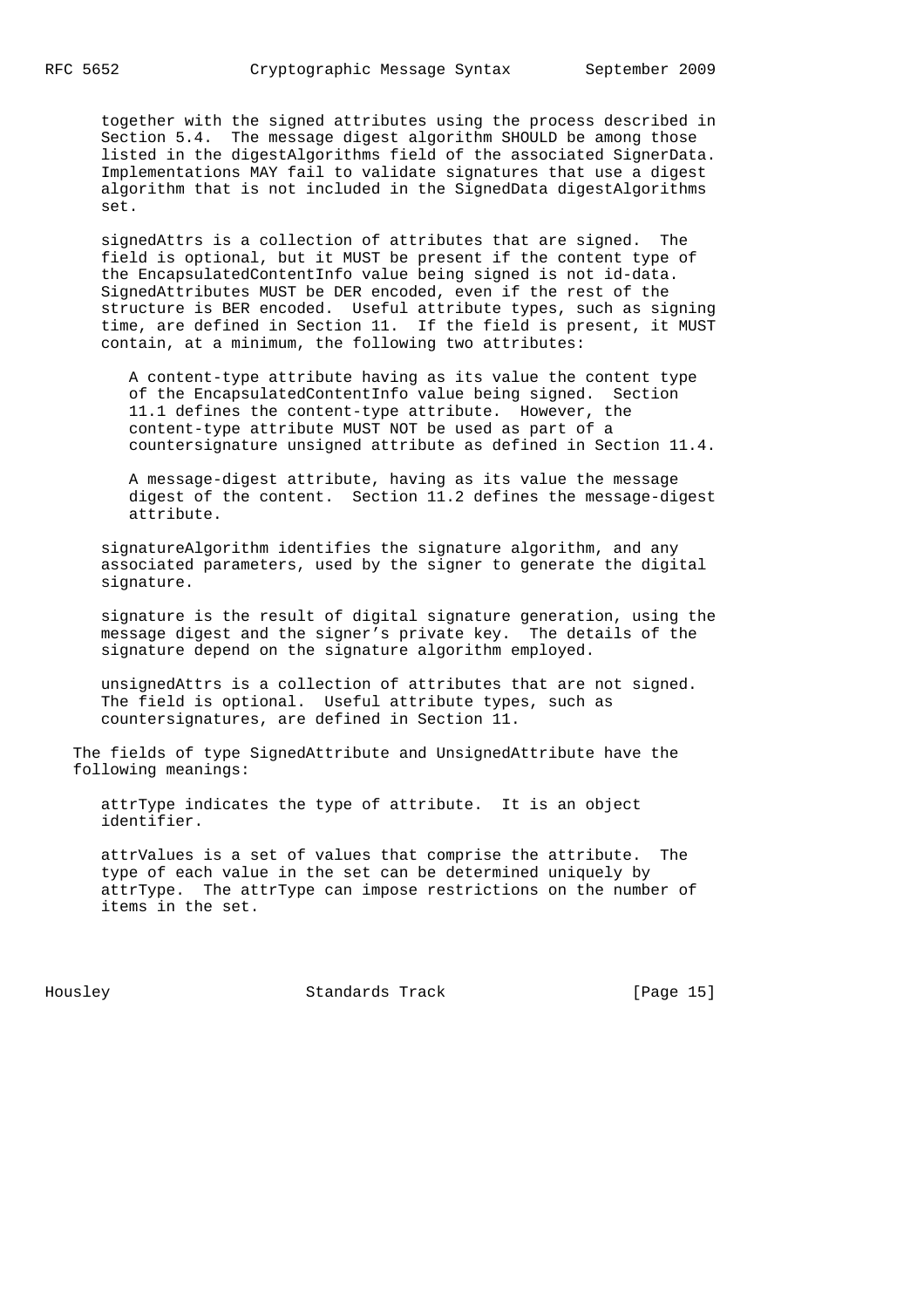## 5.4. Message Digest Calculation Process

 The message digest calculation process computes a message digest on either the content being signed or the content together with the signed attributes. In either case, the initial input to the message digest calculation process is the "value" of the encapsulated content being signed. Specifically, the initial input is the encapContentInfo eContent OCTET STRING to which the signing process is applied. Only the octets comprising the value of the eContent OCTET STRING are input to the message digest algorithm, not the tag or the length octets.

 The result of the message digest calculation process depends on whether the signedAttrs field is present. When the field is absent, the result is just the message digest of the content as described above. When the field is present, however, the result is the message digest of the complete DER encoding of the SignedAttrs value contained in the signedAttrs field. Since the SignedAttrs value, when present, must contain the content-type and the message-digest attributes, those values are indirectly included in the result. The content-type attribute MUST NOT be included in a countersignature unsigned attribute as defined in Section 11.4. A separate encoding of the signedAttrs field is performed for message digest calculation. The IMPLICIT [0] tag in the signedAttrs is not used for the DER encoding, rather an EXPLICIT SET OF tag is used. That is, the DER encoding of the EXPLICIT SET OF tag, rather than of the IMPLICIT [0] tag, MUST be included in the message digest calculation along with the length and content octets of the SignedAttributes value.

 When the signedAttrs field is absent, only the octets comprising the value of the SignedData encapContentInfo eContent OCTET STRING (e.g., the contents of a file) are input to the message digest calculation. This has the advantage that the length of the content being signed need not be known in advance of the signature generation process.

 Although the encapContentInfo eContent OCTET STRING tag and length octets are not included in the message digest calculation, they are protected by other means. The length octets are protected by the nature of the message digest algorithm since it is computationally infeasible to find any two distinct message contents of any length that have the same message digest.

5.5. Signature Generation Process

 The input to the signature generation process includes the result of the message digest calculation process and the signer's private key. The details of the signature generation depend on the signature algorithm employed. The object identifier, along with any

Housley Standards Track [Page 16]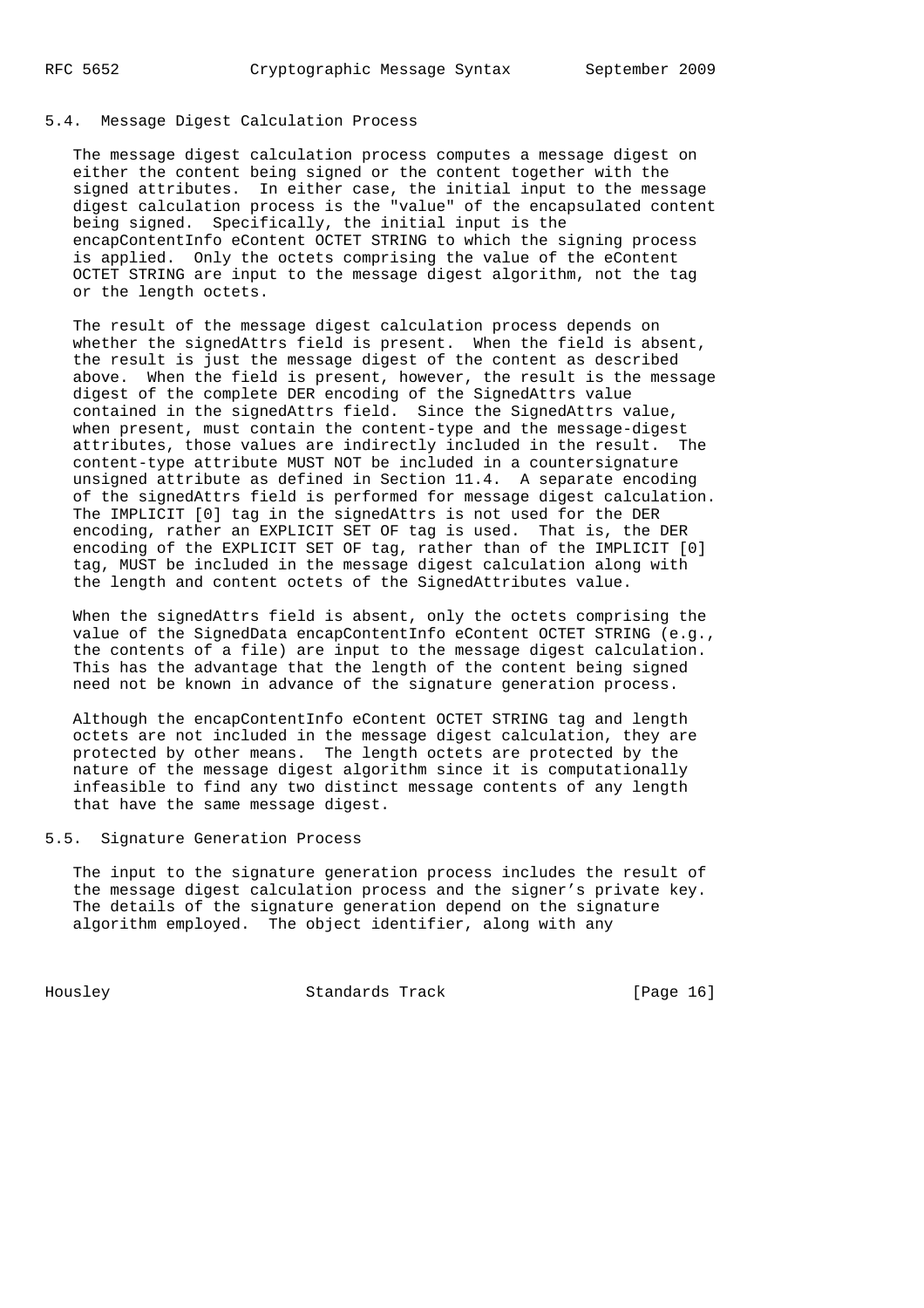parameters, that specifies the signature algorithm employed by the signer is carried in the signatureAlgorithm field. The signature value generated by the signer MUST be encoded as an OCTET STRING and carried in the signature field.

5.6. Signature Verification Process

 The input to the signature verification process includes the result of the message digest calculation process and the signer's public key. The recipient MAY obtain the correct public key for the signer by any means, but the preferred method is from a certificate obtained from the SignedData certificates field. The selection and validation of the signer's public key MAY be based on certification path validation (see [PROFILE]) as well as other external context, but is beyond the scope of this document. The details of the signature verification depend on the signature algorithm employed.

 The recipient MUST NOT rely on any message digest values computed by the originator. If the SignedData signerInfo includes signedAttributes, then the content message digest MUST be calculated as described in Section 5.4. For the signature to be valid, the message digest value calculated by the recipient MUST be the same as the value of the messageDigest attribute included in the signedAttributes of the SignedData signerInfo.

 If the SignedData signerInfo includes signedAttributes, then the content-type attribute value MUST match the SignedData encapContentInfo eContentType value.

6. Enveloped-data Content Type

 The enveloped-data content type consists of an encrypted content of any type and encrypted content-encryption keys for one or more recipients. The combination of the encrypted content and one encrypted content-encryption key for a recipient is a "digital envelope" for that recipient. Any type of content can be enveloped for an arbitrary number of recipients using any of the supported key management techniques for each recipient.

 The typical application of the enveloped-data content type will represent one or more recipients' digital envelopes on content of the data or signed-data content types.

Enveloped-data is constructed by the following steps:

 1. A content-encryption key for a particular content-encryption algorithm is generated at random.

Housley Standards Track [Page 17]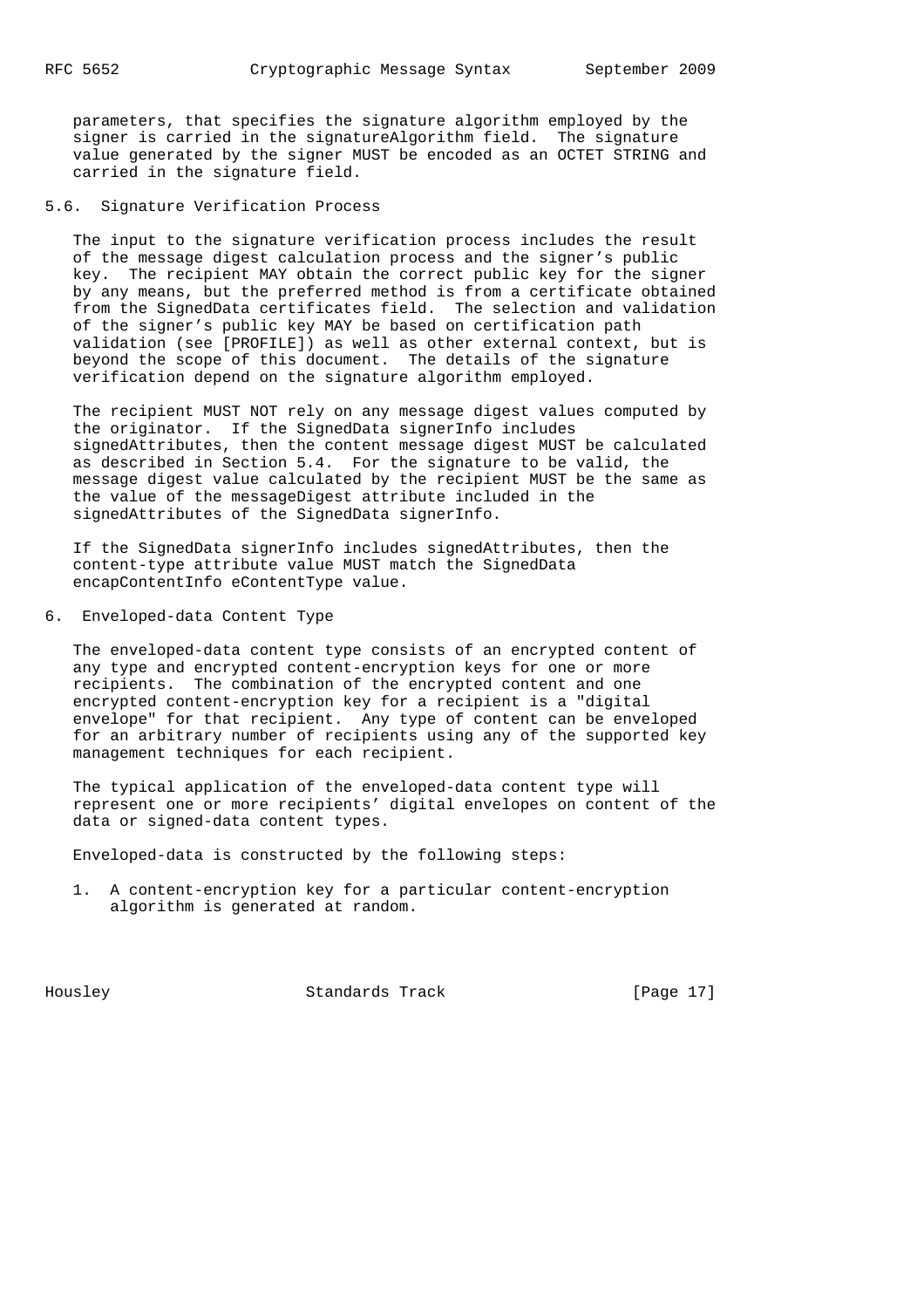2. The content-encryption key is encrypted for each recipient. The details of this encryption depend on the key management algorithm used, but four general techniques are supported:

 key transport: the content-encryption key is encrypted in the recipient's public key;

 key agreement: the recipient's public key and the sender's private key are used to generate a pairwise symmetric key, then the content-encryption key is encrypted in the pairwise symmetric key;

 symmetric key-encryption keys: the content-encryption key is encrypted in a previously distributed symmetric key-encryption key; and

 passwords: the content-encryption key is encrypted in a key encryption key that is derived from a password or other shared secret value.

- 3. For each recipient, the encrypted content-encryption key and other recipient-specific information are collected into a RecipientInfo value, defined in Section 6.2.
- 4. The content is encrypted with the content-encryption key. Content encryption may require that the content be padded to a multiple of some block size; see Section 6.3.
- 5. The RecipientInfo values for all the recipients are collected together with the encrypted content to form an EnvelopedData value as defined in Section 6.1.

 A recipient opens the digital envelope by decrypting one of the encrypted content-encryption keys and then decrypting the encrypted content with the recovered content-encryption key.

 This section is divided into four parts. The first part describes the top-level type EnvelopedData, the second part describes the per recipient information type RecipientInfo, and the third and fourth parts describe the content-encryption and key-encryption processes.

6.1. EnvelopedData Type

 The following object identifier identifies the enveloped-data content type:

 $id$ -envelopedData OBJECT IDENTIFIER ::= { iso(1) member-body(2) us(840) rsadsi(113549) pkcs(1) pkcs7(7) 3 }

Housley Standards Track [Page 18]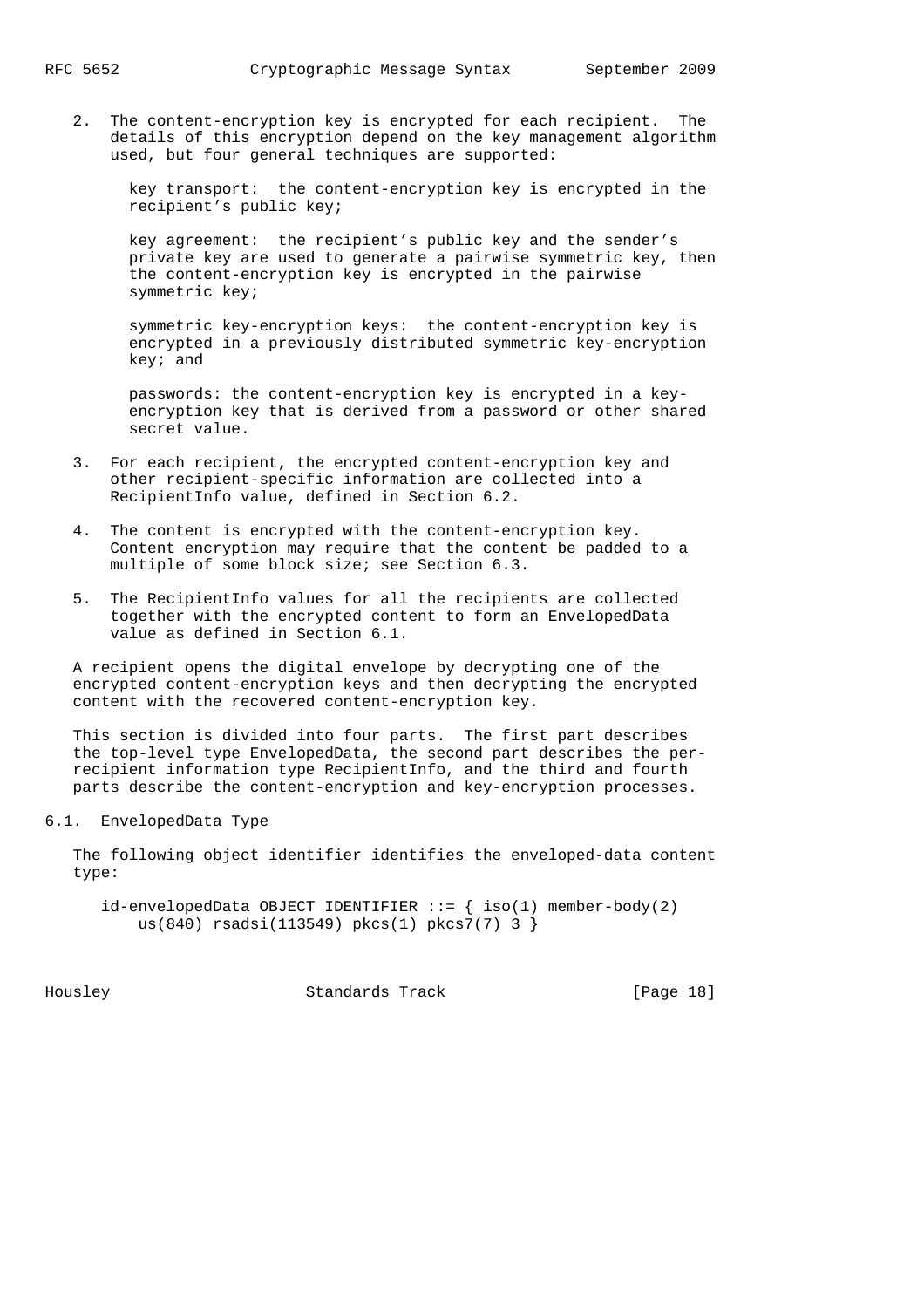The enveloped-data content type shall have ASN.1 type EnvelopedData:

 EnvelopedData ::= SEQUENCE { version CMSVersion, originatorInfo [0] IMPLICIT OriginatorInfo OPTIONAL, recipientInfos RecipientInfos, encryptedContentInfo EncryptedContentInfo, unprotectedAttrs [1] IMPLICIT UnprotectedAttributes OPTIONAL } OriginatorInfo ::= SEQUENCE { certs [0] IMPLICIT CertificateSet OPTIONAL, crls [1] IMPLICIT RevocationInfoChoices OPTIONAL } RecipientInfos ::= SET SIZE (1..MAX) OF RecipientInfo EncryptedContentInfo ::= SEQUENCE { contentType ContentType, contentEncryptionAlgorithm ContentEncryptionAlgorithmIdentifier, encryptedContent [0] IMPLICIT EncryptedContent OPTIONAL } EncryptedContent ::= OCTET STRING UnprotectedAttributes ::= SET SIZE (1..MAX) OF Attribute The fields of type EnvelopedData have the following meanings: version is the syntax version number. The appropriate value depends on originatorInfo, RecipientInfo, and unprotectedAttrs. The version MUST be assigned as follows: IF (originatorInfo is present) AND ((any certificates with a type of other are present) OR (any crls with a type of other are present)) THEN version is 4 ELSE IF ((originatorInfo is present) AND (any version 2 attribute certificates are present)) OR (any RecipientInfo structures include pwri) OR (any RecipientInfo structures include ori) THEN version is 3 ELSE IF (originatorInfo is absent) AND (unprotectedAttrs is absent) AND (all RecipientInfo structures are version 0) THEN version is 0 ELSE version is 2

Housley Standards Track [Page 19]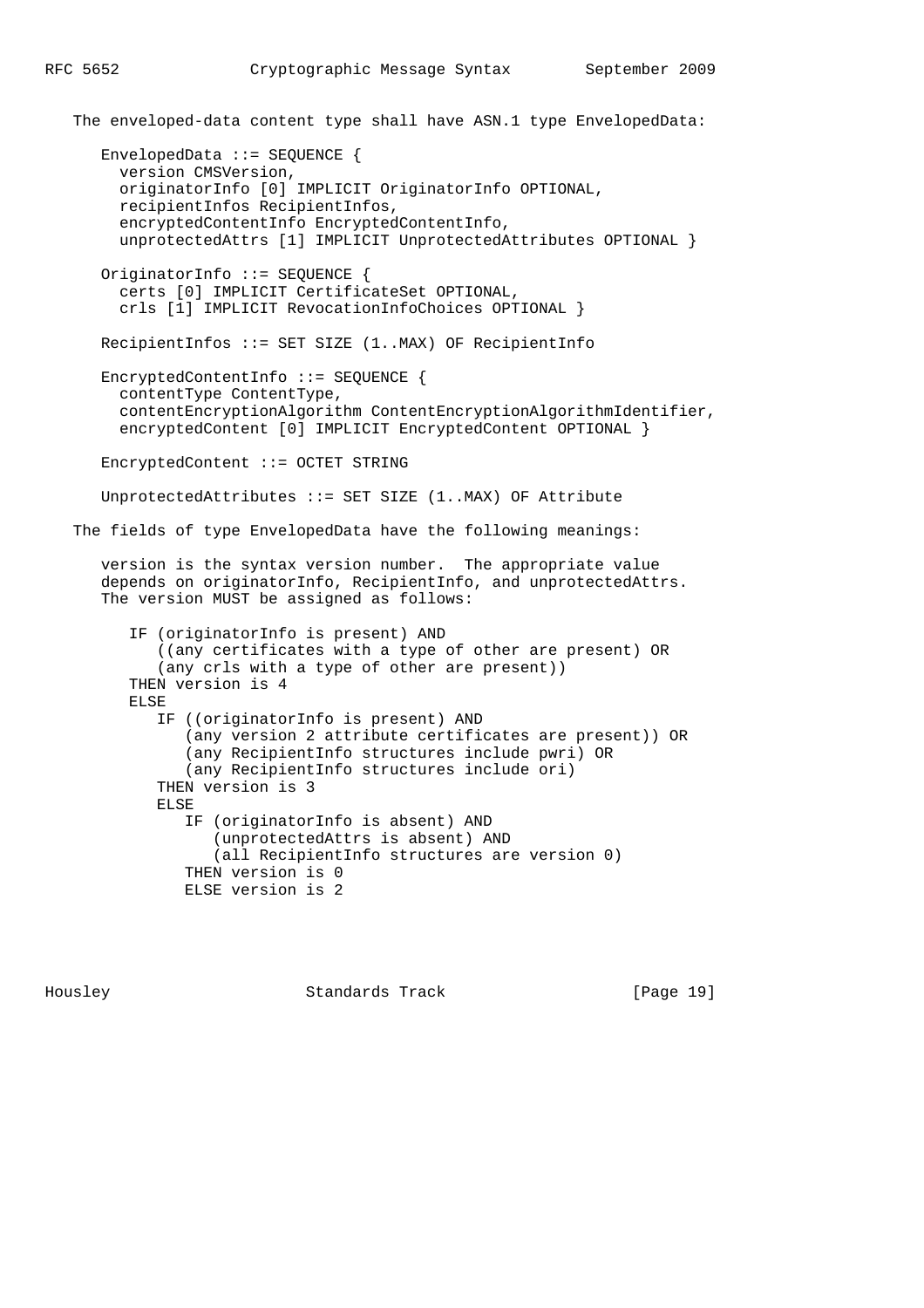originatorInfo optionally provides information about the originator. It is present only if required by the key management algorithm. It may contain certificates and CRLs:

 certs is a collection of certificates. certs may contain originator certificates associated with several different key management algorithms. certs may also contain attribute certificates associated with the originator. The certificates contained in certs are intended to be sufficient for all recipients to build certification paths from a recognized "root" or "top-level certification authority". However, certs may contain more certificates than necessary, and there may be certificates sufficient to make certification paths from two or more independent top-level certification authorities. Alternatively, certs may contain fewer certificates than necessary, if it is expected that recipients have an alternate means of obtaining necessary certificates (e.g., from a previous set of certificates).

 crls is a collection of CRLs. It is intended that the set contain information sufficient to determine whether or not the certificates in the certs field are valid, but such correspondence is not necessary. There MAY be more CRLs than necessary, and there MAY also be fewer CRLs than necessary.

 recipientInfos is a collection of per-recipient information. There MUST be at least one element in the collection.

encryptedContentInfo is the encrypted content information.

 unprotectedAttrs is a collection of attributes that are not encrypted. The field is optional. Useful attribute types are defined in Section 11.

The fields of type EncryptedContentInfo have the following meanings:

contentType indicates the type of content.

 contentEncryptionAlgorithm identifies the content-encryption algorithm, and any associated parameters, used to encrypt the content. The content-encryption process is described in Section 6.3. The same content-encryption algorithm and content-encryption key are used for all recipients.

 encryptedContent is the result of encrypting the content. The field is optional, and if the field is not present, its intended value must be supplied by other means.

Housley Standards Track [Page 20]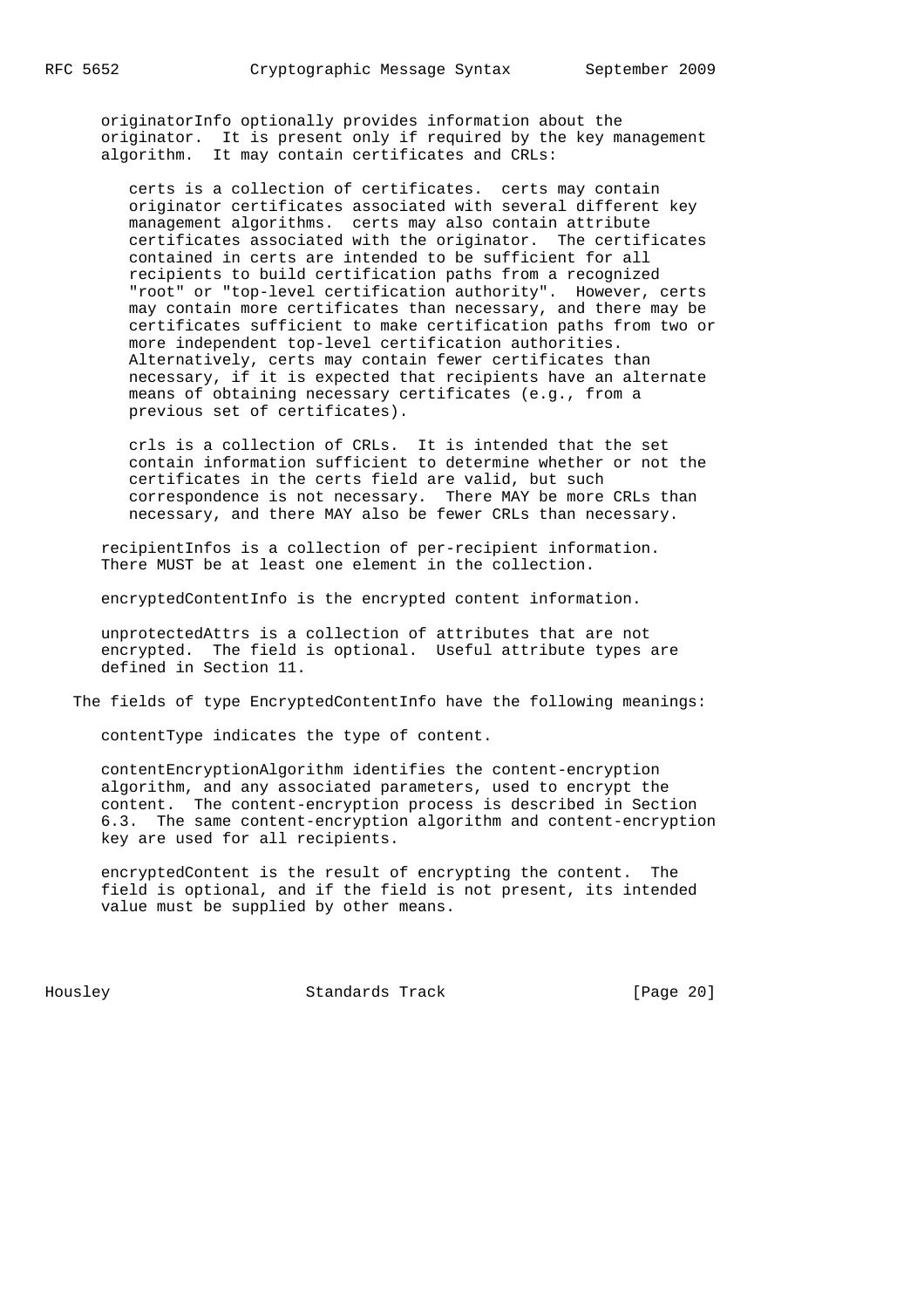The recipientInfos field comes before the encryptedContentInfo field so that an EnvelopedData value may be processed in a single pass.

# 6.2. RecipientInfo Type

 Per-recipient information is represented in the type RecipientInfo. RecipientInfo has a different format for each of the supported key management techniques. Any of the key management techniques can be used for each recipient of the same encrypted content. In all cases, the encrypted content-encryption key is transferred to one or more recipients.

 Since all implementations will not support every possible key management algorithm, all implementations MUST gracefully handle unimplemented algorithms when they are encountered. For example, if a recipient receives a content-encryption key encrypted in their RSA public key using RSA-OAEP (Optimal Asymmetric Encryption Padding) and the implementation only supports RSA PKCS #1 v1.5, then a graceful failure must be implemented.

 Implementations MUST support key transport, key agreement, and previously distributed symmetric key-encryption keys, as represented by ktri, kari, and kekri, respectively. Implementations MAY support the password-based key management as represented by pwri. Implementations MAY support any other key management technique as represented by ori. Since each recipient can employ a different key management technique and future specifications could define additional key management techniques, all implementations MUST gracefully handle unimplemented alternatives within the RecipientInfo CHOICE, all implementations MUST gracefully handle unimplemented versions of otherwise supported alternatives within the RecipientInfo CHOICE, and all implementations MUST gracefully handle unimplemented or unknown ori alternatives.

 RecipientInfo ::= CHOICE { ktri KeyTransRecipientInfo, kari [1] KeyAgreeRecipientInfo, kekri [2] KEKRecipientInfo, pwri [3] PasswordRecipientinfo, ori [4] OtherRecipientInfo }

EncryptedKey ::= OCTET STRING

Housley Standards Track [Page 21]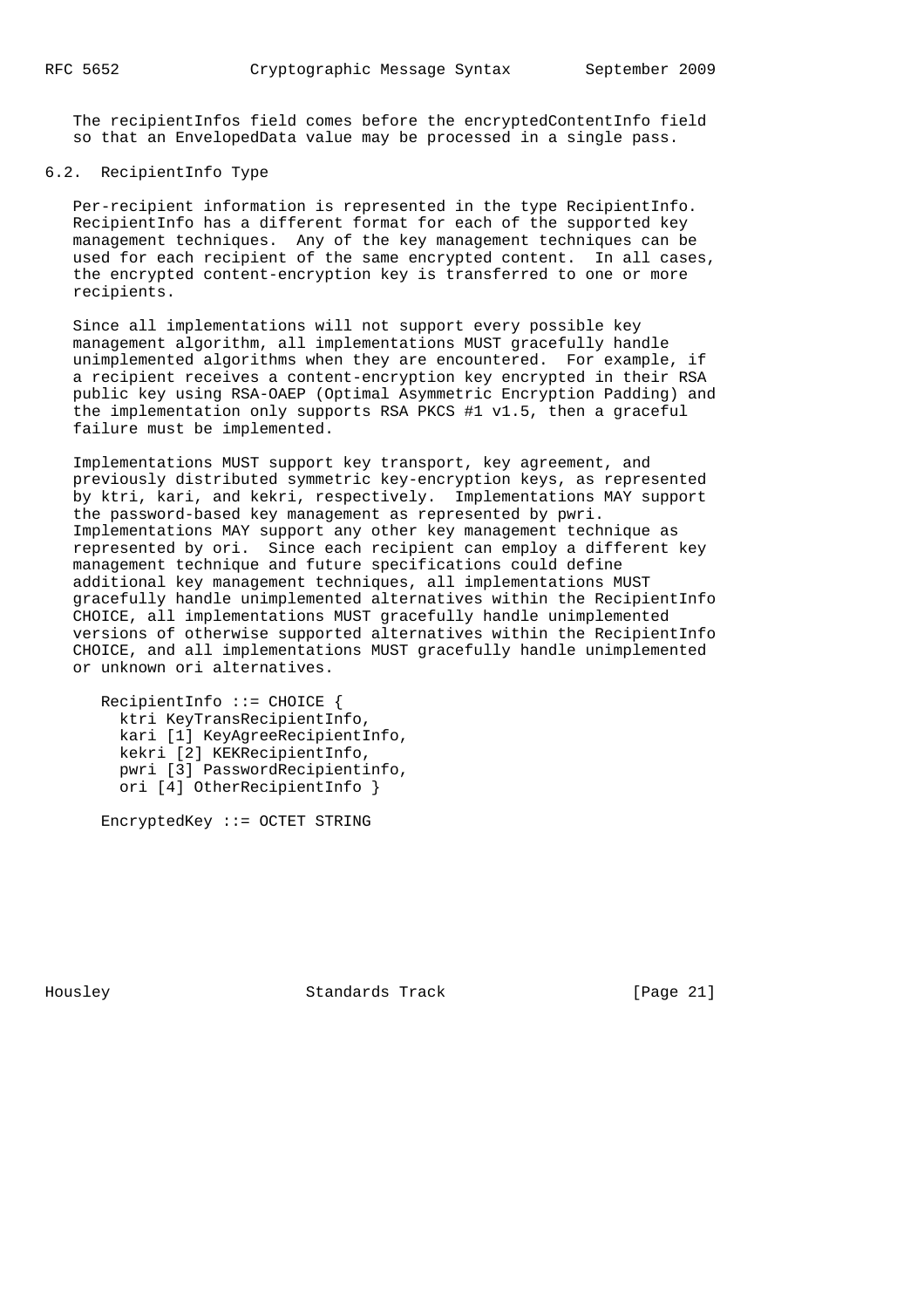#### 6.2.1. KeyTransRecipientInfo Type

 Per-recipient information using key transport is represented in the type KeyTransRecipientInfo. Each instance of KeyTransRecipientInfo transfers the content-encryption key to one recipient.

```
 KeyTransRecipientInfo ::= SEQUENCE {
  version CMSVersion, -- always set to 0 or 2
   rid RecipientIdentifier,
  keyEncryptionAlgorithm KeyEncryptionAlgorithmIdentifier,
   encryptedKey EncryptedKey }
```
 RecipientIdentifier ::= CHOICE { issuerAndSerialNumber IssuerAndSerialNumber, subjectKeyIdentifier [0] SubjectKeyIdentifier }

The fields of type KeyTransRecipientInfo have the following meanings:

 version is the syntax version number. If the RecipientIdentifier is the CHOICE issuerAndSerialNumber, then the version MUST be 0. If the RecipientIdentifier is subjectKeyIdentifier, then the version MUST be 2.

 rid specifies the recipient's certificate or key that was used by the sender to protect the content-encryption key. The content encryption key is encrypted with the recipient's public key. The RecipientIdentifier provides two alternatives for specifying the recipient's certificate, and thereby the recipient's public key. The recipient's certificate must contain a key transport public key. Therefore, a recipient X.509 version 3 certificate that contains a key usage extension MUST assert the keyEncipherment bit. The issuerAndSerialNumber alternative identifies the recipient's certificate by the issuer's distinguished name and the certificate serial number; the subjectKeyIdentifier identifies the recipient's certificate by a key identifier. When an X.509 certificate is referenced, the key identifier matches the X.509 subjectKeyIdentifier extension value. When other certificate formats are referenced, the documents that specify the certificate format and their use with the CMS must include details on matching the key identifier to the appropriate certificate field. For recipient processing, implementations MUST support both of these alternatives for specifying the recipient's certificate. For sender processing, implementations MUST support at least one of these alternatives.

Housley Standards Track [Page 22]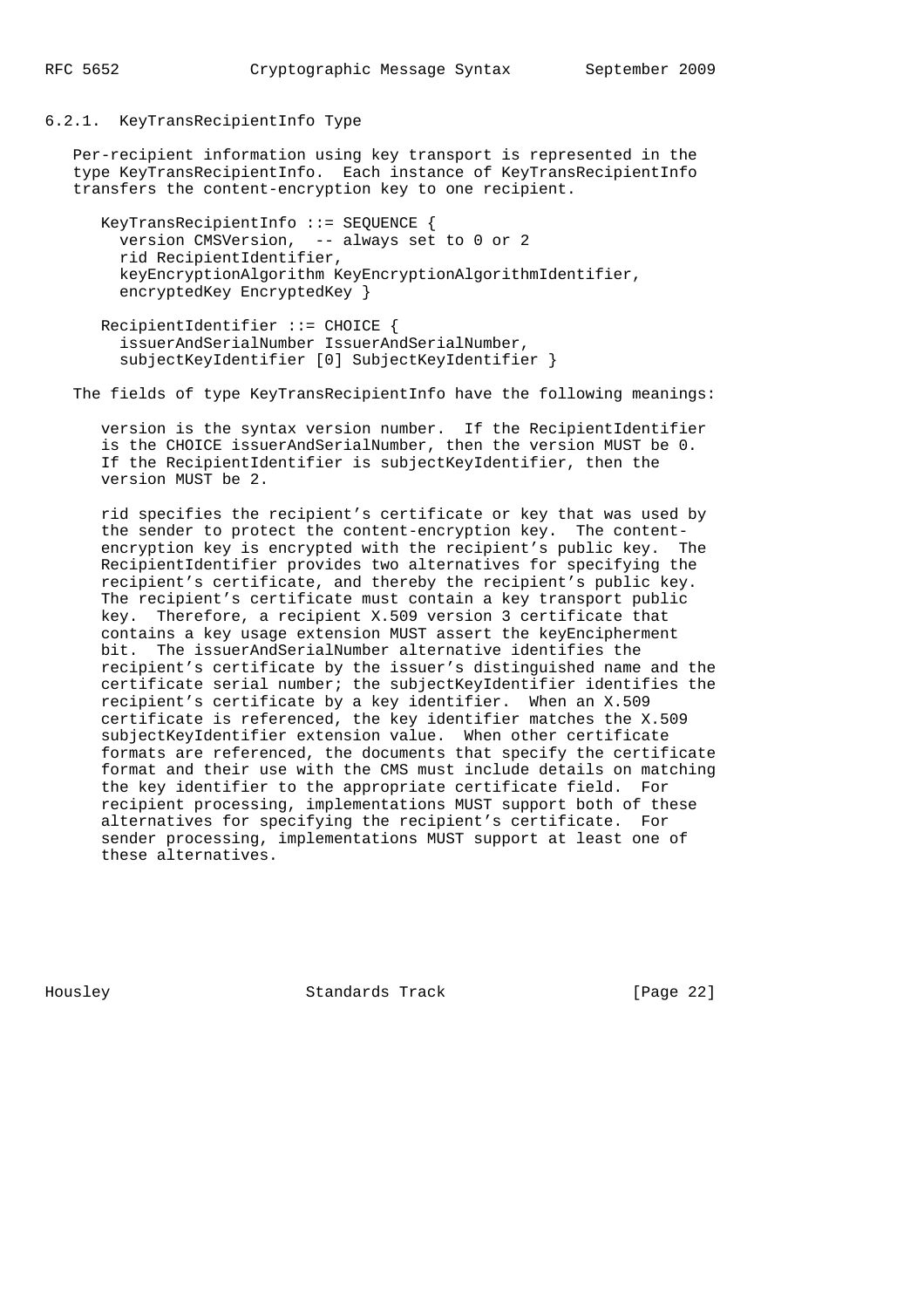keyEncryptionAlgorithm identifies the key-encryption algorithm, and any associated parameters, used to encrypt the content encryption key for the recipient. The key-encryption process is described in Section 6.4.

 encryptedKey is the result of encrypting the content-encryption key for the recipient.

6.2.2. KeyAgreeRecipientInfo Type

 Recipient information using key agreement is represented in the type KeyAgreeRecipientInfo. Each instance of KeyAgreeRecipientInfo will transfer the content-encryption key to one or more recipients that use the same key agreement algorithm and domain parameters for that algorithm.

```
 KeyAgreeRecipientInfo ::= SEQUENCE {
   version CMSVersion, -- always set to 3
   originator [0] EXPLICIT OriginatorIdentifierOrKey,
   ukm [1] EXPLICIT UserKeyingMaterial OPTIONAL,
   keyEncryptionAlgorithm KeyEncryptionAlgorithmIdentifier,
   recipientEncryptedKeys RecipientEncryptedKeys }
 OriginatorIdentifierOrKey ::= CHOICE {
   issuerAndSerialNumber IssuerAndSerialNumber,
   subjectKeyIdentifier [0] SubjectKeyIdentifier,
  originatorKey [1] OriginatorPublicKey }
 OriginatorPublicKey ::= SEQUENCE {
   algorithm AlgorithmIdentifier,
  publicKey BIT STRING }
 RecipientEncryptedKeys ::= SEQUENCE OF RecipientEncryptedKey
 RecipientEncryptedKey ::= SEQUENCE {
  rid KeyAgreeRecipientIdentifier,
   encryptedKey EncryptedKey }
 KeyAgreeRecipientIdentifier ::= CHOICE {
   issuerAndSerialNumber IssuerAndSerialNumber,
  rKeyId [0] IMPLICIT RecipientKeyIdentifier }
 RecipientKeyIdentifier ::= SEQUENCE {
   subjectKeyIdentifier SubjectKeyIdentifier,
   date GeneralizedTime OPTIONAL,
   other OtherKeyAttribute OPTIONAL }
 SubjectKeyIdentifier ::= OCTET STRING
```
Housley Standards Track [Page 23]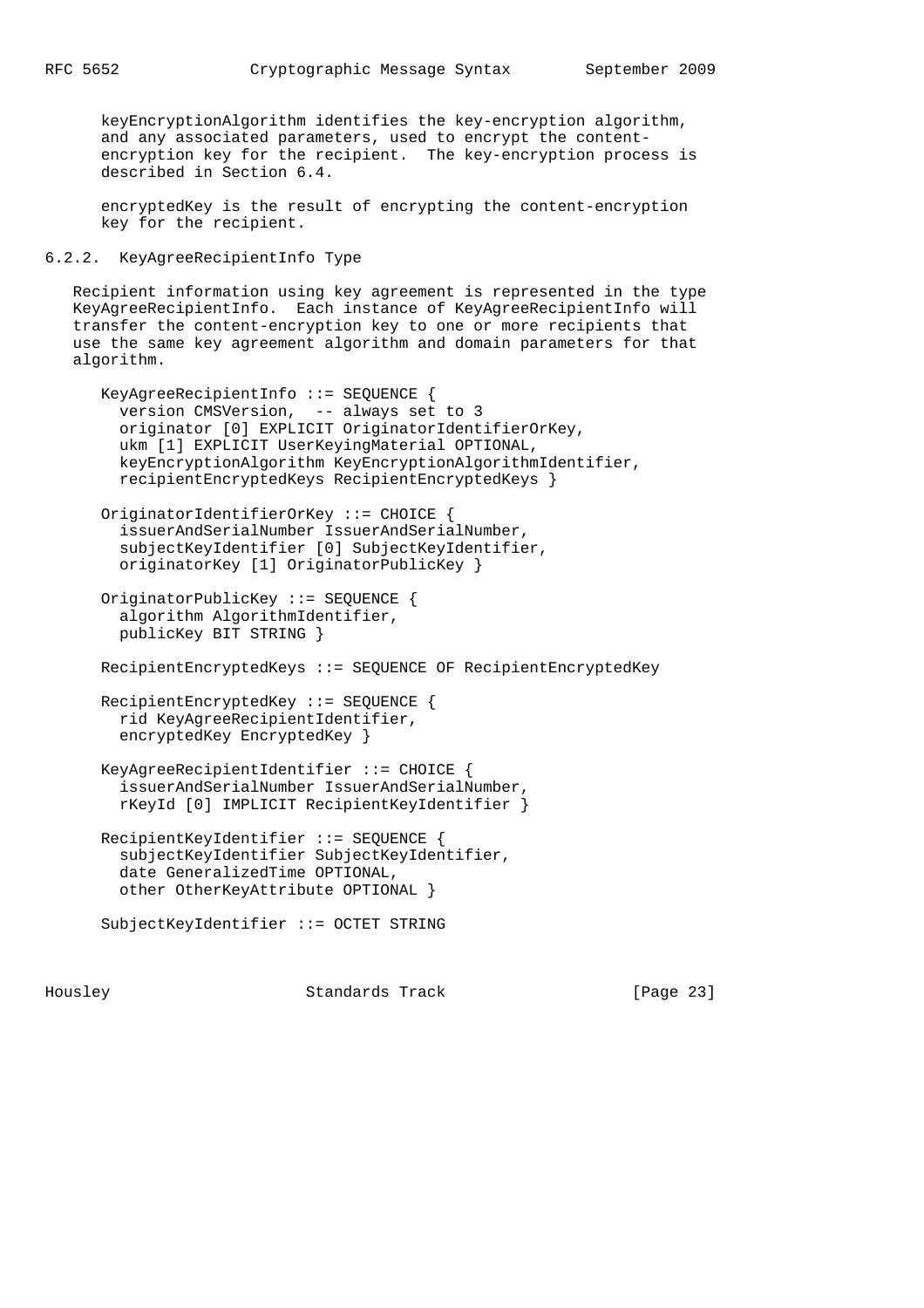The fields of type KeyAgreeRecipientInfo have the following meanings:

version is the syntax version number. It MUST always be 3.

 originator is a CHOICE with three alternatives specifying the sender's key agreement public key. The sender uses the corresponding private key and the recipient's public key to generate a pairwise key. The content-encryption key is encrypted in the pairwise key. The issuerAndSerialNumber alternative identifies the sender's certificate, and thereby the sender's public key, by the issuer's distinguished name and the certificate serial number. The subjectKeyIdentifier alternative identifies the sender's certificate, and thereby the sender's public key, by a key identifier. When an X.509 certificate is referenced, the key identifier matches the X.509 subjectKeyIdentifier extension value. When other certificate formats are referenced, the documents that specify the certificate format and their use with the CMS must include details on matching the key identifier to the appropriate certificate field. The originatorKey alternative includes the algorithm identifier and sender's key agreement public key. This alternative permits originator anonymity since the public key is not certified. Implementations MUST support all three alternatives for specifying the sender's public key.

 ukm is optional. With some key agreement algorithms, the sender provides a User Keying Material (UKM) to ensure that a different key is generated each time the same two parties generate a pairwise key. Implementations MUST accept a KeyAgreeRecipientInfo SEQUENCE that includes a ukm field. Implementations that do not support key agreement algorithms that make use of UKMs MUST gracefully handle the presence of UKMs.

 keyEncryptionAlgorithm identifies the key-encryption algorithm, and any associated parameters, used to encrypt the content encryption key with the key-encryption key. The key-encryption process is described in Section 6.4.

 recipientEncryptedKeys includes a recipient identifier and encrypted key for one or more recipients. The KeyAgreeRecipientIdentifier is a CHOICE with two alternatives specifying the recipient's certificate, and thereby the recipient's public key, that was used by the sender to generate a pairwise key-encryption key. The recipient's certificate must contain a key agreement public key. Therefore, a recipient X.509 version 3 certificate that contains a key usage extension MUST assert the keyAgreement bit. The content-encryption key is encrypted in the pairwise key-encryption key. The issuerAndSerialNumber alternative identifies the recipient's

Housley Standards Track [Page 24]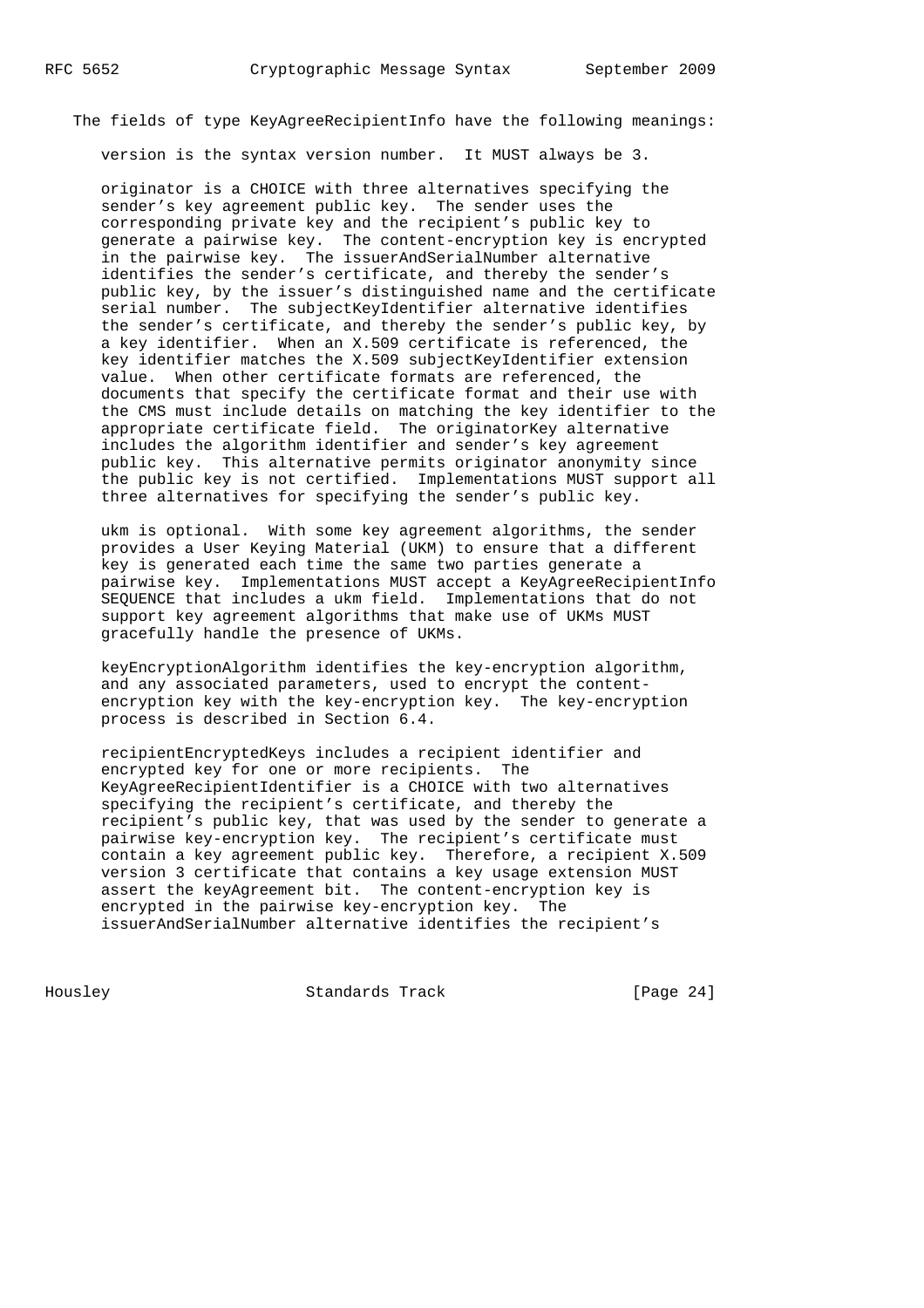certificate by the issuer's distinguished name and the certificate serial number; the RecipientKeyIdentifier is described below. The encryptedKey is the result of encrypting the content-encryption key in the pairwise key-encryption key generated using the key agreement algorithm. Implementations MUST support both alternatives for specifying the recipient's certificate.

 The fields of type RecipientKeyIdentifier have the following meanings:

 subjectKeyIdentifier identifies the recipient's certificate by a key identifier. When an X.509 certificate is referenced, the key identifier matches the X.509 subjectKeyIdentifier extension value. When other certificate formats are referenced, the documents that specify the certificate format and their use with the CMS must include details on matching the key identifier to the appropriate certificate field.

 date is optional. When present, the date specifies which of the recipient's previously distributed UKMs was used by the sender.

 other is optional. When present, this field contains additional information used by the recipient to locate the public keying material used by the sender.

# 6.2.3. KEKRecipientInfo Type

 Recipient information using previously distributed symmetric keys is represented in the type KEKRecipientInfo. Each instance of KEKRecipientInfo will transfer the content-encryption key to one or more recipients who have the previously distributed key-encryption key.

 KEKRecipientInfo ::= SEQUENCE { version CMSVersion, -- always set to 4 kekid KEKIdentifier, keyEncryptionAlgorithm KeyEncryptionAlgorithmIdentifier, encryptedKey EncryptedKey }

 KEKIdentifier ::= SEQUENCE { keyIdentifier OCTET STRING, date GeneralizedTime OPTIONAL, other OtherKeyAttribute OPTIONAL }

Housley Standards Track [Page 25]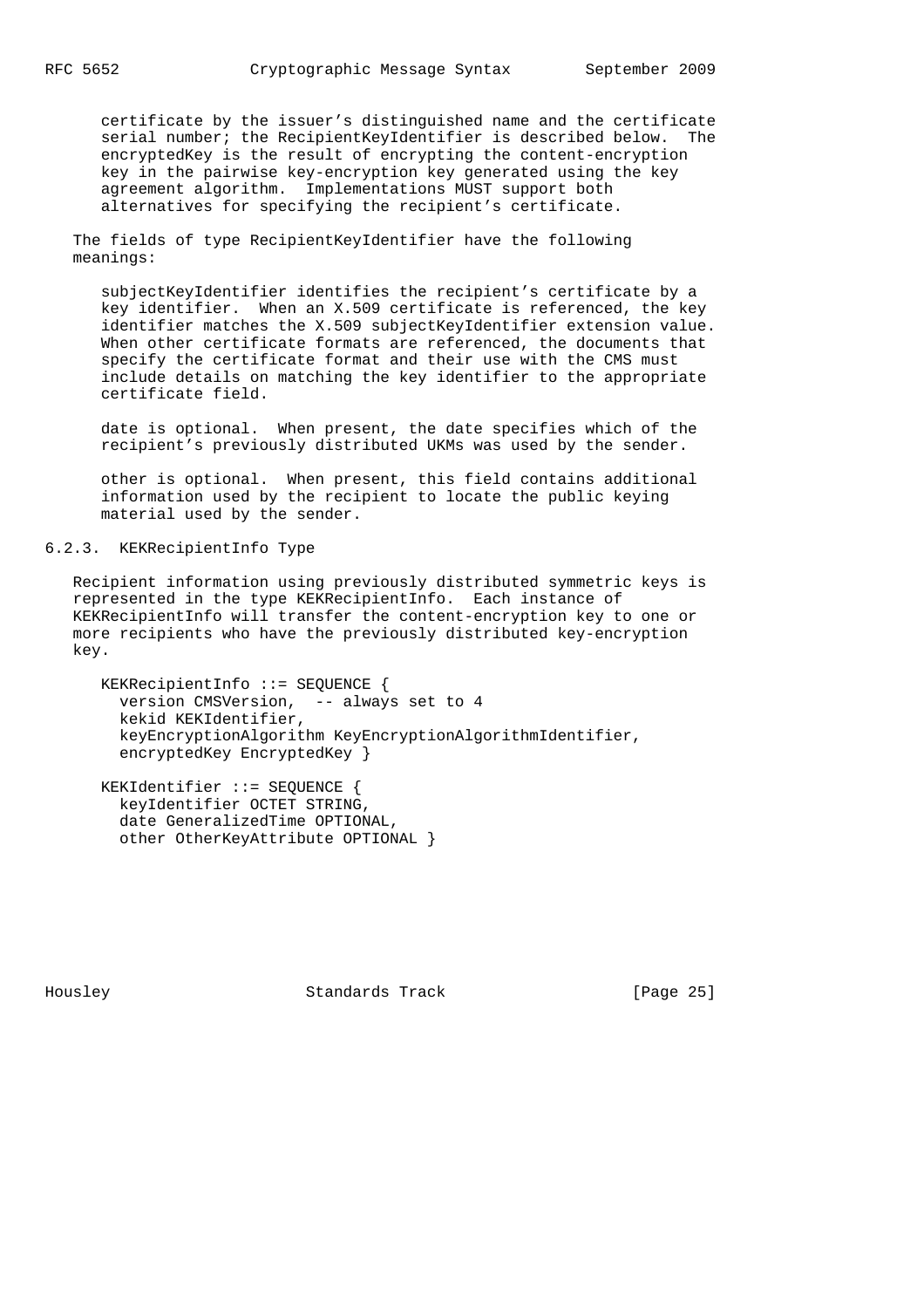The fields of type KEKRecipientInfo have the following meanings:

version is the syntax version number. It MUST always be 4.

 kekid specifies a symmetric key-encryption key that was previously distributed to the sender and one or more recipients.

 keyEncryptionAlgorithm identifies the key-encryption algorithm, and any associated parameters, used to encrypt the content encryption key with the key-encryption key. The key-encryption process is described in Section 6.4.

 encryptedKey is the result of encrypting the content-encryption key in the key-encryption key.

The fields of type KEKIdentifier have the following meanings:

 keyIdentifier identifies the key-encryption key that was previously distributed to the sender and one or more recipients.

 date is optional. When present, the date specifies a single key encryption key from a set that was previously distributed.

 other is optional. When present, this field contains additional information used by the recipient to determine the key-encryption key used by the sender.

6.2.4. PasswordRecipientInfo Type

 Recipient information using a password or shared secret value is represented in the type PasswordRecipientInfo. Each instance of PasswordRecipientInfo will transfer the content-encryption key to one or more recipients who possess the password or shared secret value.

 The PasswordRecipientInfo Type is specified in RFC 3211 [PWRI]. The PasswordRecipientInfo structure is repeated here for completeness.

 PasswordRecipientInfo ::= SEQUENCE { version CMSVersion, -- Always set to 0 keyDerivationAlgorithm [0] KeyDerivationAlgorithmIdentifier OPTIONAL, keyEncryptionAlgorithm KeyEncryptionAlgorithmIdentifier, encryptedKey EncryptedKey }

Housley Standards Track [Page 26]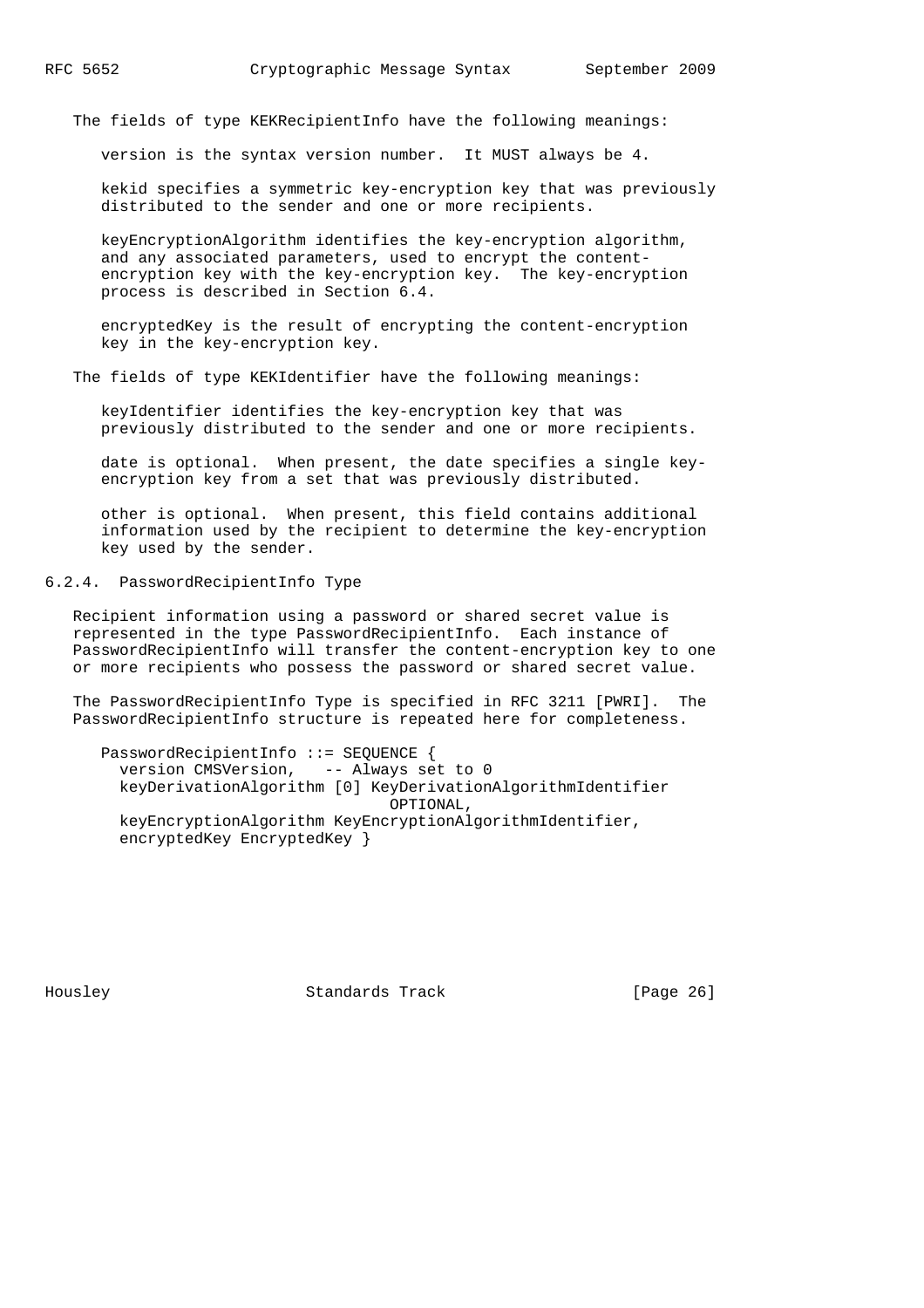The fields of type PasswordRecipientInfo have the following meanings:

version is the syntax version number. It MUST always be 0.

 keyDerivationAlgorithm identifies the key-derivation algorithm, and any associated parameters, used to derive the key-encryption key from the password or shared secret value. If this field is absent, the key-encryption key is supplied from an external source, for example a hardware crypto token such as a smart card.

 keyEncryptionAlgorithm identifies the encryption algorithm, and any associated parameters, used to encrypt the content-encryption key with the key-encryption key.

 encryptedKey is the result of encrypting the content-encryption key with the key-encryption key.

6.2.5. OtherRecipientInfo Type

 Recipient information for additional key management techniques are represented in the type OtherRecipientInfo. The OtherRecipientInfo type allows key management techniques beyond key transport, key agreement, previously distributed symmetric key-encryption keys, and password-based key management to be specified in future documents. An object identifier uniquely identifies such key management techniques.

 OtherRecipientInfo ::= SEQUENCE { oriType OBJECT IDENTIFIER, oriValue ANY DEFINED BY oriType }

The fields of type OtherRecipientInfo have the following meanings:

oriType identifies the key management technique.

 oriValue contains the protocol data elements needed by a recipient using the identified key management technique.

### 6.3. Content-encryption Process

 The content-encryption key for the desired content-encryption algorithm is randomly generated. The data to be protected is padded as described below, then the padded data is encrypted using the content-encryption key. The encryption operation maps an arbitrary string of octets (the data) to another string of octets (the ciphertext) under control of a content-encryption key. The encrypted data is included in the EnvelopedData encryptedContentInfo encryptedContent OCTET STRING.

Housley Standards Track [Page 27]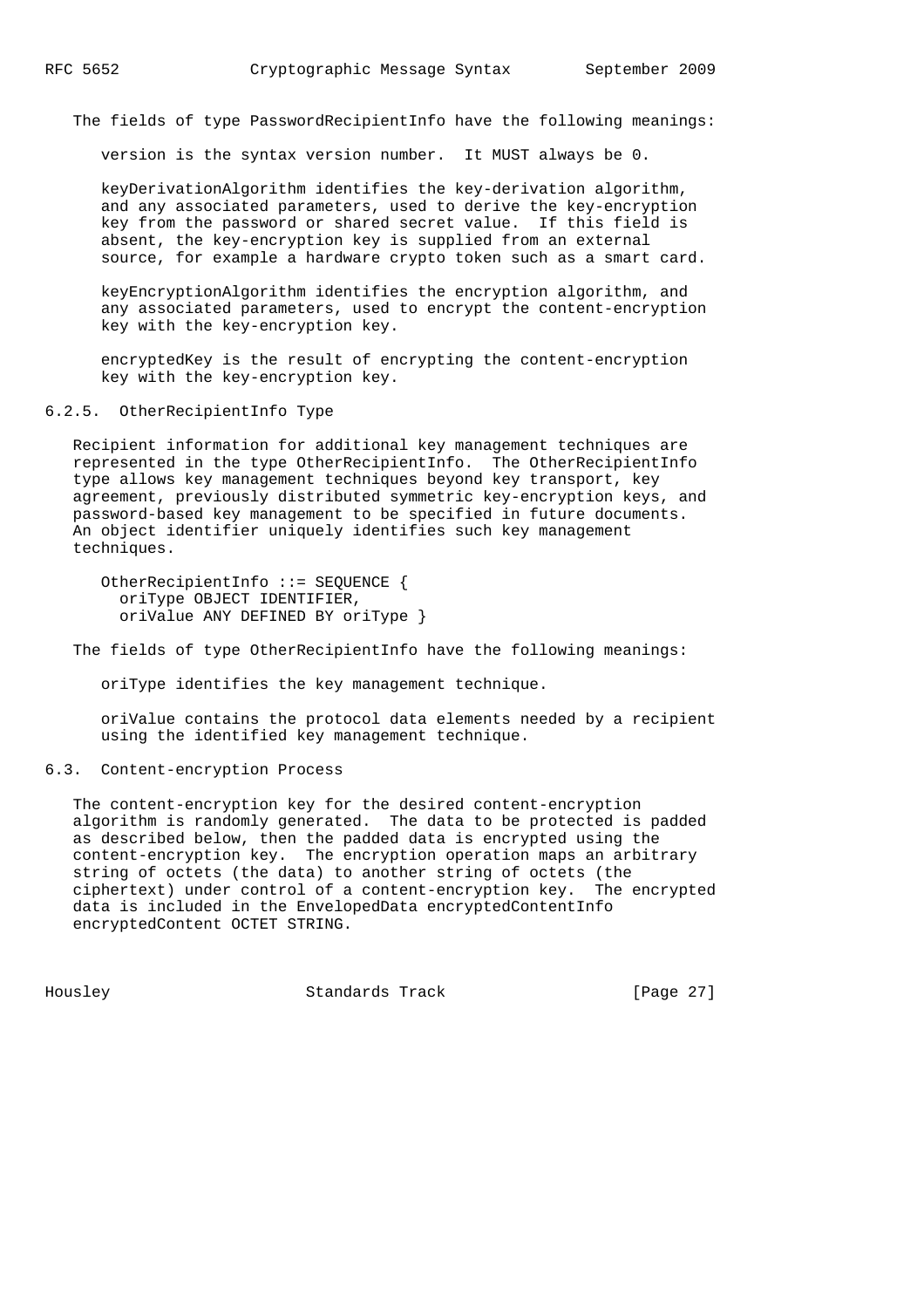Some content-encryption algorithms assume the input length is a multiple of k octets, where k is greater than one. For such algorithms, the input shall be padded at the trailing end with  $k-(lth mod k)$  octets all having value  $k-(lth mod k)$ , where lth is the length of the input. In other words, the input is padded at the trailing end with one of the following strings:

 $01$  -- if lth mod  $k = k-1$ 02 02 -- if 1th mod  $k = k-2$  . . .  $k k ... k k$  -- if lth mod  $k = 0$ 

 The padding can be removed unambiguously since all input is padded, including input values that are already a multiple of the block size, and no padding string is a suffix of another. This padding method is well defined if and only if k is less than 256.

6.4. Key-encryption Process

 The input to the key-encryption process -- the value supplied to the recipient's key-encryption algorithm -- is just the "value" of the content-encryption key.

 Any of the aforementioned key management techniques can be used for each recipient of the same encrypted content.

7. Digested-data Content Type

 The digested-data content type consists of content of any type and a message digest of the content.

 Typically, the digested-data content type is used to provide content integrity, and the result generally becomes an input to the enveloped-data content type.

The following steps construct digested-data:

- 1. A message digest is computed on the content with a message-digest algorithm.
- 2. The message-digest algorithm and the message digest are collected together with the content into a DigestedData value.

 A recipient verifies the message digest by comparing the message digest to an independently computed message digest.

Housley Standards Track [Page 28]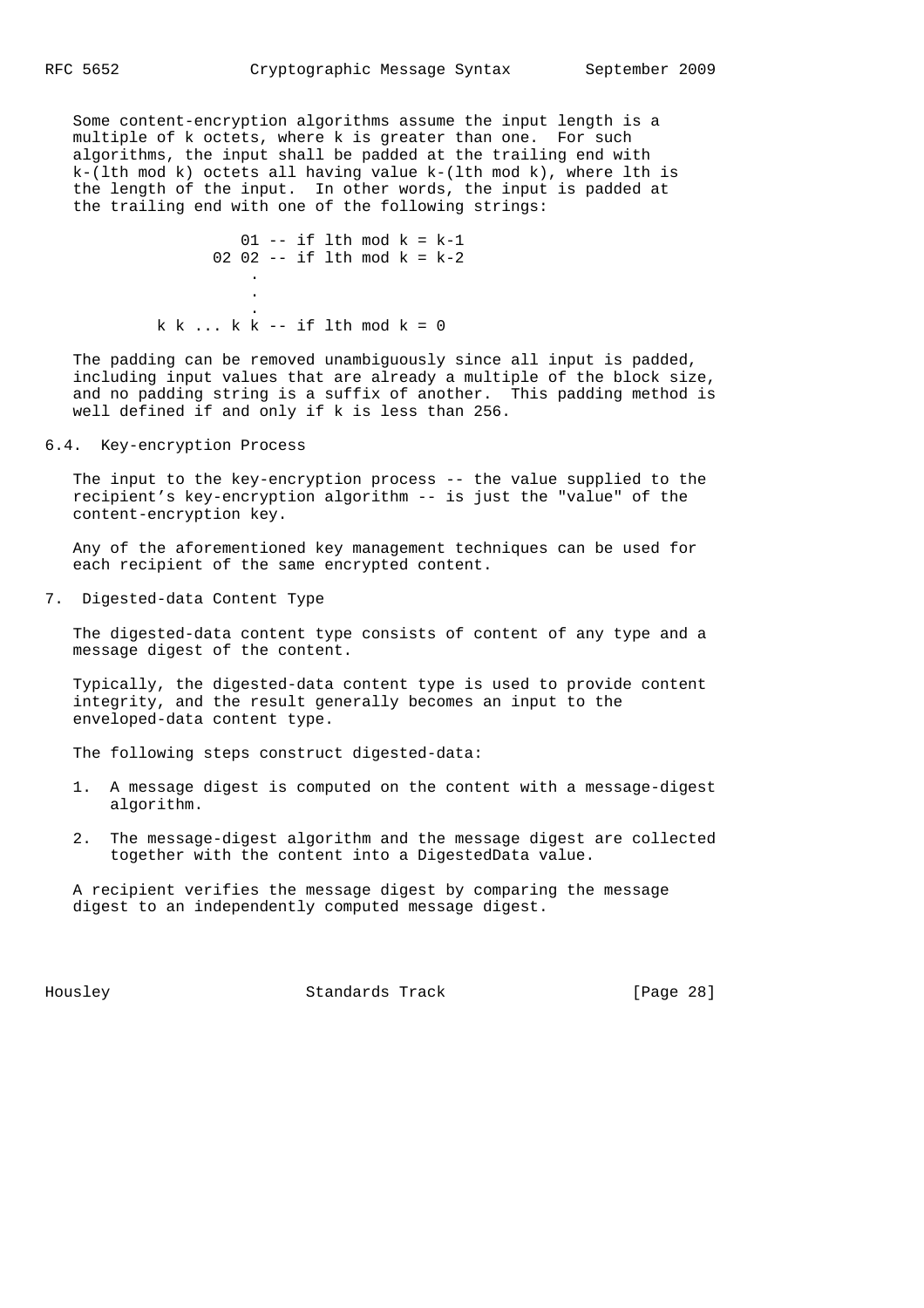The following object identifier identifies the digested-data content type:

 $id$ -digestedData OBJECT IDENTIFIER ::= { iso(1) member-body(2) us(840) rsadsi(113549) pkcs(1) pkcs7(7) 5 }

The digested-data content type shall have ASN.1 type DigestedData:

 DigestedData ::= SEQUENCE { version CMSVersion, digestAlgorithm DigestAlgorithmIdentifier, encapContentInfo EncapsulatedContentInfo, digest Digest }

Digest ::= OCTET STRING

The fields of type DigestedData have the following meanings:

 version is the syntax version number. If the encapsulated content type is id-data, then the value of version MUST be 0; however, if the encapsulated content type is other than id-data, then the value of version MUST be 2.

 digestAlgorithm identifies the message digest algorithm, and any associated parameters, under which the content is digested. The message-digesting process is the same as in Section 5.4 in the case when there are no signed attributes.

 encapContentInfo is the content that is digested, as defined in Section 5.2.

digest is the result of the message-digesting process.

 The ordering of the digestAlgorithm field, the encapContentInfo field, and the digest field makes it possible to process a DigestedData value in a single pass.

8. Encrypted-data Content Type

 The encrypted-data content type consists of encrypted content of any type. Unlike the enveloped-data content type, the encrypted-data content type has neither recipients nor encrypted content-encryption keys. Keys MUST be managed by other means.

 The typical application of the encrypted-data content type will be to encrypt the content of the data content type for local storage, perhaps where the encryption key is derived from a password.

Housley Standards Track [Page 29]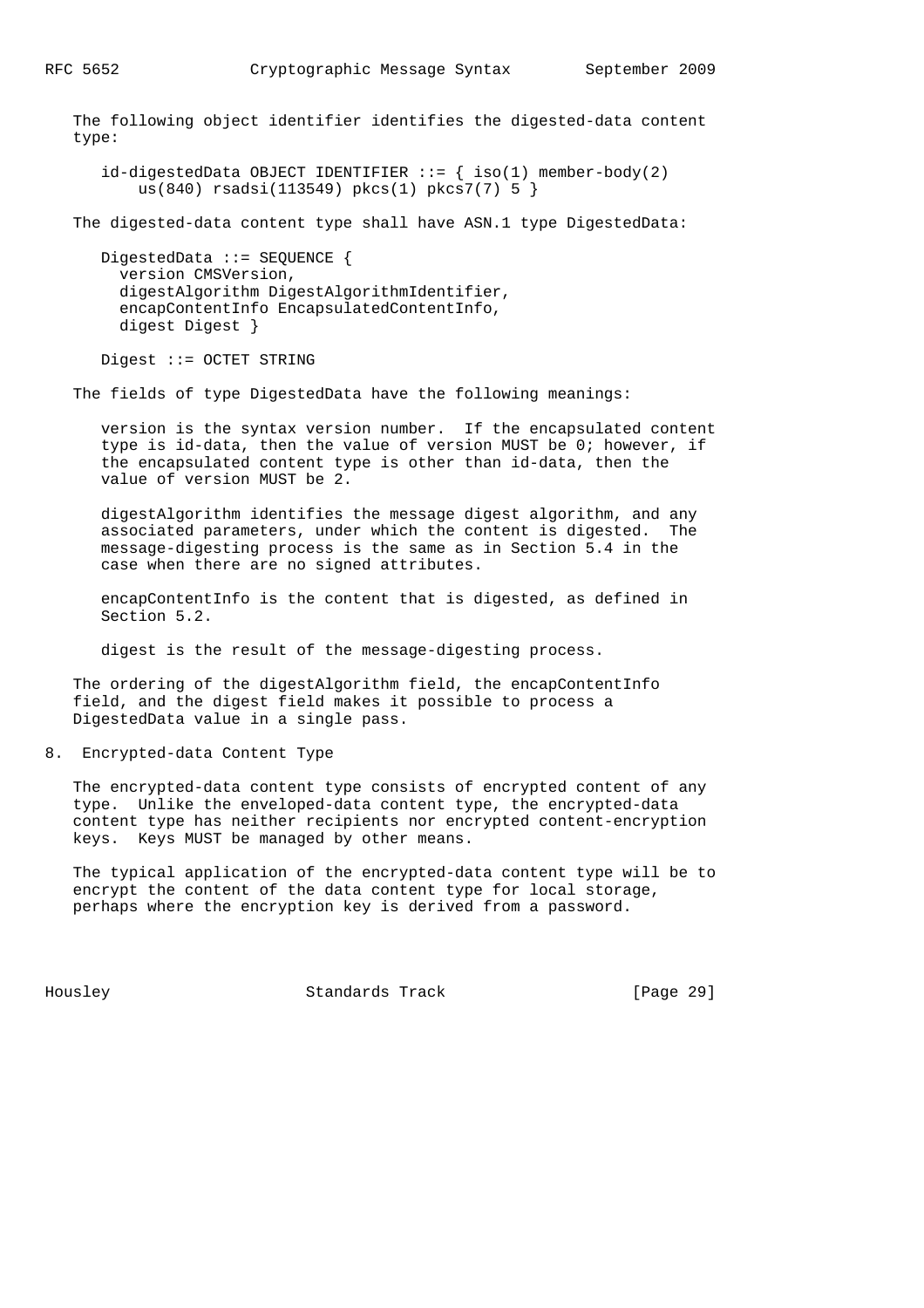The following object identifier identifies the encrypted-data content type:

 $id$ -encryptedData OBJECT IDENTIFIER ::= { iso(1) member-body(2) us(840) rsadsi(113549) pkcs(1) pkcs7(7) 6 }

The encrypted-data content type shall have ASN.1 type EncryptedData:

 EncryptedData ::= SEQUENCE { version CMSVersion, encryptedContentInfo EncryptedContentInfo, unprotectedAttrs [1] IMPLICIT UnprotectedAttributes OPTIONAL }

The fields of type EncryptedData have the following meanings:

 version is the syntax version number. If unprotectedAttrs is present, then the version MUST be 2. If unprotectedAttrs is absent, then version MUST be 0.

 encryptedContentInfo is the encrypted content information, as defined in Section 6.1.

 unprotectedAttrs is a collection of attributes that are not encrypted. The field is optional. Useful attribute types are defined in Section 11.

9. Authenticated-data Content Type

 The authenticated-data content type consists of content of any type, a message authentication code (MAC), and encrypted authentication keys for one or more recipients. The combination of the MAC and one encrypted authentication key for a recipient is necessary for that recipient to verify the integrity of the content. Any type of content can be integrity protected for an arbitrary number of recipients.

 The process by which authenticated-data is constructed involves the following steps:

- 1. A message-authentication key for a particular message authentication algorithm is generated at random.
- 2. The message-authentication key is encrypted for each recipient. The details of this encryption depend on the key management algorithm used.

Housley Standards Track [Page 30]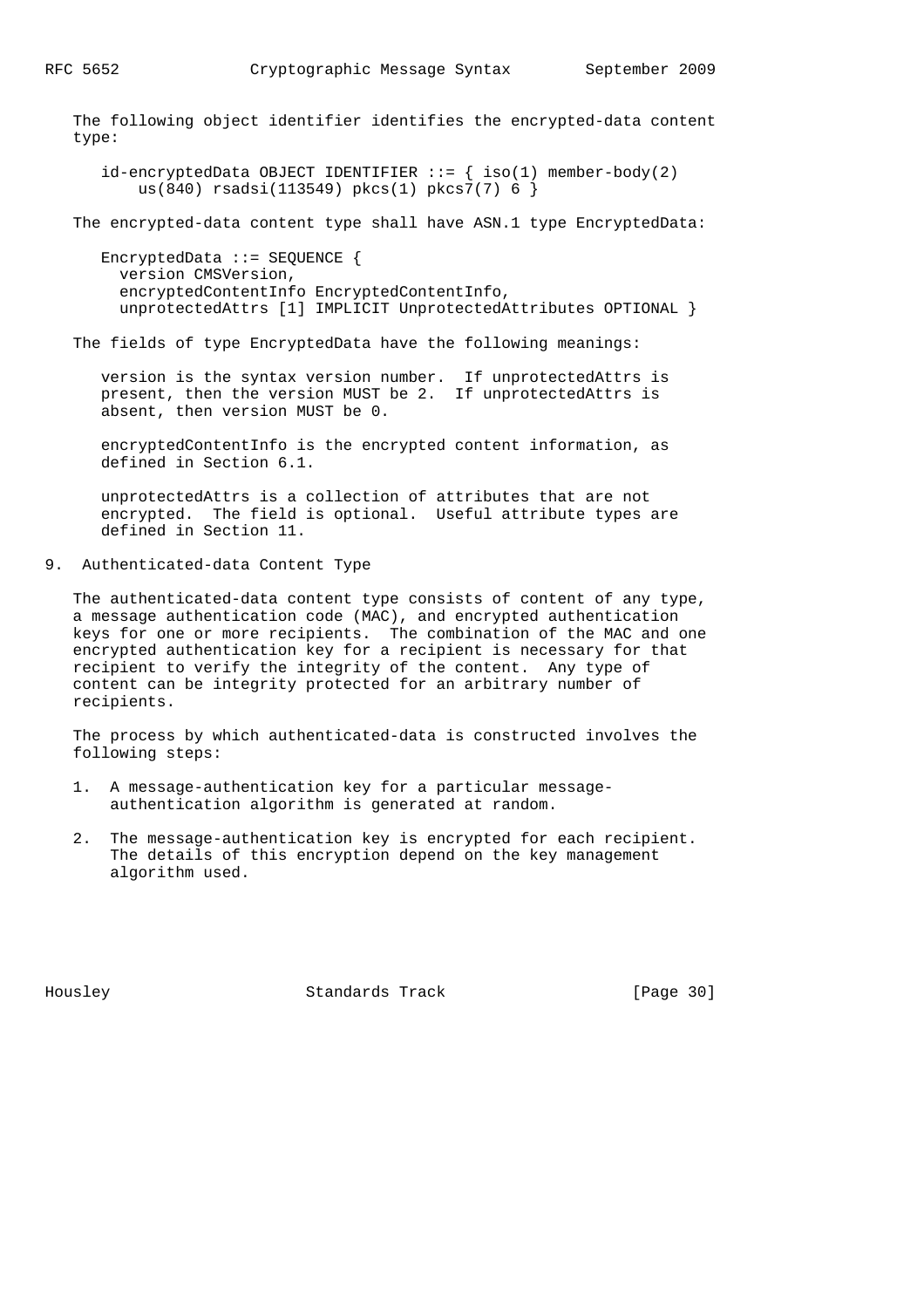- 3. For each recipient, the encrypted message-authentication key and other recipient-specific information are collected into a RecipientInfo value, defined in Section 6.2.
- 4. Using the message-authentication key, the originator computes a MAC value on the content. If the originator is authenticating any information in addition to the content (see Section 9.2), a message digest is calculated on the content, the message digest of the content and the other information are authenticated using the message-authentication key, and the result becomes the "MAC value".
- 9.1. AuthenticatedData Type

 The following object identifier identifies the authenticated-data content type:

 $id-ct-authData OBJECT IDENTIFYER ::= { iso(1) member-body(2) }$  us(840) rsadsi(113549) pkcs(1) pkcs-9(9) smime(16)  $ct(1) 2$ }

 The authenticated-data content type shall have ASN.1 type AuthenticatedData:

 AuthenticatedData ::= SEQUENCE { version CMSVersion, originatorInfo [0] IMPLICIT OriginatorInfo OPTIONAL, recipientInfos RecipientInfos, macAlgorithm MessageAuthenticationCodeAlgorithm, digestAlgorithm [1] DigestAlgorithmIdentifier OPTIONAL, encapContentInfo EncapsulatedContentInfo, authAttrs [2] IMPLICIT AuthAttributes OPTIONAL, mac MessageAuthenticationCode, unauthAttrs [3] IMPLICIT UnauthAttributes OPTIONAL }

AuthAttributes ::= SET SIZE (1..MAX) OF Attribute

UnauthAttributes  $::=$  SET SIZE  $(1..$ MAX) OF Attribute

MessageAuthenticationCode ::= OCTET STRING

The fields of type AuthenticatedData have the following meanings:

 version is the syntax version number. The version MUST be assigned as follows:

Housley Standards Track [Page 31]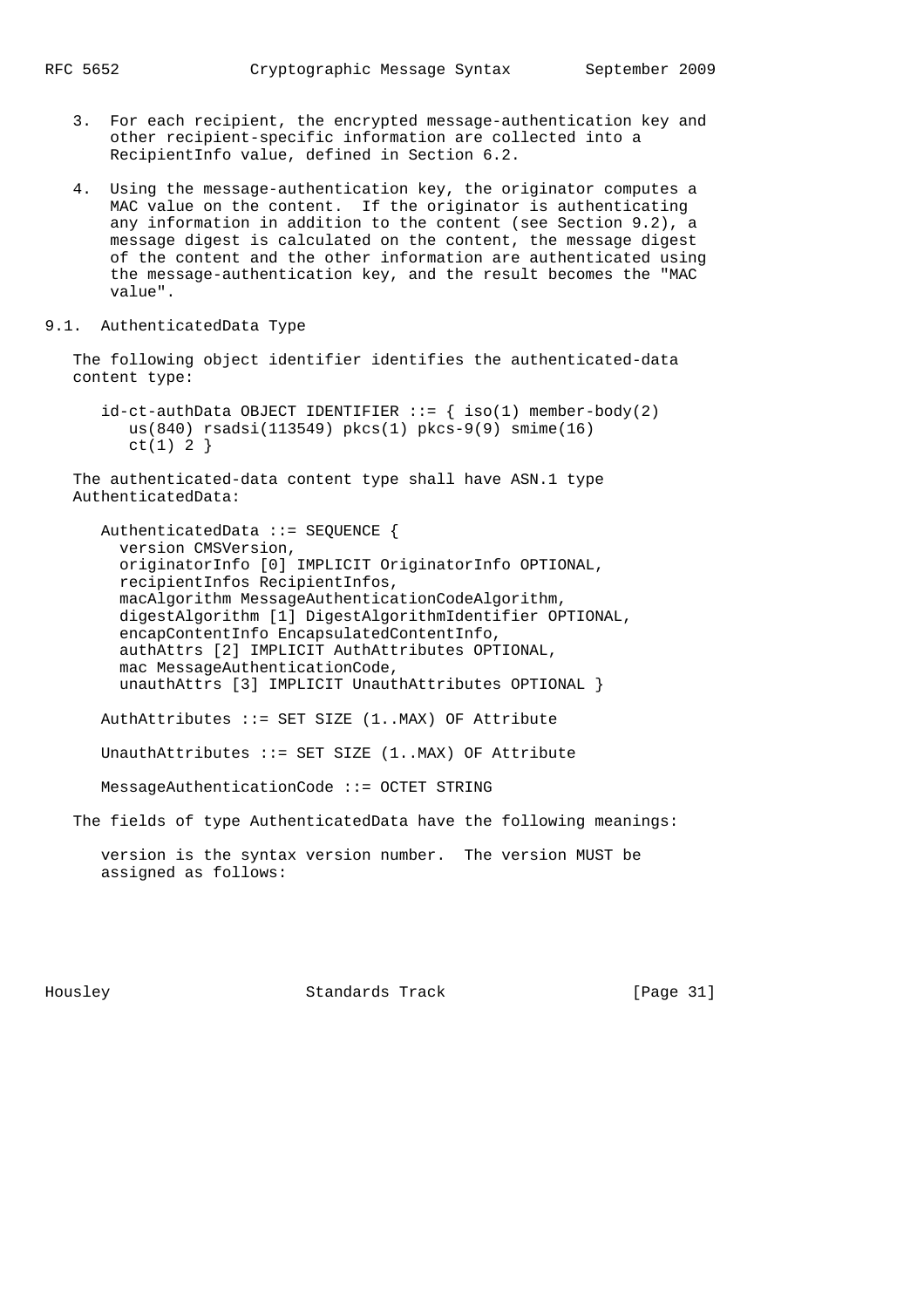IF (originatorInfo is present) AND ((any certificates with a type of other are present) OR (any crls with a type of other are present)) THEN version is 3 ELSE IF ((originatorInfo is present) AND (any version 2 attribute certificates are present)) THEN version is 1 ELSE version is 0

 originatorInfo optionally provides information about the originator. It is present only if required by the key management algorithm. It MAY contain certificates, attribute certificates, and CRLs, as defined in Section 6.1.

 recipientInfos is a collection of per-recipient information, as defined in Section 6.1. There MUST be at least one element in the collection.

 macAlgorithm is a message authentication code (MAC) algorithm identifier. It identifies the MAC algorithm, along with any associated parameters, used by the originator. Placement of the macAlgorithm field facilitates one-pass processing by the recipient.

 digestAlgorithm identifies the message digest algorithm, and any associated parameters, used to compute a message digest on the encapsulated content if authenticated attributes are present. The message digesting process is described in Section 9.2. Placement of the digestAlgorithm field facilitates one-pass processing by the recipient. If the digestAlgorithm field is present, then the authAttrs field MUST also be present.

 encapContentInfo is the content that is authenticated, as defined in Section 5.2.

 authAttrs is a collection of authenticated attributes. The authAttrs structure is optional, but it MUST be present if the content type of the EncapsulatedContentInfo value being authenticated is not id-data. If the authAttrs field is present, then the digestAlgorithm field MUST also be present. The AuthAttributes structure MUST be DER encoded, even if the rest of the structure is BER encoded. Useful attribute types are defined in Section 11. If the authAttrs field is present, it MUST contain, at a minimum, the following two attributes:

Housley Standards Track [Page 32]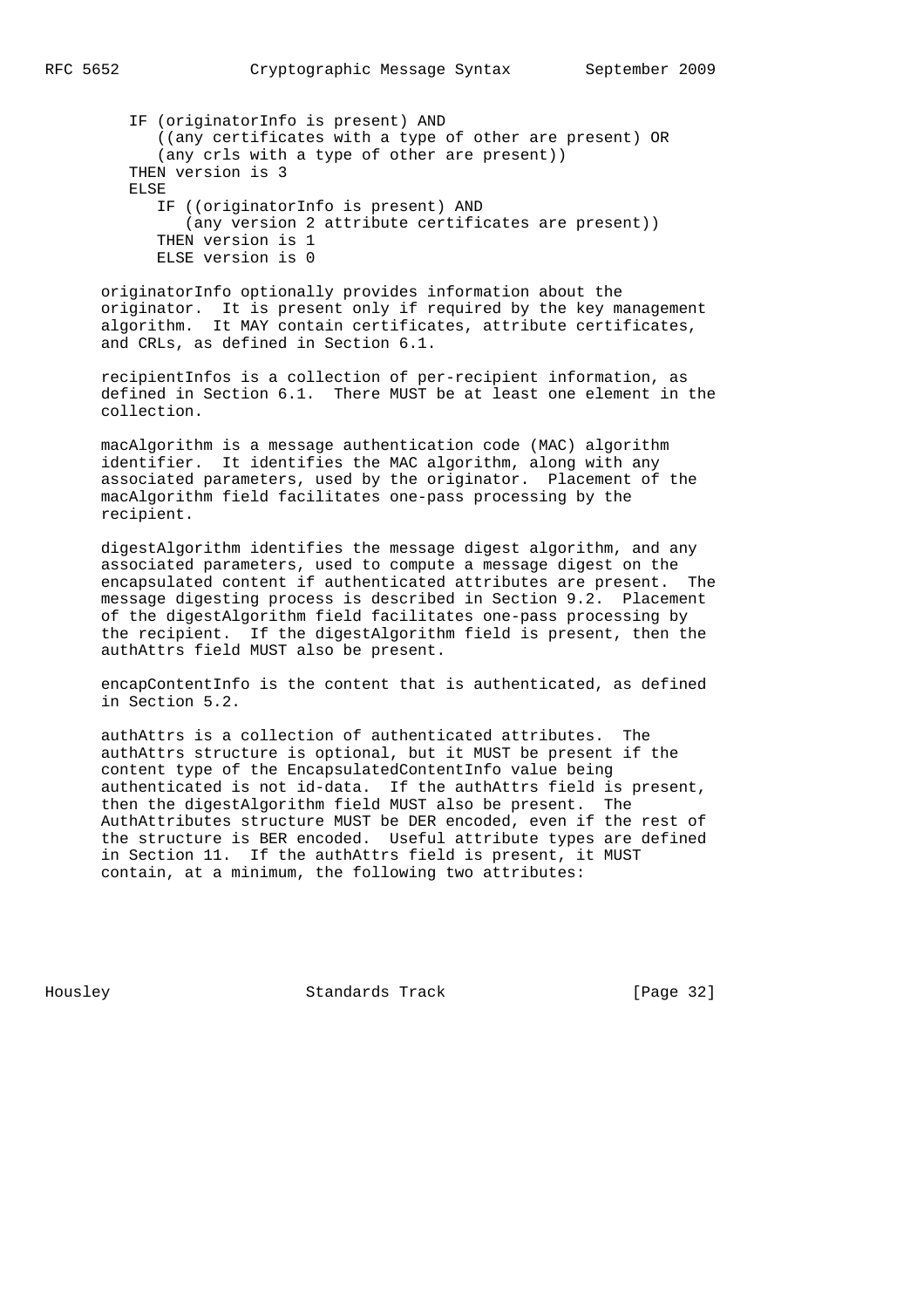A content-type attribute having as its value the content type of the EncapsulatedContentInfo value being authenticated. Section 11.1 defines the content-type attribute.

 A message-digest attribute, having as its value the message digest of the content. Section 11.2 defines the message-digest attribute.

mac is the message authentication code.

 unauthAttrs is a collection of attributes that are not authenticated. The field is optional. To date, no attributes have been defined for use as unauthenticated attributes, but other useful attribute types are defined in Section 11.

### 9.2. MAC Generation

 The MAC calculation process computes a message authentication code (MAC) on either the content being authenticated or a message digest of content being authenticated together with the originator's authenticated attributes.

 If the authAttrs field is absent, the input to the MAC calculation process is the value of the encapContentInfo eContent OCTET STRING. Only the octets comprising the value of the eContent OCTET STRING are input to the MAC algorithm; the tag and the length octets are omitted. This has the advantage that the length of the content being authenticated need not be known in advance of the MAC generation process.

 If the authAttrs field is present, the content-type attribute (as described in Section 11.1) and the message-digest attribute (as described in Section 11.2) MUST be included, and the input to the MAC calculation process is the DER encoding of authAttrs. A separate encoding of the authAttrs field is performed for message digest calculation. The IMPLICIT [2] tag in the authAttrs field is not used for the DER encoding, rather an EXPLICIT SET OF tag is used. That is, the DER encoding of the SET OF tag, rather than of the IMPLICIT [2] tag, is to be included in the message digest calculation along with the length and content octets of the authAttrs value.

 The message digest calculation process computes a message digest on the content being authenticated. The initial input to the message digest calculation process is the "value" of the encapsulated content being authenticated. Specifically, the input is the encapContentInfo eContent OCTET STRING to which the authentication process is applied. Only the octets comprising the value of the encapContentInfo eContent OCTET STRING are input to the message digest algorithm, not the tag

Housley Standards Track [Page 33]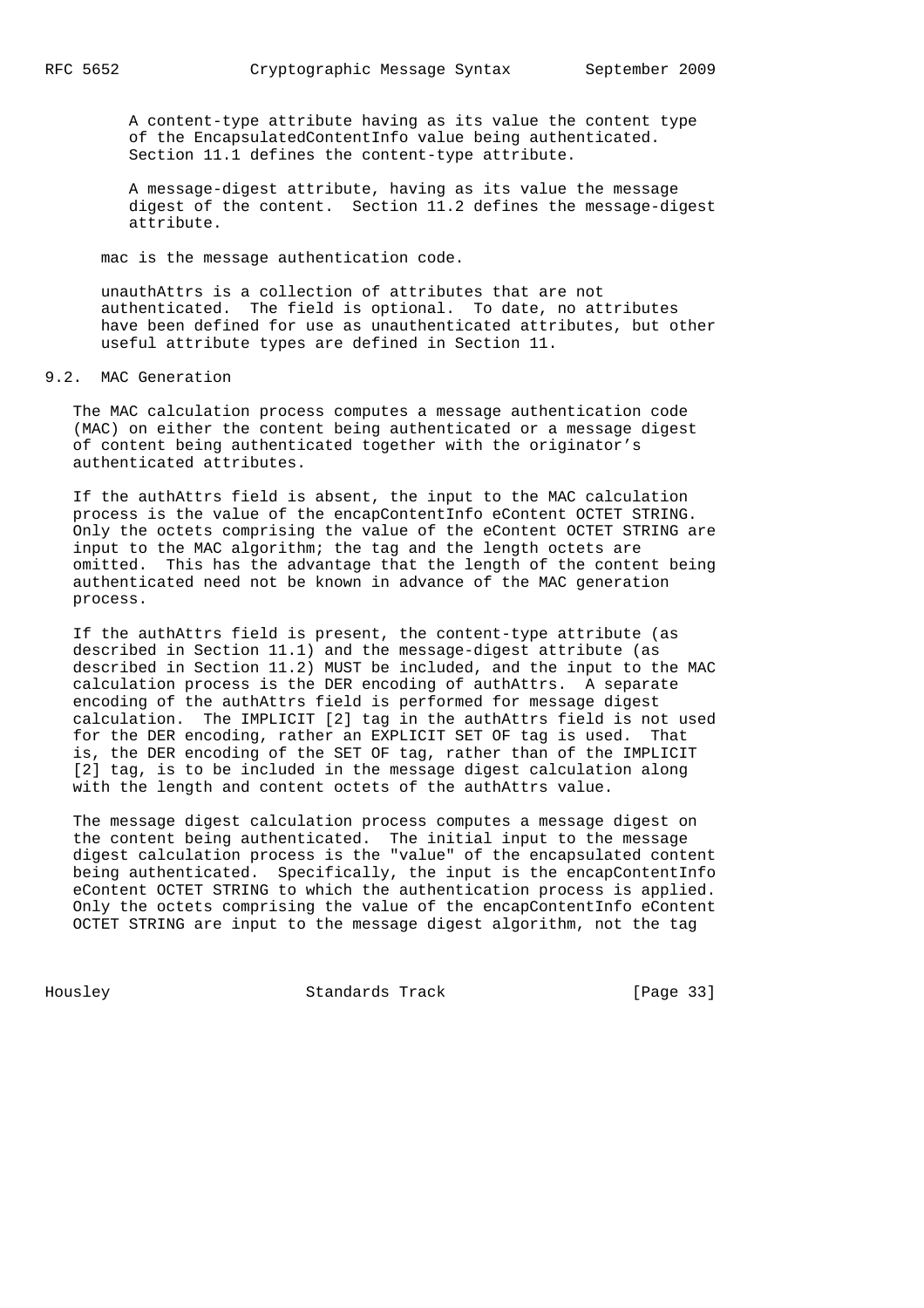or the length octets. This has the advantage that the length of the content being authenticated need not be known in advance. Although the encapContentInfo eContent OCTET STRING tag and length octets are not included in the message digest calculation, they are still protected by other means. The length octets are protected by the nature of the message digest algorithm since it is computationally infeasible to find any two distinct contents of any length that have the same message digest.

 The input to the MAC calculation process includes the MAC input data, defined above, and an authentication key conveyed in a recipientInfo structure. The details of MAC calculation depend on the MAC algorithm employed (e.g., Hashed Message Authentication Code (HMAC)). The object identifier, along with any parameters, that specifies the MAC algorithm employed by the originator is carried in the macAlgorithm field. The MAC value generated by the originator is encoded as an OCTET STRING and carried in the mac field.

# 9.3. MAC Verification

 The input to the MAC verification process includes the input data (determined based on the presence or absence of the authAttrs field, as defined in 9.2), and the authentication key conveyed in recipientInfo. The details of the MAC verification process depend on the MAC algorithm employed.

 The recipient MUST NOT rely on any MAC values or message digest values computed by the originator. The content is authenticated as described in Section 9.2. If the originator includes authenticated attributes, then the content of the authAttrs is authenticated as described in Section 9.2. For authentication to succeed, the MAC value calculated by the recipient MUST be the same as the value of the mac field. Similarly, for authentication to succeed when the authAttrs field is present, the content message digest value calculated by the recipient MUST be the same as the message digest value included in the authAttrs message-digest attribute.

 If the AuthenticatedData includes authAttrs, then the content-type attribute value MUST match the AuthenticatedData encapContentInfo eContentType value.

## 10. Useful Types

 This section is divided into two parts. The first part defines algorithm identifiers, and the second part defines other useful types.

Housley Standards Track [Page 34]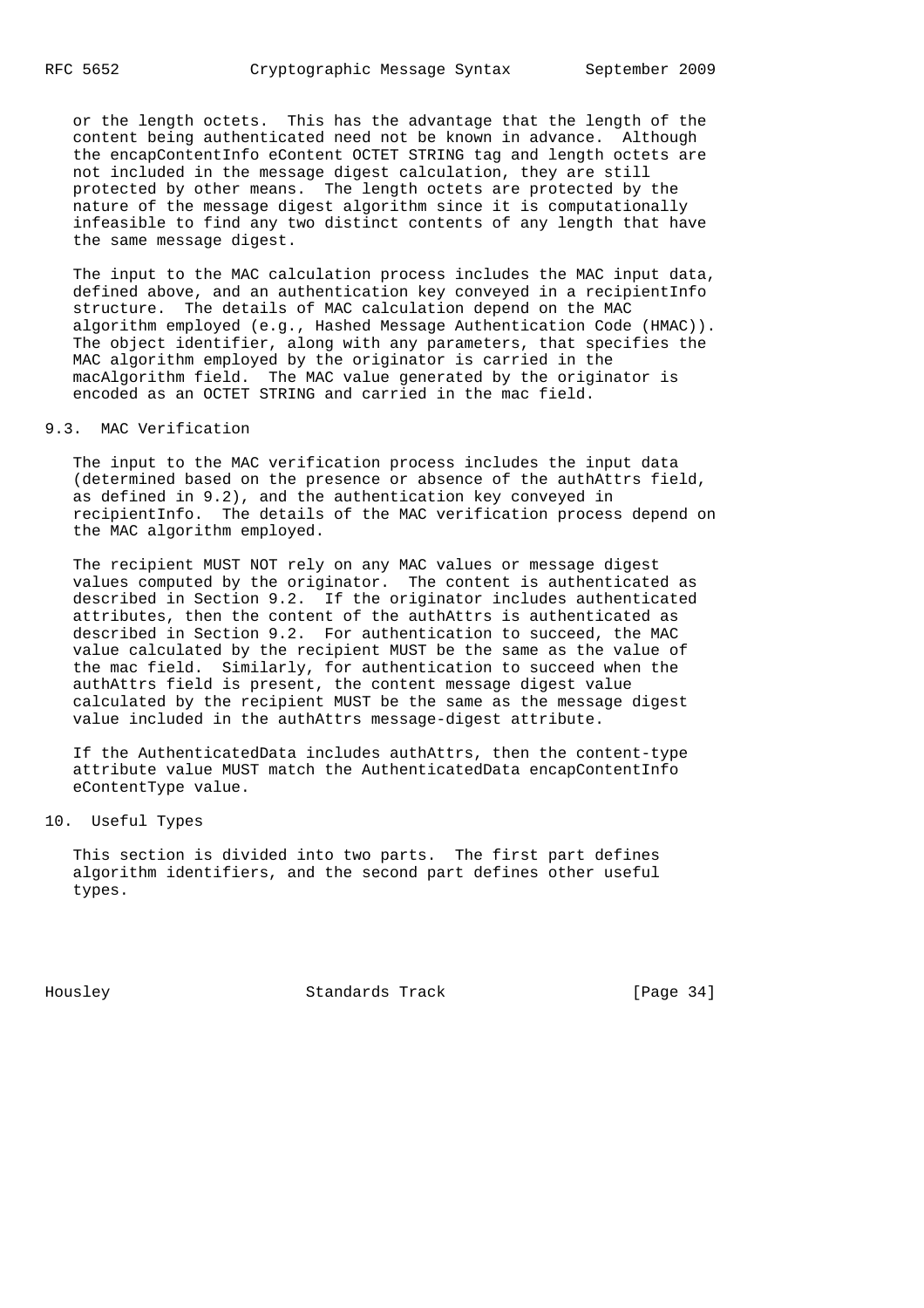10.1. Algorithm Identifier Types

 All of the algorithm identifiers have the same type: AlgorithmIdentifier. The definition of AlgorithmIdentifier is taken from X.509 [X.509-88].

There are many alternatives for each algorithm type.

10.1.1. DigestAlgorithmIdentifier

 The DigestAlgorithmIdentifier type identifies a message-digest algorithm. Examples include SHA-1, MD2, and MD5. A message-digest algorithm maps an octet string (the content) to another octet string (the message digest).

DigestAlgorithmIdentifier ::= AlgorithmIdentifier

10.1.2. SignatureAlgorithmIdentifier

 The SignatureAlgorithmIdentifier type identifies a signature algorithm, and it can also identify a message digest algorithm. Examples include RSA, DSA, DSA with SHA-1, ECDSA, and ECDSA with SHA-256. A signature algorithm supports signature generation and verification operations. The signature generation operation uses the message digest and the signer's private key to generate a signature value. The signature verification operation uses the message digest and the signer's public key to determine whether or not a signature value is valid. Context determines which operation is intended.

SignatureAlgorithmIdentifier ::= AlgorithmIdentifier

10.1.3. KeyEncryptionAlgorithmIdentifier

 The KeyEncryptionAlgorithmIdentifier type identifies a key-encryption algorithm used to encrypt a content-encryption key. The encryption operation maps an octet string (the key) to another octet string (the encrypted key) under control of a key-encryption key. The decryption operation is the inverse of the encryption operation. Context determines which operation is intended.

 The details of encryption and decryption depend on the key management algorithm used. Key transport, key agreement, previously distributed symmetric key-encrypting keys, and symmetric key-encrypting keys derived from passwords are supported.

KeyEncryptionAlgorithmIdentifier ::= AlgorithmIdentifier

Housley Standards Track [Page 35]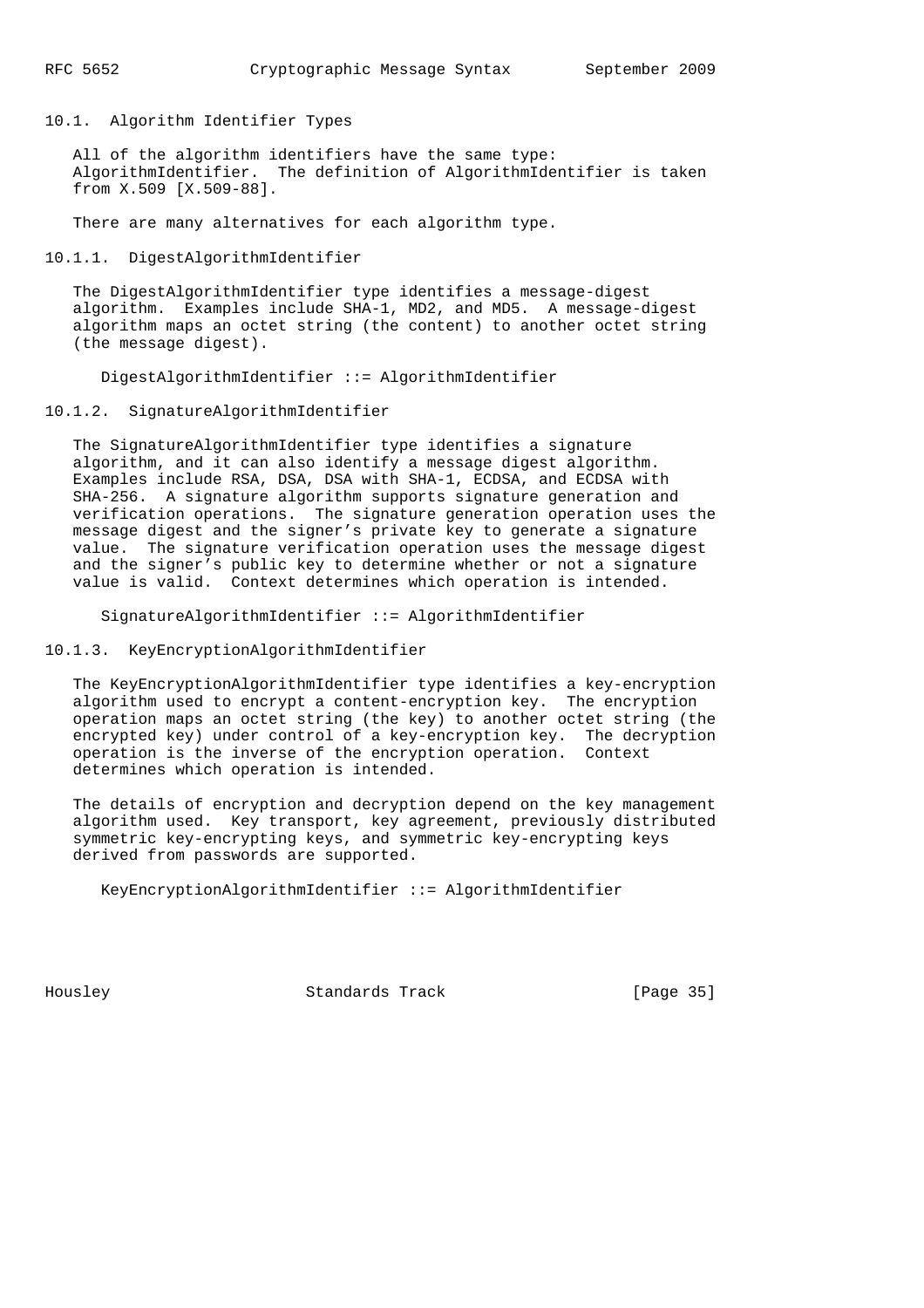## 10.1.4. ContentEncryptionAlgorithmIdentifier

 The ContentEncryptionAlgorithmIdentifier type identifies a content encryption algorithm. Examples include Triple-DES and RC2. A content-encryption algorithm supports encryption and decryption operations. The encryption operation maps an octet string (the plaintext) to another octet string (the ciphertext) under control of a content-encryption key. The decryption operation is the inverse of the encryption operation. Context determines which operation is intended.

ContentEncryptionAlgorithmIdentifier ::= AlgorithmIdentifier

#### 10.1.5. MessageAuthenticationCodeAlgorithm

 The MessageAuthenticationCodeAlgorithm type identifies a message authentication code (MAC) algorithm. Examples include DES-MAC and HMAC-SHA-1. A MAC algorithm supports generation and verification operations. The MAC generation and verification operations use the same symmetric key. Context determines which operation is intended.

MessageAuthenticationCodeAlgorithm ::= AlgorithmIdentifier

#### 10.1.6. KeyDerivationAlgorithmIdentifier

 The KeyDerivationAlgorithmIdentifier type is specified in RFC 3211 [PWRI]. The KeyDerivationAlgorithmIdentifier definition is repeated here for completeness.

 Key derivation algorithms convert a password or shared secret value into a key-encryption key.

KeyDerivationAlgorithmIdentifier ::= AlgorithmIdentifier

#### 10.2. Other Useful Types

 This section defines types that are used other places in the document. The types are not listed in any particular order.

## 10.2.1. RevocationInfoChoices

 The RevocationInfoChoices type gives a set of revocation status information alternatives. It is intended that the set contain information sufficient to determine whether the certificates and attribute certificates with which the set is associated are revoked. However, there MAY be more revocation status information than necessary or there MAY be less revocation status information than necessary. X.509 Certificate revocation lists (CRLs) [X.509-97] are

Housley Standards Track [Page 36]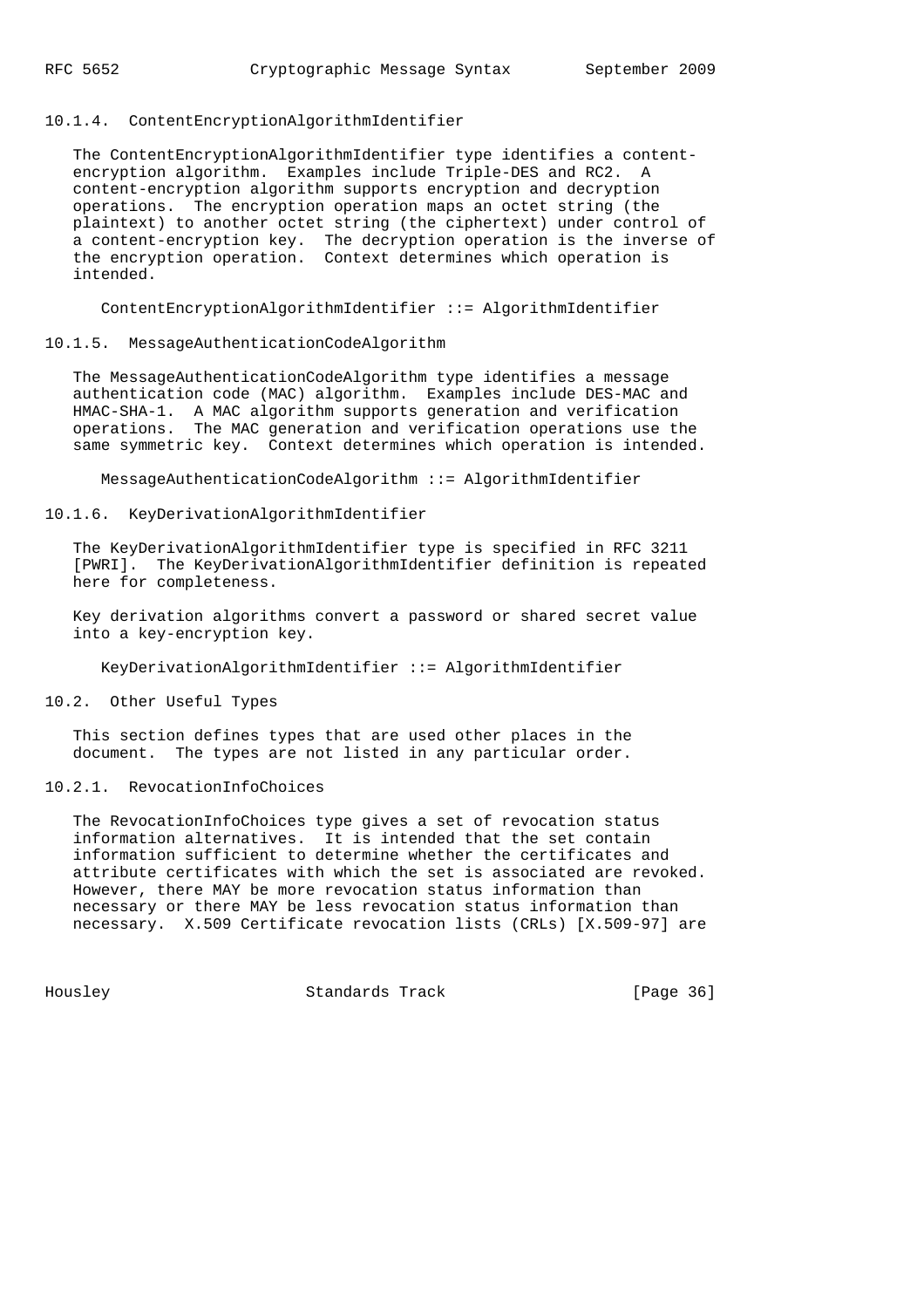the primary source of revocation status information, but any other revocation information format can be supported. The OtherRevocationInfoFormat alternative is provided to support any other revocation information format without further modifications to the CMS. For example, Online Certificate Status Protocol (OCSP) Responses [OCSP] can be supported using the OtherRevocationInfoFormat.

 The CertificateList may contain a CRL, an Authority Revocation List (ARL), a Delta CRL, or an Attribute Certificate Revocation List. All of these lists share a common syntax.

The CertificateList type gives a certificate revocation list (CRL). CRLs are specified in X.509 [X.509-97], and they are profiled for use in the Internet in RFC 5280 [PROFILE].

The definition of CertificateList is taken from X.509.

RevocationInfoChoices ::= SET OF RevocationInfoChoice

 RevocationInfoChoice ::= CHOICE { crl CertificateList, other [1] IMPLICIT OtherRevocationInfoFormat }

 OtherRevocationInfoFormat ::= SEQUENCE { otherRevInfoFormat OBJECT IDENTIFIER, otherRevInfo ANY DEFINED BY otherRevInfoFormat }

# 10.2.2. CertificateChoices

 The CertificateChoices type gives either a PKCS #6 extended certificate [PKCS#6], an X.509 certificate, a version 1 X.509 attribute certificate (ACv1) [X.509-97], a version 2 X.509 attribute certificate (ACv2) [X.509-00], or any other certificate format. The PKCS #6 extended certificate is obsolete. The PKCS #6 certificate is included for backward compatibility, and PKCS #6 certificates SHOULD NOT be used. The ACv1 is also obsolete. ACv1 is included for backward compatibility, and ACv1 SHOULD NOT be used. The Internet profile of X.509 certificates is specified in the "Internet X.509 Public Key Infrastructure: Certificate and CRL Profile" [PROFILE]. The Internet profile of ACv2 is specified in the "An Internet Attribute Certificate Profile for Authorization" [ACPROFILE]. The OtherCertificateFormat alternative is provided to support any other certificate format without further modifications to the CMS.

The definition of Certificate is taken from X.509.

Housley Standards Track [Page 37]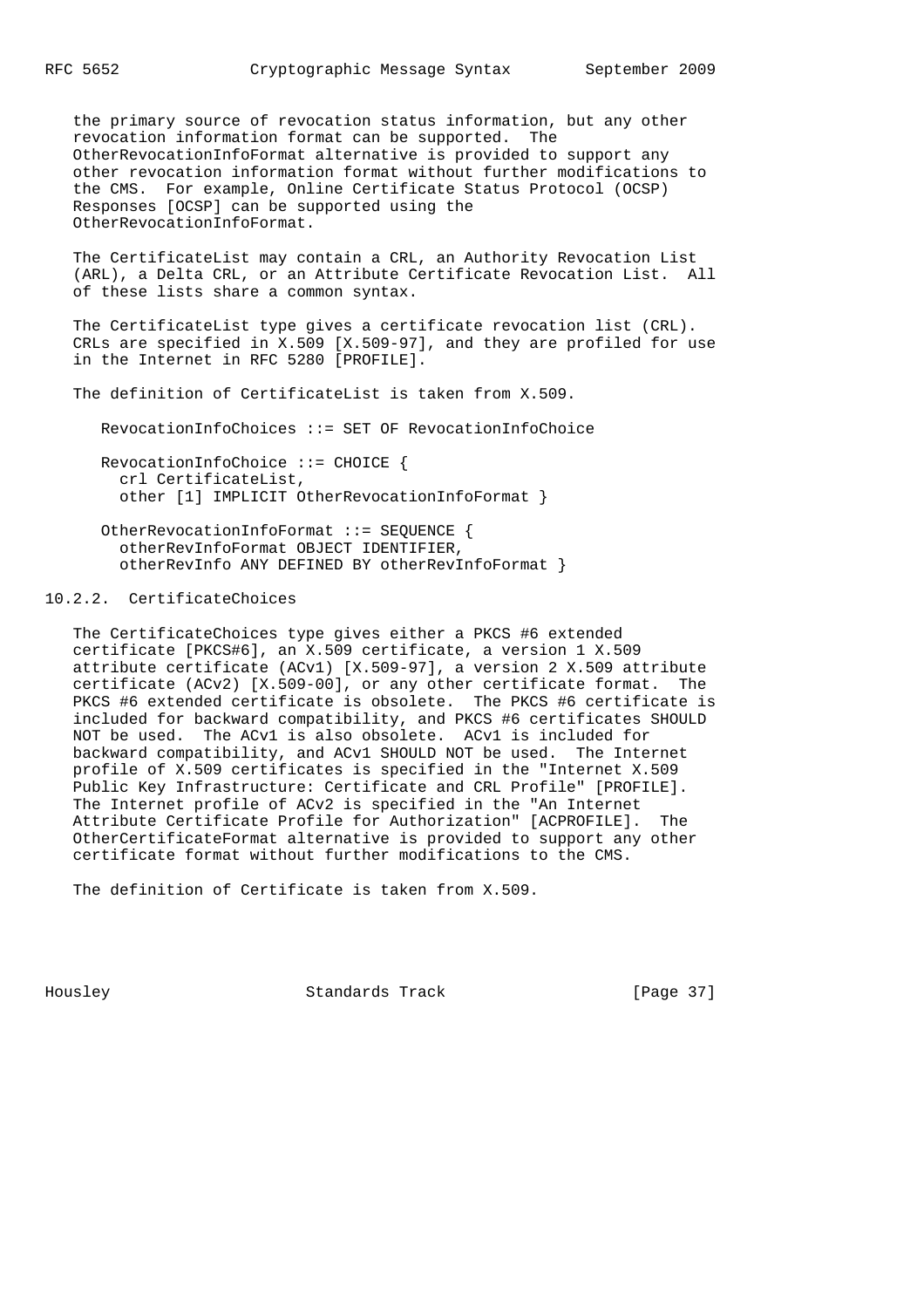The definitions of AttributeCertificate are taken from X.509-1997 and X.509-2000. The definition from X.509-1997 is assigned to AttributeCertificateV1 (see Section 12.2), and the definition from X.509-2000 is assigned to AttributeCertificateV2.

 CertificateChoices ::= CHOICE { certificate Certificate, extendedCertificate [0] IMPLICIT ExtendedCertificate, -- Obsolete v1AttrCert [1] IMPLICIT AttributeCertificateV1, -- Obsolete v2AttrCert [2] IMPLICIT AttributeCertificateV2, other [3] IMPLICIT OtherCertificateFormat }

 OtherCertificateFormat ::= SEQUENCE { otherCertFormat OBJECT IDENTIFIER, otherCert ANY DEFINED BY otherCertFormat }

# 10.2.3. CertificateSet

 The CertificateSet type provides a set of certificates. It is intended that the set be sufficient to contain certification paths from a recognized "root" or "top-level certification authority" to all of the sender certificates with which the set is associated. However, there may be more certificates than necessary, or there MAY be fewer than necessary.

 The precise meaning of a "certification path" is outside the scope of this document. However, [PROFILE] provides a definition for X.509 certificates. Some applications may impose upper limits on the length of a certification path; others may enforce certain relationships between the subjects and issuers of certificates within a certification path.

CertificateSet ::= SET OF CertificateChoices

#### 10.2.4. IssuerAndSerialNumber

 The IssuerAndSerialNumber type identifies a certificate, and thereby an entity and a public key, by the distinguished name of the certificate issuer and an issuer-specific certificate serial number.

 The definition of Name is taken from X.501 [X.501-88], and the definition of CertificateSerialNumber is taken from X.509 [X.509-97].

 IssuerAndSerialNumber ::= SEQUENCE { issuer Name, serialNumber CertificateSerialNumber }

CertificateSerialNumber ::= INTEGER

Housley Standards Track [Page 38]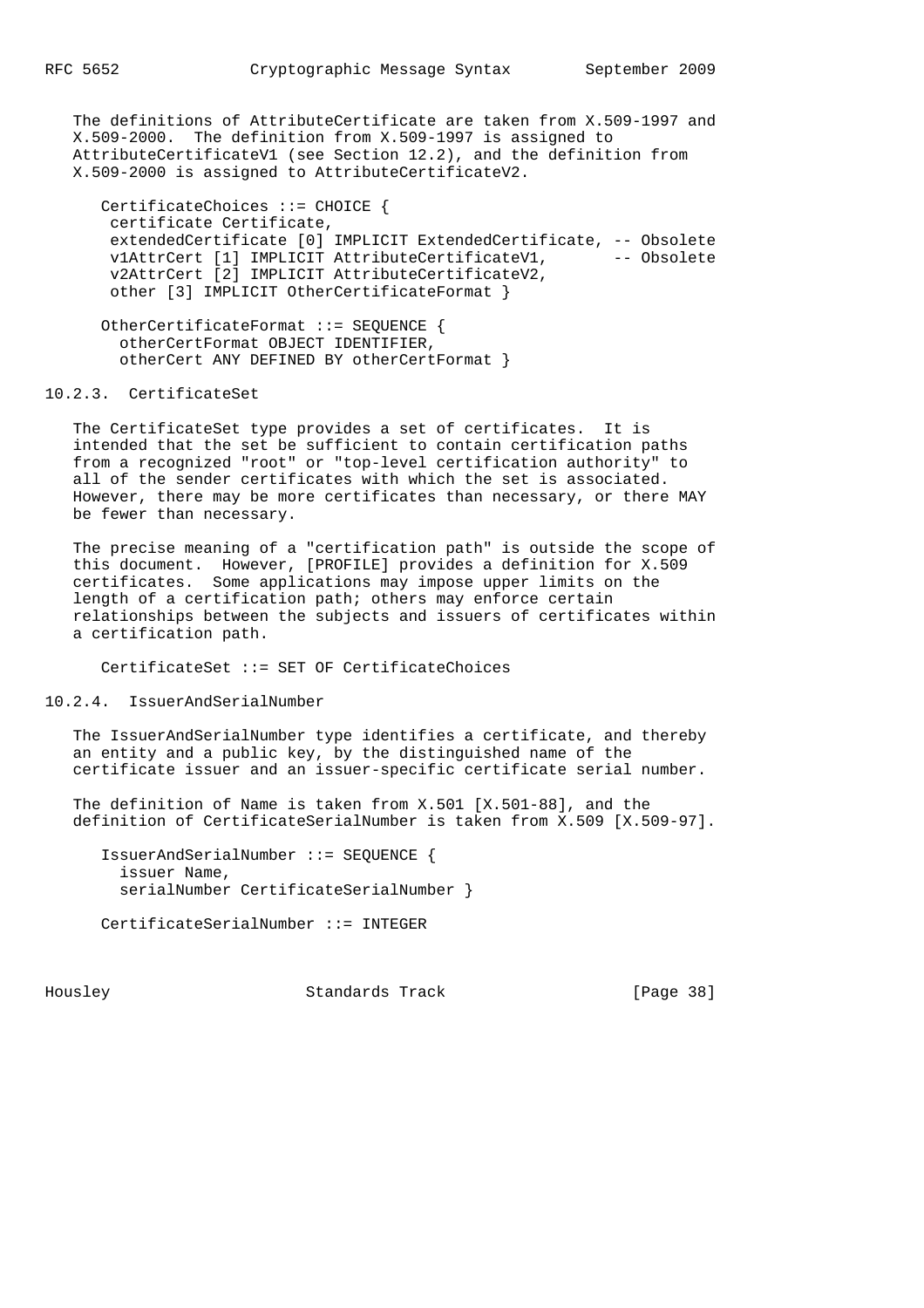## 10.2.5. CMSVersion

 The CMSVersion type gives a syntax version number, for compatibility with future revisions of this specification.

 CMSVersion ::= INTEGER  $\{ v0(0), v1(1), v2(2), v3(3), v4(4), v5(5) \}$ 

10.2.6. UserKeyingMaterial

 The UserKeyingMaterial type gives a syntax for user keying material (UKM). Some key agreement algorithms require UKMs to ensure that a different key is generated each time the same two parties generate a pairwise key. The sender provides a UKM for use with a specific key agreement algorithm.

UserKeyingMaterial ::= OCTET STRING

10.2.7. OtherKeyAttribute

 The OtherKeyAttribute type gives a syntax for the inclusion of other key attributes that permit the recipient to select the key used by the sender. The attribute object identifier must be registered along with the syntax of the attribute itself. Use of this structure should be avoided since it might impede interoperability.

```
 OtherKeyAttribute ::= SEQUENCE {
  keyAttrId OBJECT IDENTIFIER,
  keyAttr ANY DEFINED BY keyAttrId OPTIONAL }
```
## 11. Useful Attributes

 This section defines attributes that may be used with signed-data, enveloped-data, encrypted-data, or authenticated-data. The syntax of Attribute is compatible with X.501 [X.501-88] and RFC 5280 [PROFILE]. Some of the attributes defined in this section were originally defined in PKCS #9 [PKCS#9]; others were originally defined in a previous version of this specification [CMS1]. The attributes are not listed in any particular order.

 Additional attributes are defined in many places, notably the S/MIME Version 3.1 Message Specification [MSG3.1] and the Enhanced Security Services for S/MIME [ESS], which also include recommendations on the placement of these attributes.

Housley Standards Track [Page 39]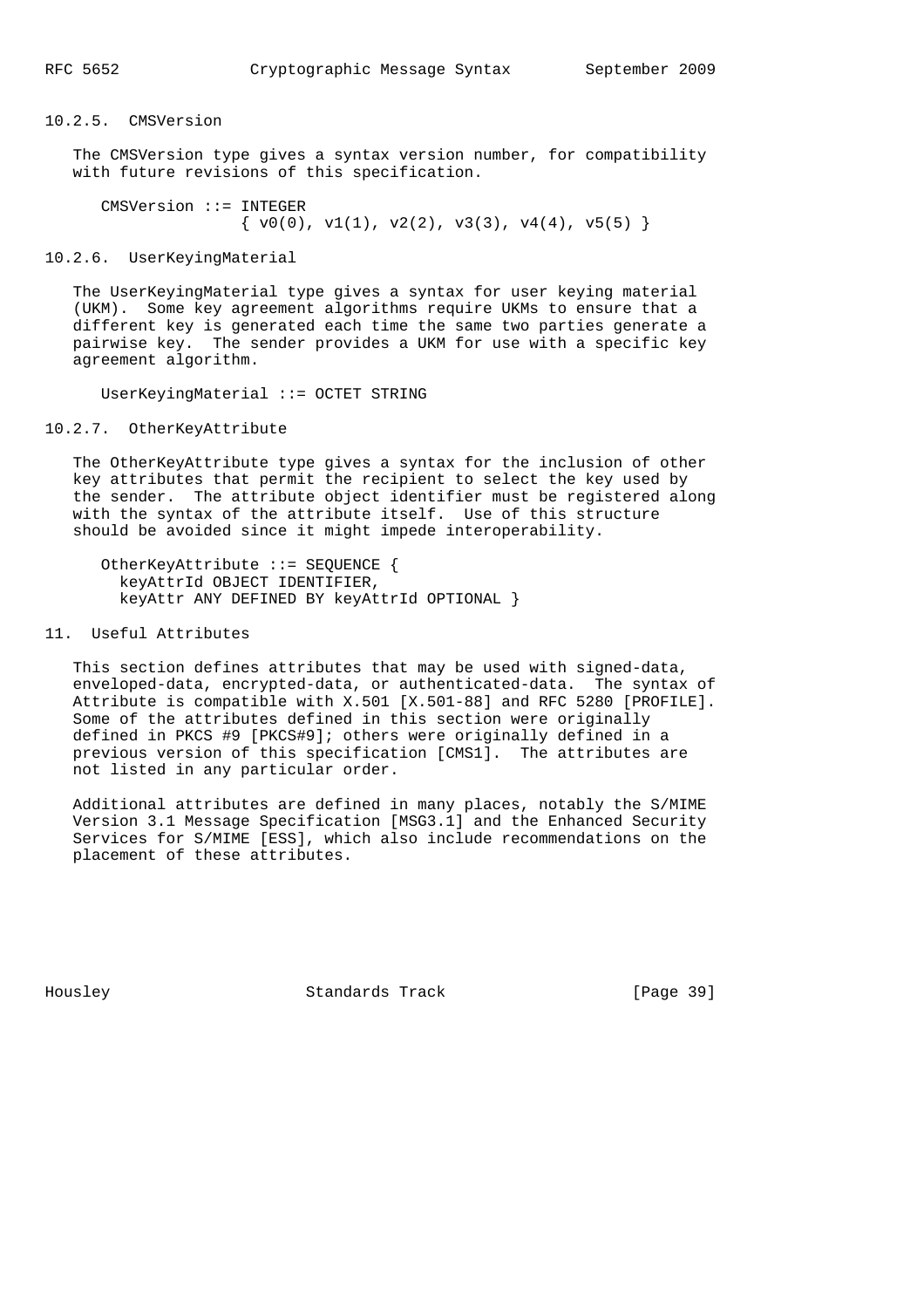11.1. Content Type

 The content-type attribute type specifies the content type of the ContentInfo within signed-data or authenticated-data. The content type attribute type MUST be present whenever signed attributes are present in signed-data or authenticated attributes present in authenticated-data. The content-type attribute value MUST match the encapContentInfo eContentType value in the signed-data or authenticated-data.

 The content-type attribute MUST be a signed attribute or an authenticated attribute; it MUST NOT be an unsigned attribute, unauthenticated attribute, or unprotected attribute.

 The following object identifier identifies the content-type attribute:

 $id$ -contentType OBJECT IDENTIFIER ::= { iso(1) member-body(2) us(840) rsadsi(113549) pkcs(1) pkcs9(9) 3 }

Content-type attribute values have ASN.1 type ContentType:

ContentType ::= OBJECT IDENTIFIER

 Even though the syntax is defined as a SET OF AttributeValue, a content-type attribute MUST have a single attribute value; zero or multiple instances of AttributeValue are not permitted.

 The SignedAttributes and AuthAttributes syntaxes are each defined as a SET OF Attributes. The SignedAttributes in a signerInfo MUST NOT include multiple instances of the content-type attribute. Similarly, the AuthAttributes in an AuthenticatedData MUST NOT include multiple instances of the content-type attribute.

11.2. Message Digest

 The message-digest attribute type specifies the message digest of the encapContentInfo eContent OCTET STRING being signed in signed-data (see Section 5.4) or authenticated in authenticated-data (see Section 9.2). For signed-data, the message digest is computed using the signer's message digest algorithm. For authenticated-data, the message digest is computed using the originator's message digest algorithm.

 Within signed-data, the message-digest signed attribute type MUST be present when there are any signed attributes present. Within authenticated-data, the message-digest authenticated attribute type MUST be present when there are any authenticated attributes present.

Housley Standards Track [Page 40]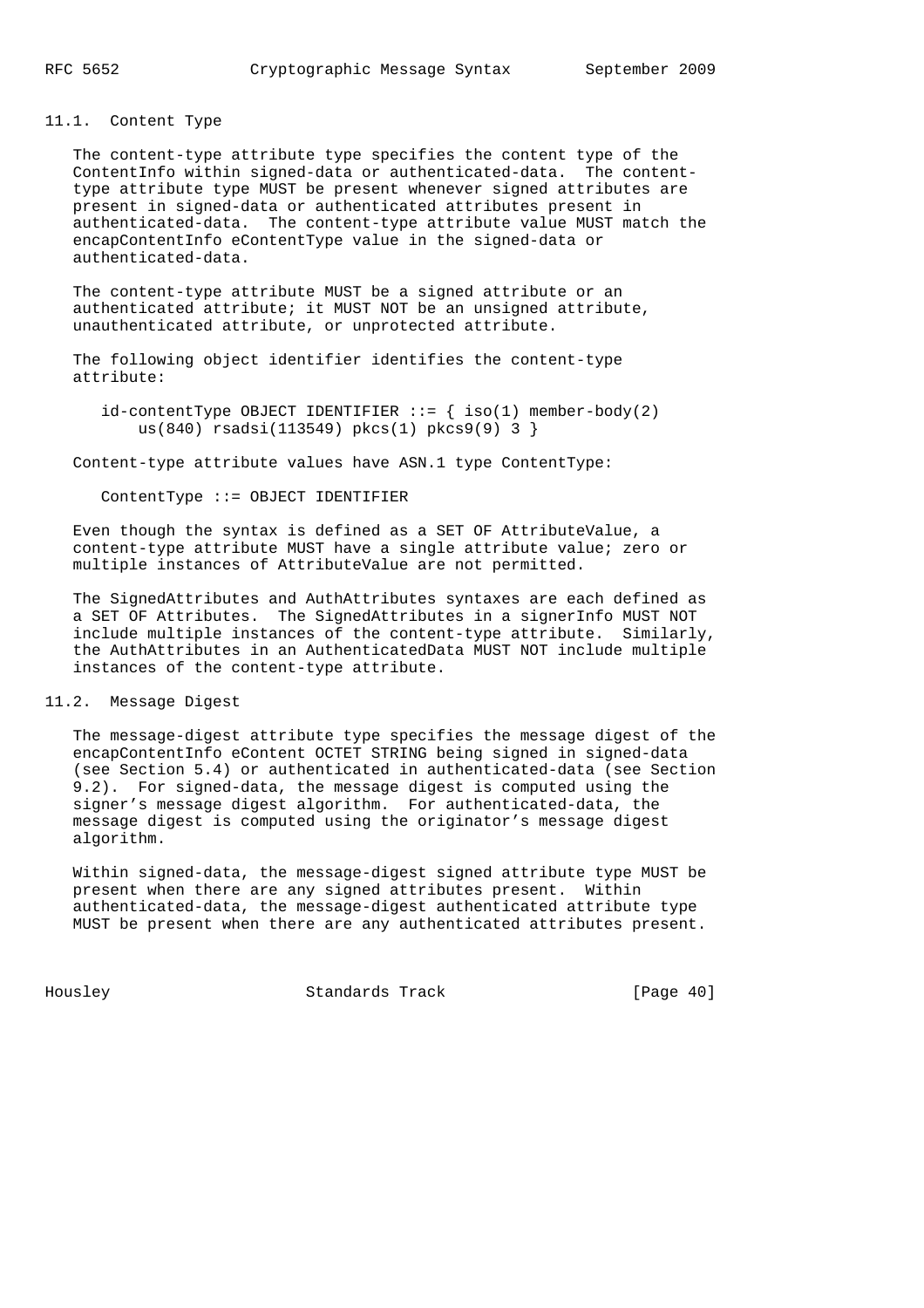The message-digest attribute MUST be a signed attribute or an authenticated attribute; it MUST NOT be an unsigned attribute, unauthenticated attribute, or unprotected attribute.

 The following object identifier identifies the message-digest attribute:

 $id$ -messageDigest OBJECT IDENTIFIER ::=  $\{ \text{ iso}(1) \text{ member-body}(2)$ us(840) rsadsi(113549) pkcs(1) pkcs9(9) 4 }

Message-digest attribute values have ASN.1 type MessageDigest:

MessageDigest ::= OCTET STRING

 A message-digest attribute MUST have a single attribute value, even though the syntax is defined as a SET OF AttributeValue. There MUST NOT be zero or multiple instances of AttributeValue present.

 The SignedAttributes syntax and AuthAttributes syntax are each defined as a SET OF Attributes. The SignedAttributes in a signerInfo MUST include only one instance of the message-digest attribute. Similarly, the AuthAttributes in an AuthenticatedData MUST include only one instance of the message-digest attribute.

11.3. Signing Time

 The signing-time attribute type specifies the time at which the signer (purportedly) performed the signing process. The signing-time attribute type is intended for use in signed-data.

 The signing-time attribute MUST be a signed attribute or an authenticated attribute; it MUST NOT be an unsigned attribute, unauthenticated attribute, or unprotected attribute.

 The following object identifier identifies the signing-time attribute:

 $id\text{-}sigmoid$  OBJECT IDENTIFIER ::= { iso(1) member-body(2) us(840) rsadsi(113549) pkcs(1) pkcs9(9) 5 }

Signing-time attribute values have ASN.1 type SigningTime:

SigningTime ::= Time

 Time ::= CHOICE { utcTime UTCTime, generalizedTime GeneralizedTime }

Housley Standards Track [Page 41]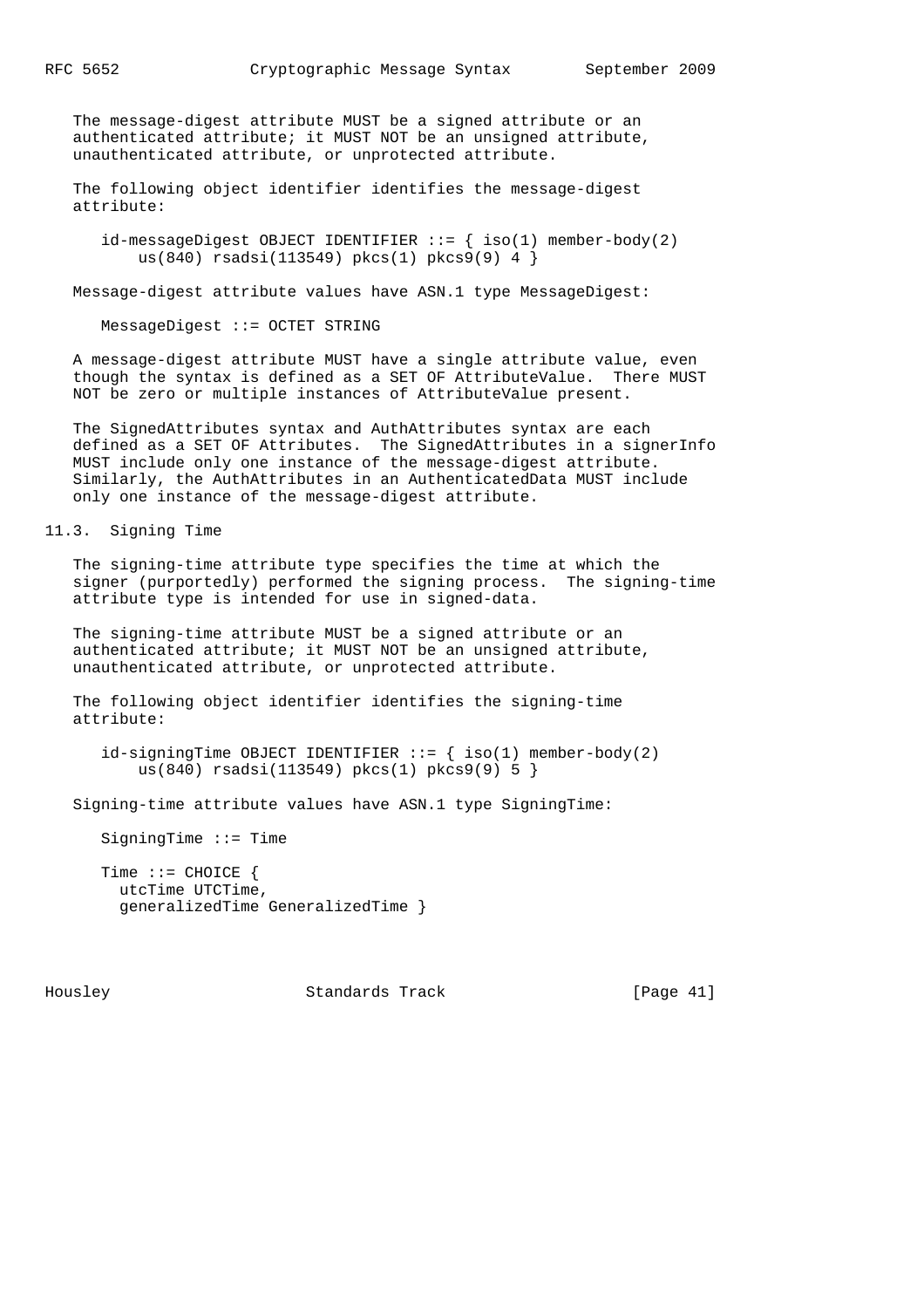Note: The definition of Time matches the one specified in the 1997 version of X.509 [X.509-97].

 Dates between 1 January 1950 and 31 December 2049 (inclusive) MUST be encoded as UTCTime. Any dates with year values before 1950 or after 2049 MUST be encoded as GeneralizedTime.

 UTCTime values MUST be expressed in Coordinated Universal Time (formerly known as Greenwich Mean Time (GMT) and Zulu clock time) and MUST include seconds (i.e., times are YYMMDDHHMMSSZ), even where the number of seconds is zero. Midnight MUST be represented as "YYMMDD000000Z". Century information is implicit, and the century MUST be determined as follows:

 Where YY is greater than or equal to 50, the year MUST be interpreted as 19YY; and

Where YY is less than 50, the year MUST be interpreted as 20YY.

 GeneralizedTime values MUST be expressed in Coordinated Universal Time and MUST include seconds (i.e., times are YYYYMMDDHHMMSSZ), even where the number of seconds is zero. GeneralizedTime values MUST NOT include fractional seconds.

 A signing-time attribute MUST have a single attribute value, even though the syntax is defined as a SET OF AttributeValue. There MUST NOT be zero or multiple instances of AttributeValue present.

 The SignedAttributes syntax and the AuthAttributes syntax are each defined as a SET OF Attributes. The SignedAttributes in a signerInfo MUST NOT include multiple instances of the signing-time attribute. Similarly, the AuthAttributes in an AuthenticatedData MUST NOT include multiple instances of the signing-time attribute.

 No requirement is imposed concerning the correctness of the signing time, and acceptance of a purported signing time is a matter of a recipient's discretion. It is expected, however, that some signers, such as time-stamp servers, will be trusted implicitly.

## 11.4. Countersignature

 The countersignature attribute type specifies one or more signatures on the contents octets of the signature OCTET STRING in a SignerInfo value of the signed-data. That is, the message digest is computed over the octets comprising the value of the OCTET STRING, neither the tag nor length octets are included. Thus, the countersignature attribute type countersigns (signs in serial) another signature.

Housley Standards Track [Page 42]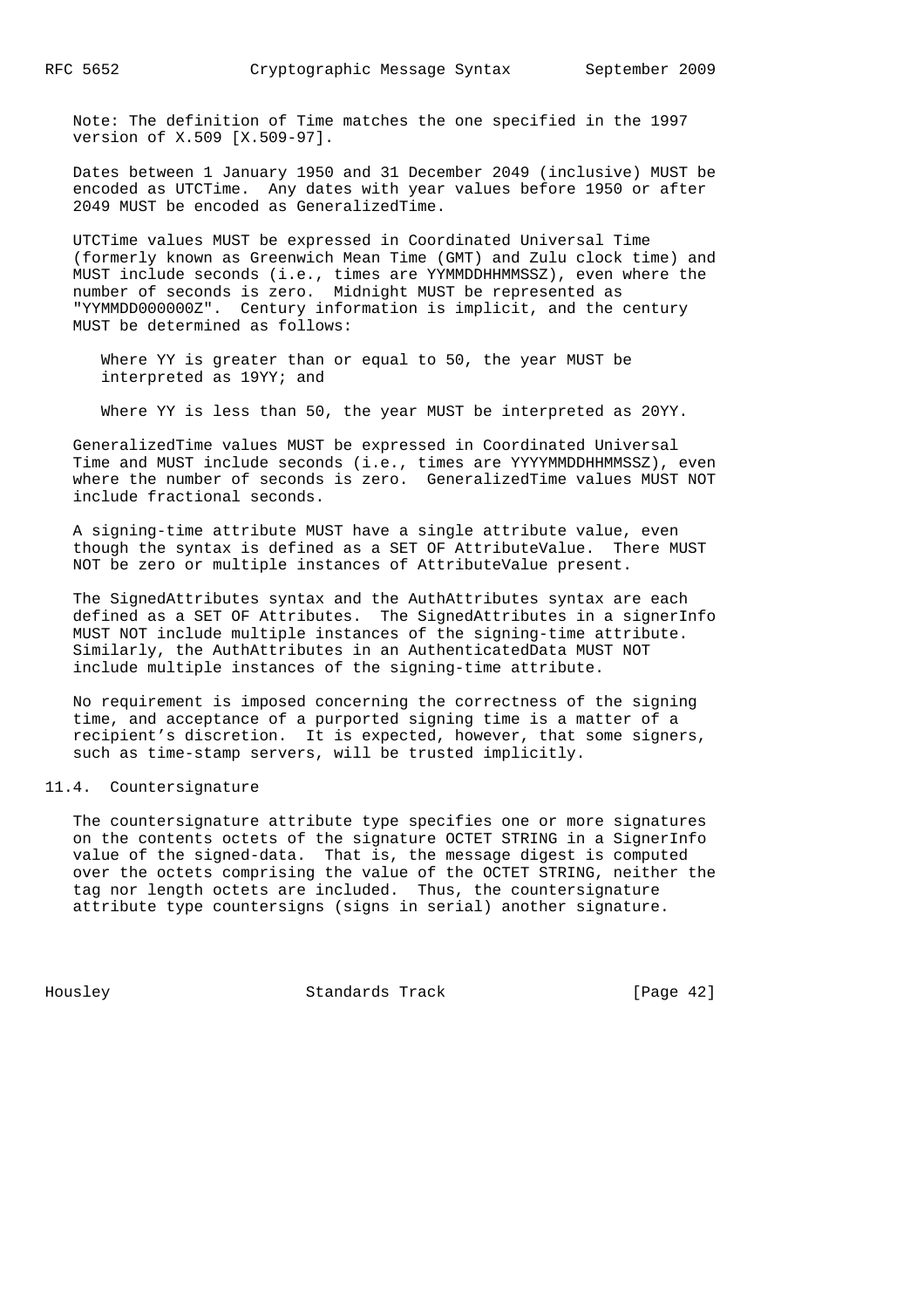The countersignature attribute MUST be an unsigned attribute; it MUST NOT be a signed attribute, an authenticated attribute, an unauthenticated attribute, or an unprotected attribute.

 The following object identifier identifies the countersignature attribute:

id-countersignature OBJECT IDENTIFIER  $::=$  { iso(1) member-body(2) us(840) rsadsi(113549) pkcs(1) pkcs9(9) 6 }

Countersignature attribute values have ASN.1 type Countersignature:

Countersignature ::= SignerInfo

 Countersignature values have the same meaning as SignerInfo values for ordinary signatures, except that:

- 1. The signedAttributes field MUST NOT contain a content-type attribute; there is no content type for countersignatures.
- 2. The signedAttributes field MUST contain a message-digest attribute if it contains any other attributes.
- 3. The input to the message-digesting process is the contents octets of the DER encoding of the signatureValue field of the SignerInfo value with which the attribute is associated.

 A countersignature attribute can have multiple attribute values. The syntax is defined as a SET OF AttributeValue, and there MUST be one or more instances of AttributeValue present.

 The UnsignedAttributes syntax is defined as a SET OF Attributes. The UnsignedAttributes in a signerInfo may include multiple instances of the countersignature attribute.

 A countersignature, since it has type SignerInfo, can itself contain a countersignature attribute. Thus, it is possible to construct an arbitrarily long series of countersignatures.

12. ASN.1 Modules

 Section 12.1 contains the ASN.1 module for the CMS, and Section 12.2 contains the ASN.1 module for the Version 1 Attribute Certificate.

Housley Standards Track [Page 43]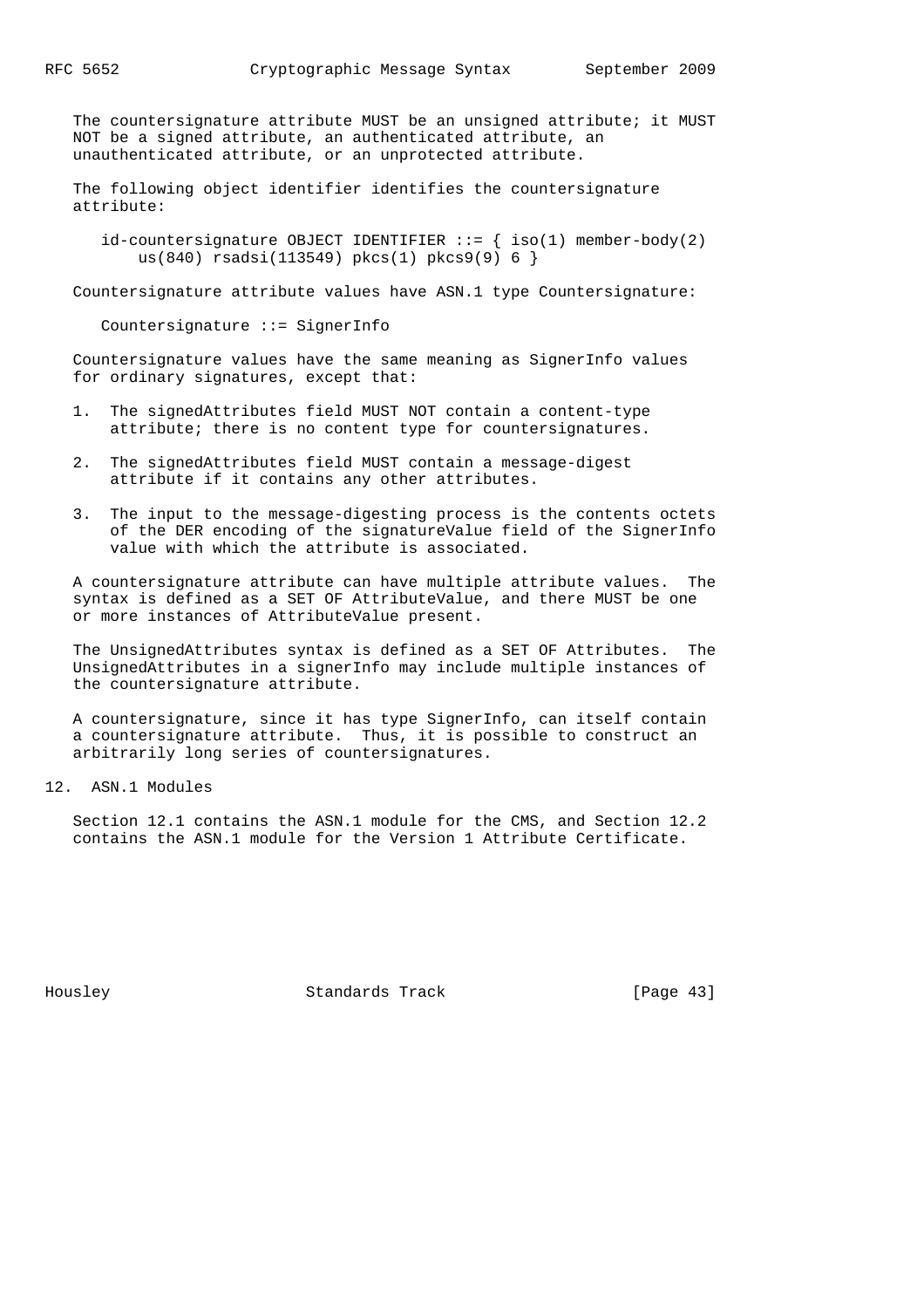```
12.1. CMS ASN.1 Module
    CryptographicMessageSyntax2004
     \{ iso(1) member-body(2) us(840) rsadsi(113549) pkcs(1) pkcs-9(9) smime(16) modules(0) cms-2004(24) }
    DEFINITIONS IMPLICIT TAGS ::=
    BEGIN
    -- EXPORTS All
    -- The types and values defined in this module are exported for use
    -- in the other ASN.1 modules. Other applications may use them for
    -- their own purposes.
    IMPORTS
      -- Imports from RFC 5280 [PROFILE], Appendix A.1
            AlgorithmIdentifier, Certificate, CertificateList,
            CertificateSerialNumber, Name
               FROM PKIX1Explicit88
                     { iso(1) identified-organization(3) dod(6)
                       internet(1) security(5) mechanisms(5) pkix(7)
                       mod(0) pkix1-explicit(18) }
      -- Imports from RFC 3281 [ACPROFILE], Appendix B
            AttributeCertificate
               FROM PKIXAttributeCertificate
                    \{ iso(1) <i>identified-organization(3) <math> dod(6)</math> internet(1) security(5) mechanisms(5) pkix(7)
                      mod(0) attribute-cert(12) }
      -- Imports from Appendix B of this document
            AttributeCertificateV1
               FROM AttributeCertificateVersion1
                    \{ iso(1) member-body(2) us(840) rsadsi(113549) pkcs(1) pkcs-9(9) smime(16) modules(0)
                     v1AttrCert(15) } ;
    -- Cryptographic Message Syntax
    ContentInfo ::= SEQUENCE {
      contentType ContentType,
      content [0] EXPLICIT ANY DEFINED BY contentType }
    ContentType ::= OBJECT IDENTIFIER
```
Housley Standards Track [Page 44]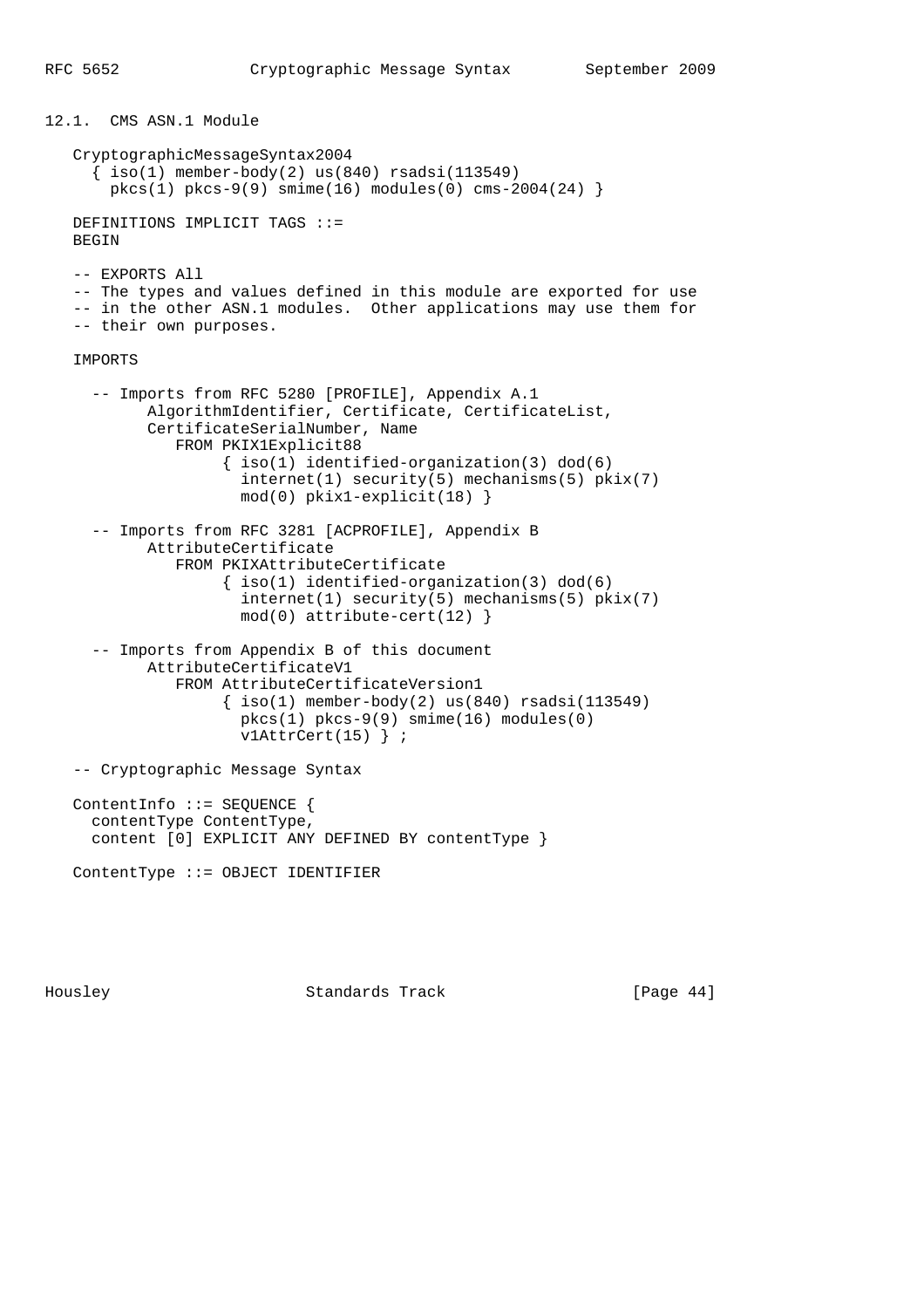SignedData ::= SEQUENCE { version CMSVersion, digestAlgorithms DigestAlgorithmIdentifiers, encapContentInfo EncapsulatedContentInfo, certificates [0] IMPLICIT CertificateSet OPTIONAL, crls [1] IMPLICIT RevocationInfoChoices OPTIONAL, signerInfos SignerInfos } DigestAlgorithmIdentifiers ::= SET OF DigestAlgorithmIdentifier SignerInfos ::= SET OF SignerInfo EncapsulatedContentInfo ::= SEQUENCE { eContentType ContentType, eContent [0] EXPLICIT OCTET STRING OPTIONAL } SignerInfo ::= SEQUENCE { version CMSVersion, sid SignerIdentifier, digestAlgorithm DigestAlgorithmIdentifier, signedAttrs [0] IMPLICIT SignedAttributes OPTIONAL, signatureAlgorithm SignatureAlgorithmIdentifier, signature SignatureValue, unsignedAttrs [1] IMPLICIT UnsignedAttributes OPTIONAL } SignerIdentifier ::= CHOICE { issuerAndSerialNumber IssuerAndSerialNumber, subjectKeyIdentifier [0] SubjectKeyIdentifier } SignedAttributes ::= SET SIZE (1..MAX) OF Attribute UnsignedAttributes ::= SET SIZE (1..MAX) OF Attribute Attribute ::= SEQUENCE { attrType OBJECT IDENTIFIER, attrValues SET OF AttributeValue } AttributeValue ::= ANY SignatureValue ::= OCTET STRING EnvelopedData ::= SEQUENCE { version CMSVersion, originatorInfo [0] IMPLICIT OriginatorInfo OPTIONAL, recipientInfos RecipientInfos, encryptedContentInfo EncryptedContentInfo, unprotectedAttrs [1] IMPLICIT UnprotectedAttributes OPTIONAL }

Housley Standards Track [Page 45]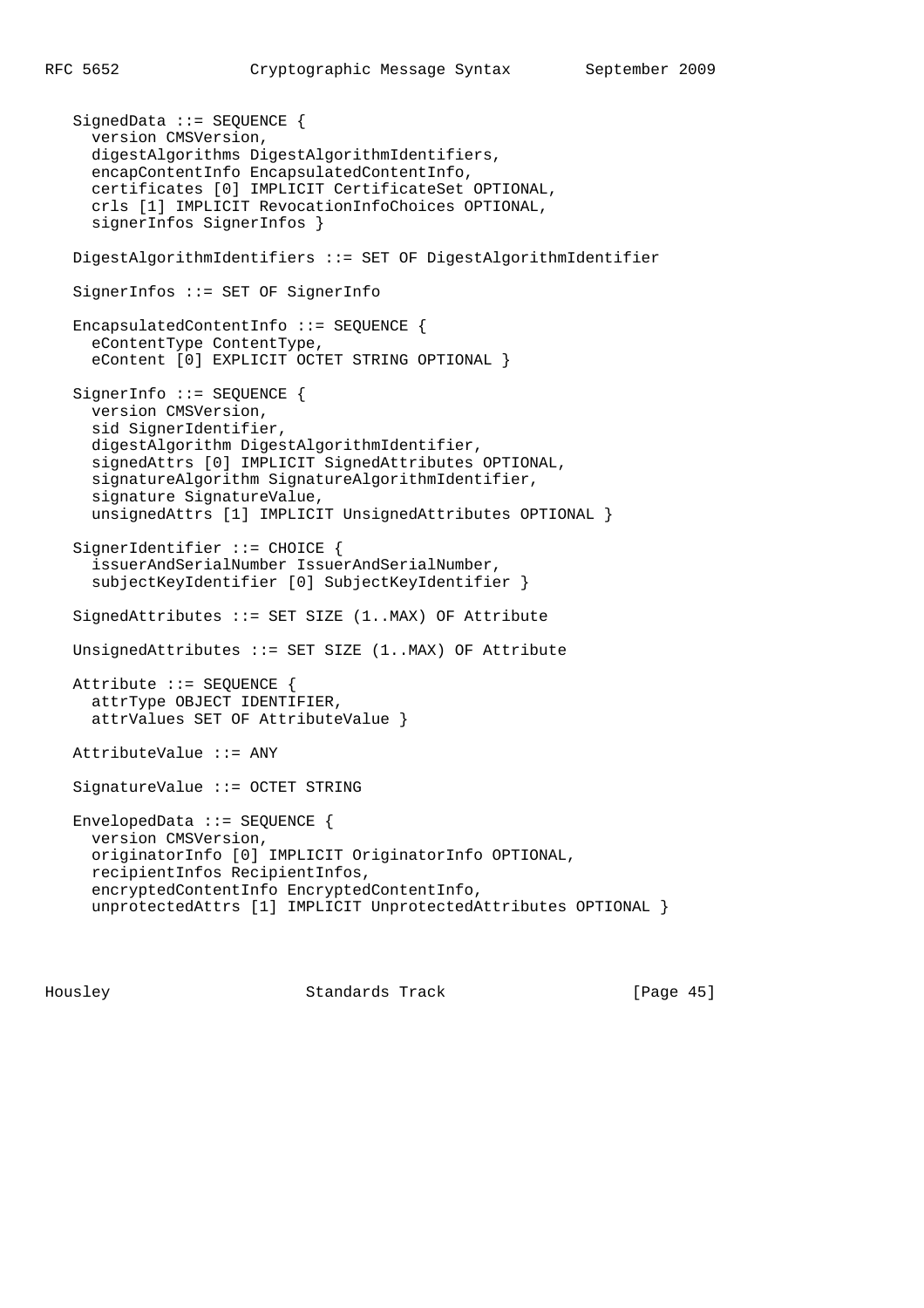```
 OriginatorInfo ::= SEQUENCE {
   certs [0] IMPLICIT CertificateSet OPTIONAL,
   crls [1] IMPLICIT RevocationInfoChoices OPTIONAL }
 RecipientInfos ::= SET SIZE (1..MAX) OF RecipientInfo
 EncryptedContentInfo ::= SEQUENCE {
  contentType ContentType,
   contentEncryptionAlgorithm ContentEncryptionAlgorithmIdentifier,
   encryptedContent [0] IMPLICIT EncryptedContent OPTIONAL }
 EncryptedContent ::= OCTET STRING
 UnprotectedAttributes ::= SET SIZE (1..MAX) OF Attribute
 RecipientInfo ::= CHOICE {
  ktri KeyTransRecipientInfo,
  kari [1] KeyAgreeRecipientInfo,
  kekri [2] KEKRecipientInfo,
   pwri [3] PasswordRecipientInfo,
   ori [4] OtherRecipientInfo }
 EncryptedKey ::= OCTET STRING
 KeyTransRecipientInfo ::= SEQUENCE {
   version CMSVersion, -- always set to 0 or 2
   rid RecipientIdentifier,
   keyEncryptionAlgorithm KeyEncryptionAlgorithmIdentifier,
   encryptedKey EncryptedKey }
 RecipientIdentifier ::= CHOICE {
   issuerAndSerialNumber IssuerAndSerialNumber,
   subjectKeyIdentifier [0] SubjectKeyIdentifier }
 KeyAgreeRecipientInfo ::= SEQUENCE {
   version CMSVersion, -- always set to 3
   originator [0] EXPLICIT OriginatorIdentifierOrKey,
   ukm [1] EXPLICIT UserKeyingMaterial OPTIONAL,
   keyEncryptionAlgorithm KeyEncryptionAlgorithmIdentifier,
   recipientEncryptedKeys RecipientEncryptedKeys }
 OriginatorIdentifierOrKey ::= CHOICE {
   issuerAndSerialNumber IssuerAndSerialNumber,
   subjectKeyIdentifier [0] SubjectKeyIdentifier,
   originatorKey [1] OriginatorPublicKey }
```
Housley Standards Track [Page 46]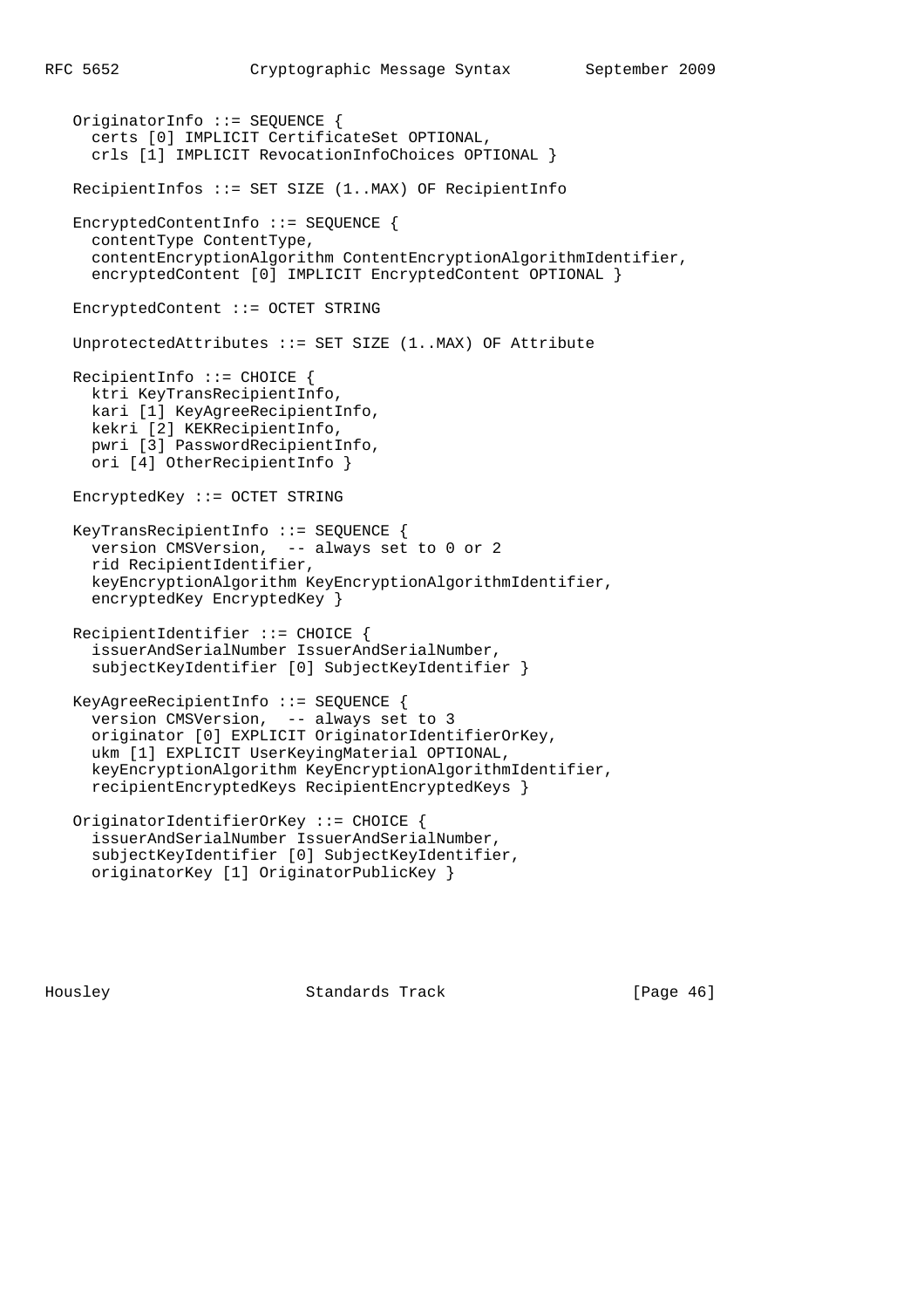OriginatorPublicKey ::= SEQUENCE { algorithm AlgorithmIdentifier, publicKey BIT STRING } RecipientEncryptedKeys ::= SEQUENCE OF RecipientEncryptedKey RecipientEncryptedKey ::= SEQUENCE { rid KeyAgreeRecipientIdentifier, encryptedKey EncryptedKey } KeyAgreeRecipientIdentifier ::= CHOICE { issuerAndSerialNumber IssuerAndSerialNumber, rKeyId [0] IMPLICIT RecipientKeyIdentifier } RecipientKeyIdentifier ::= SEQUENCE { subjectKeyIdentifier SubjectKeyIdentifier, date GeneralizedTime OPTIONAL, other OtherKeyAttribute OPTIONAL } SubjectKeyIdentifier ::= OCTET STRING KEKRecipientInfo ::= SEQUENCE { version CMSVersion, -- always set to 4 kekid KEKIdentifier, keyEncryptionAlgorithm KeyEncryptionAlgorithmIdentifier, encryptedKey EncryptedKey } KEKIdentifier ::= SEQUENCE { keyIdentifier OCTET STRING, date GeneralizedTime OPTIONAL, other OtherKeyAttribute OPTIONAL } PasswordRecipientInfo ::= SEQUENCE { version CMSVersion, -- always set to 0 keyDerivationAlgorithm [0] KeyDerivationAlgorithmIdentifier OPTIONAL, keyEncryptionAlgorithm KeyEncryptionAlgorithmIdentifier, encryptedKey EncryptedKey } OtherRecipientInfo ::= SEQUENCE { oriType OBJECT IDENTIFIER, oriValue ANY DEFINED BY oriType } DigestedData ::= SEQUENCE { version CMSVersion, digestAlgorithm DigestAlgorithmIdentifier, encapContentInfo EncapsulatedContentInfo, digest Digest }

Housley Standards Track [Page 47]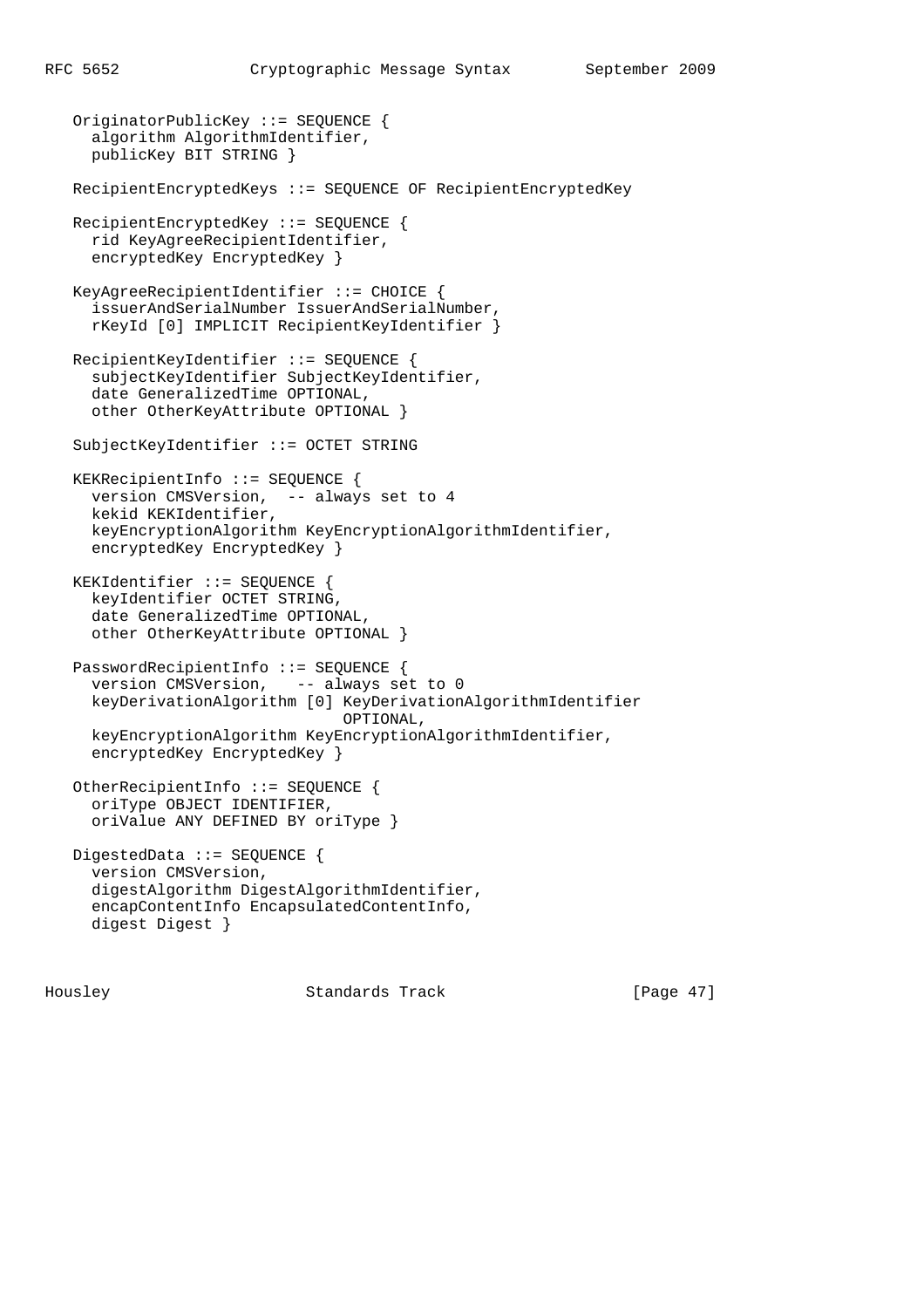Digest ::= OCTET STRING

 EncryptedData ::= SEQUENCE { version CMSVersion, encryptedContentInfo EncryptedContentInfo, unprotectedAttrs [1] IMPLICIT UnprotectedAttributes OPTIONAL }

 AuthenticatedData ::= SEQUENCE { version CMSVersion, originatorInfo [0] IMPLICIT OriginatorInfo OPTIONAL, recipientInfos RecipientInfos, macAlgorithm MessageAuthenticationCodeAlgorithm, digestAlgorithm [1] DigestAlgorithmIdentifier OPTIONAL, encapContentInfo EncapsulatedContentInfo, authAttrs [2] IMPLICIT AuthAttributes OPTIONAL, mac MessageAuthenticationCode, unauthAttrs [3] IMPLICIT UnauthAttributes OPTIONAL }

AuthAttributes ::= SET SIZE (1..MAX) OF Attribute

UnauthAttributes ::= SET SIZE (1..MAX) OF Attribute

MessageAuthenticationCode ::= OCTET STRING

DigestAlgorithmIdentifier ::= AlgorithmIdentifier

SignatureAlgorithmIdentifier ::= AlgorithmIdentifier

KeyEncryptionAlgorithmIdentifier ::= AlgorithmIdentifier

ContentEncryptionAlgorithmIdentifier ::= AlgorithmIdentifier

MessageAuthenticationCodeAlgorithm ::= AlgorithmIdentifier

KeyDerivationAlgorithmIdentifier ::= AlgorithmIdentifier

RevocationInfoChoices ::= SET OF RevocationInfoChoice

```
 RevocationInfoChoice ::= CHOICE {
   crl CertificateList,
   other [1] IMPLICIT OtherRevocationInfoFormat }
```

```
 OtherRevocationInfoFormat ::= SEQUENCE {
   otherRevInfoFormat OBJECT IDENTIFIER,
   otherRevInfo ANY DEFINED BY otherRevInfoFormat }
```
Housley Standards Track [Page 48]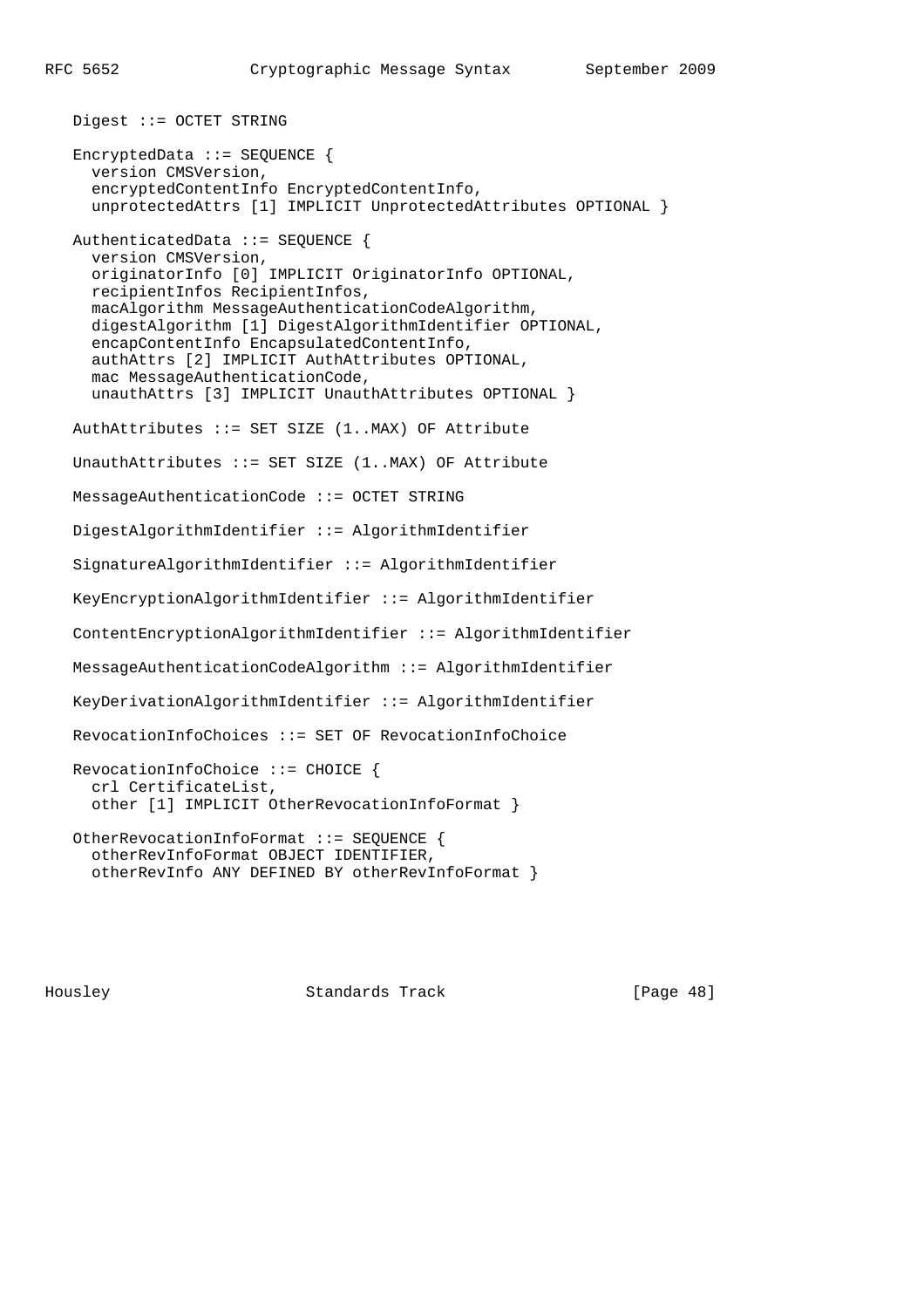CertificateChoices ::= CHOICE { certificate Certificate, extendedCertificate [0] IMPLICIT ExtendedCertificate, -- Obsolete<br>vlAttrCert [1] IMPLICIT AttributeCertificateV1, -- Obsolete v1AttrCert [1] IMPLICIT AttributeCertificateV1, v2AttrCert [2] IMPLICIT AttributeCertificateV2, other [3] IMPLICIT OtherCertificateFormat } AttributeCertificateV2 ::= AttributeCertificate OtherCertificateFormat ::= SEQUENCE { otherCertFormat OBJECT IDENTIFIER, otherCert ANY DEFINED BY otherCertFormat } CertificateSet ::= SET OF CertificateChoices IssuerAndSerialNumber ::= SEQUENCE { issuer Name, serialNumber CertificateSerialNumber } CMSVersion ::= INTEGER  $\{ v0(0), v1(1), v2(2), v3(3), v4(4), v5(5) \}$  UserKeyingMaterial ::= OCTET STRING OtherKeyAttribute ::= SEQUENCE { keyAttrId OBJECT IDENTIFIER, keyAttr ANY DEFINED BY keyAttrId OPTIONAL } -- Content Type Object Identifiers  $id-ct-contentInfo OBJECT IDENTIFFIER :: = { iso(1) member-body(2) }$ us(840) rsadsi(113549) pkcs(1) pkcs9(9) smime(16) ct(1) 6 } id-data OBJECT IDENTIFIER  $::=$  { iso(1) member-body(2) us(840) rsadsi(113549) pkcs(1) pkcs7(7) 1 }  $id\text{-signedData OBJECT IDENTIFYER}$  :=  $\{ \text{iso}(1) \text{ member-body}(2)$  us(840) rsadsi(113549) pkcs(1) pkcs7(7) 2 }  $id$ -envelopedData OBJECT IDENTIFIER  $::=$  {  $iso(1)$  member-body(2) us(840) rsadsi(113549) pkcs(1) pkcs7(7) 3 } id-digestedData OBJECT IDENTIFIER  $::=$  { iso(1) member-body(2) us(840) rsadsi(113549) pkcs(1) pkcs7(7) 5 }  $id$ -encryptedData OBJECT IDENTIFIER ::= { iso(1) member-body(2) us(840) rsadsi(113549) pkcs(1) pkcs7(7) 6 }

Housley Standards Track [Page 49]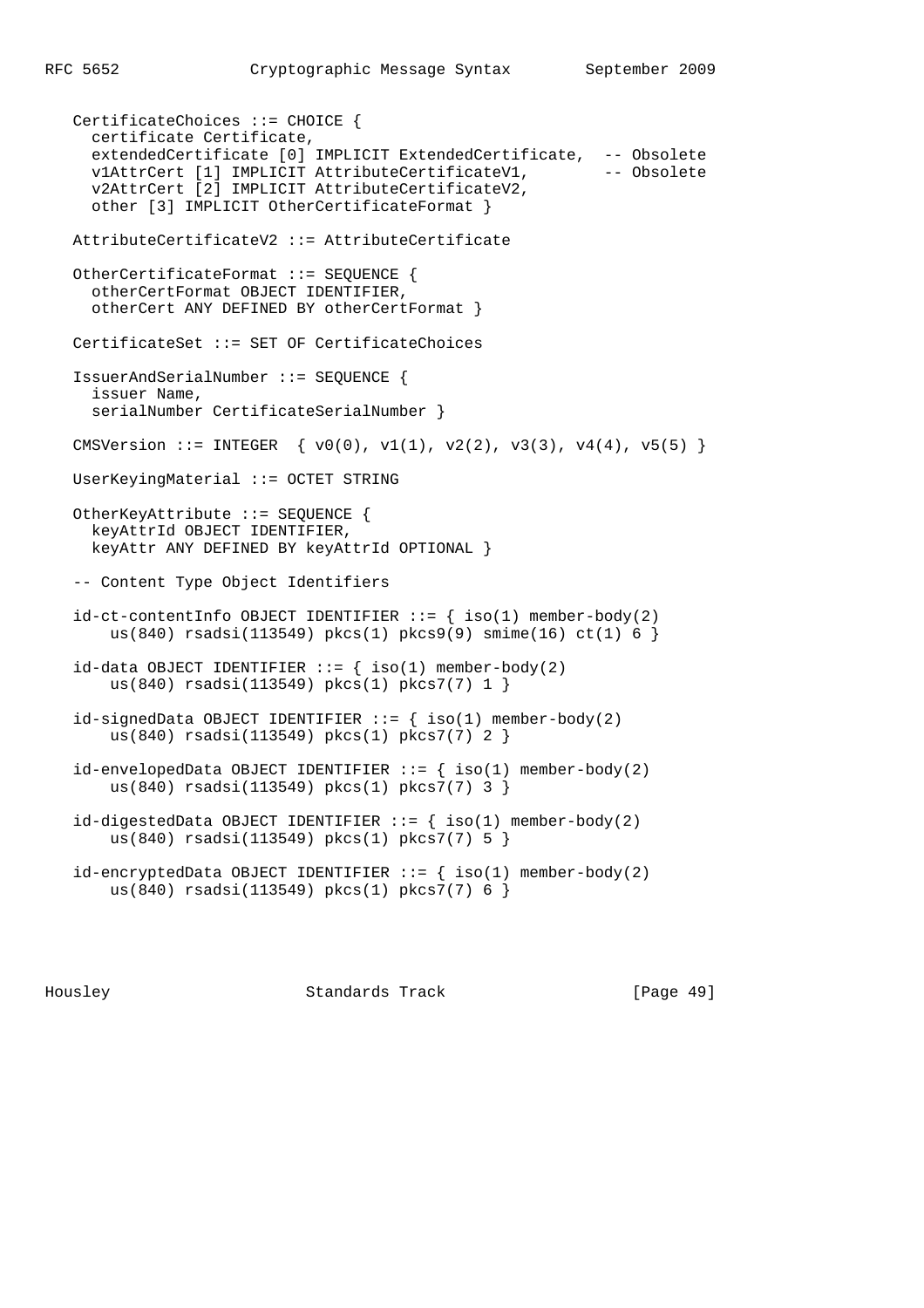```
id-ct-authData OBJECT IDENTIFYER ::= { iso(1) member-body(2) } us(840) rsadsi(113549) pkcs(1) pkcs-9(9) smime(16) ct(1) 2 }
 -- The CMS Attributes
 MessageDigest ::= OCTET STRING
 SigningTime ::= Time
 Time ::= CHOICE {
  utcTime UTCTime,
   generalTime GeneralizedTime }
 Countersignature ::= SignerInfo
 -- Attribute Object Identifiers
id-contentType OBJECT IDENTIFIER ::= { iso(1) member-body(2)
     us(840) rsadsi(113549) pkcs(1) pkcs9(9) 3 }
id-messageDigest OBJECT IDENTIFIER ::= \{ iso(1) member-body(2)
     us(840) rsadsi(113549) pkcs(1) pkcs9(9) 4 }
id\text{-}sigmoid object identifier ::= { iso(1) member-body(2)
     us(840) rsadsi(113549) pkcs(1) pkcs9(9) 5 }
id-countersignature OBJECT IDENTIFIER ::= { iso(1) member-body(2)
     us(840) rsadsi(113549) pkcs(1) pkcs9(9) 6 }
 -- Obsolete Extended Certificate syntax from PKCS #6
 ExtendedCertificateOrCertificate ::= CHOICE {
  certificate Certificate,
   extendedCertificate [0] IMPLICIT ExtendedCertificate }
 ExtendedCertificate ::= SEQUENCE {
  extendedCertificateInfo ExtendedCertificateInfo,
   signatureAlgorithm SignatureAlgorithmIdentifier,
  signature Signature }
 ExtendedCertificateInfo ::= SEQUENCE {
  version CMSVersion,
   certificate Certificate,
   attributes UnauthAttributes }
 Signature ::= BIT STRING
 END -- of CryptographicMessageSyntax2004
```
Housley Standards Track [Page 50]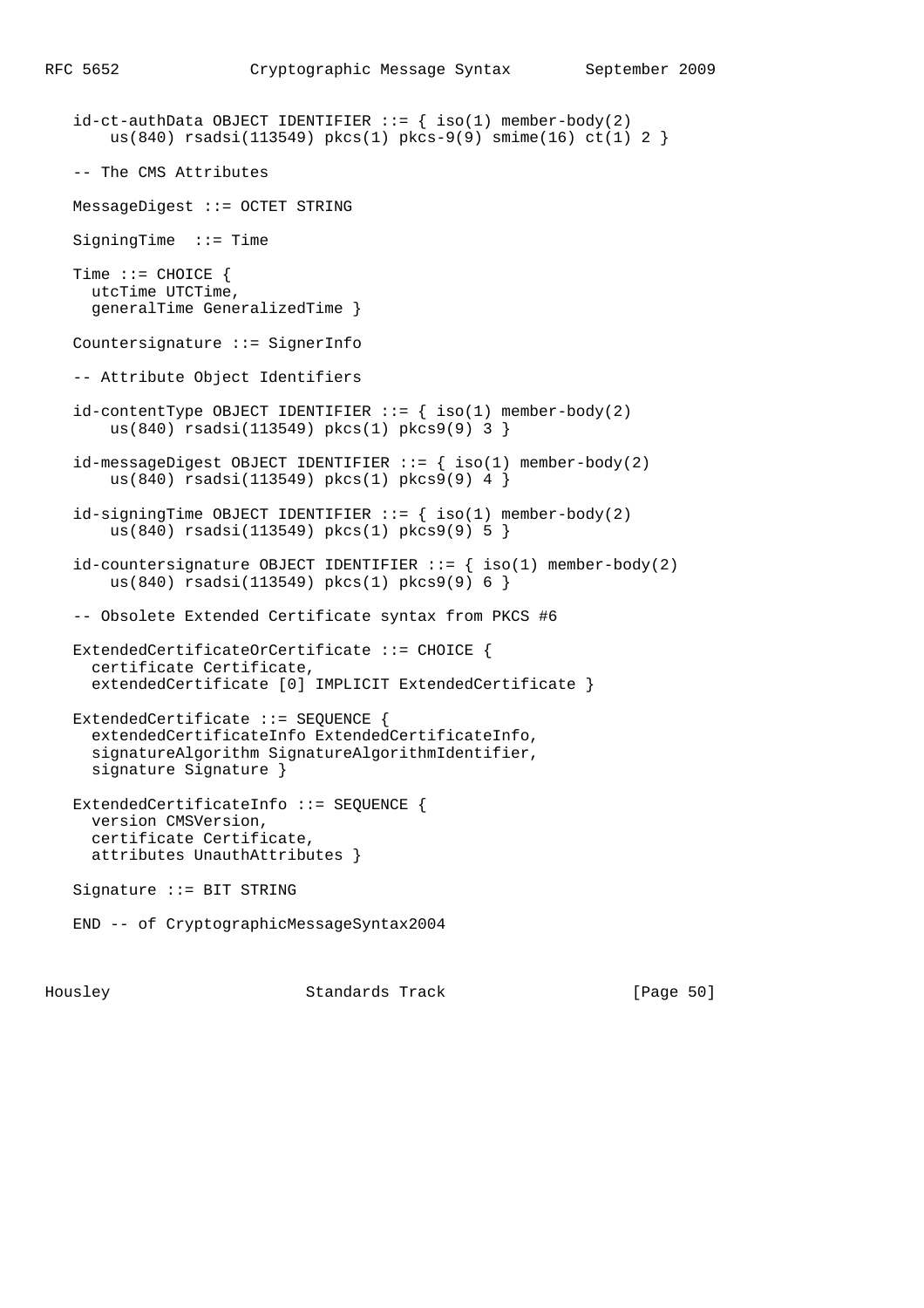12.2. Version 1 Attribute Certificate ASN.1 Module AttributeCertificateVersion1  $\{\text{iso}(1) \text{ member-body}(2) \text{us}(840) \text{ rsadsi}(113549)\}$  $pkcs(1) pkcs-9(9) simine(16) modules(0) v1AttrCert(15)$  DEFINITIONS EXPLICIT TAGS ::= BEGIN -- EXPORTS All IMPORTS -- Imports from RFC 5280 [PROFILE], Appendix A.1 AlgorithmIdentifier, Attribute, CertificateSerialNumber, Extensions, UniqueIdentifier FROM PKIX1Explicit88 { iso(1) identified-organization(3) dod(6) internet(1) security(5) mechanisms(5) pkix(7) mod(0) pkix1-explicit(18) } -- Imports from RFC 5280 [PROFILE], Appendix A.2 GeneralNames FROM PKIX1Implicit88  $\{ iso(1) *identified-organization(3)  $dod(6)$*$  internet(1) security(5) mechanisms(5) pkix(7) mod(0) pkix1-implicit(19) } -- Imports from RFC 3281 [ACPROFILE], Appendix B AttCertValidityPeriod, IssuerSerial FROM PKIXAttributeCertificate  $\{ iso(1) *identified-organization(3)  $dod(6)$*$  internet(1) security(5) mechanisms(5) pkix(7)  $mod(0)$  attribute-cert(12) } ; -- Definition extracted from X.509-1997 [X.509-97], but -- different type names are used to avoid collisions. AttributeCertificateV1 ::= SEQUENCE { acInfo AttributeCertificateInfoV1, signatureAlgorithm AlgorithmIdentifier,

signature BIT STRING }

Housley Standards Track [Page 51]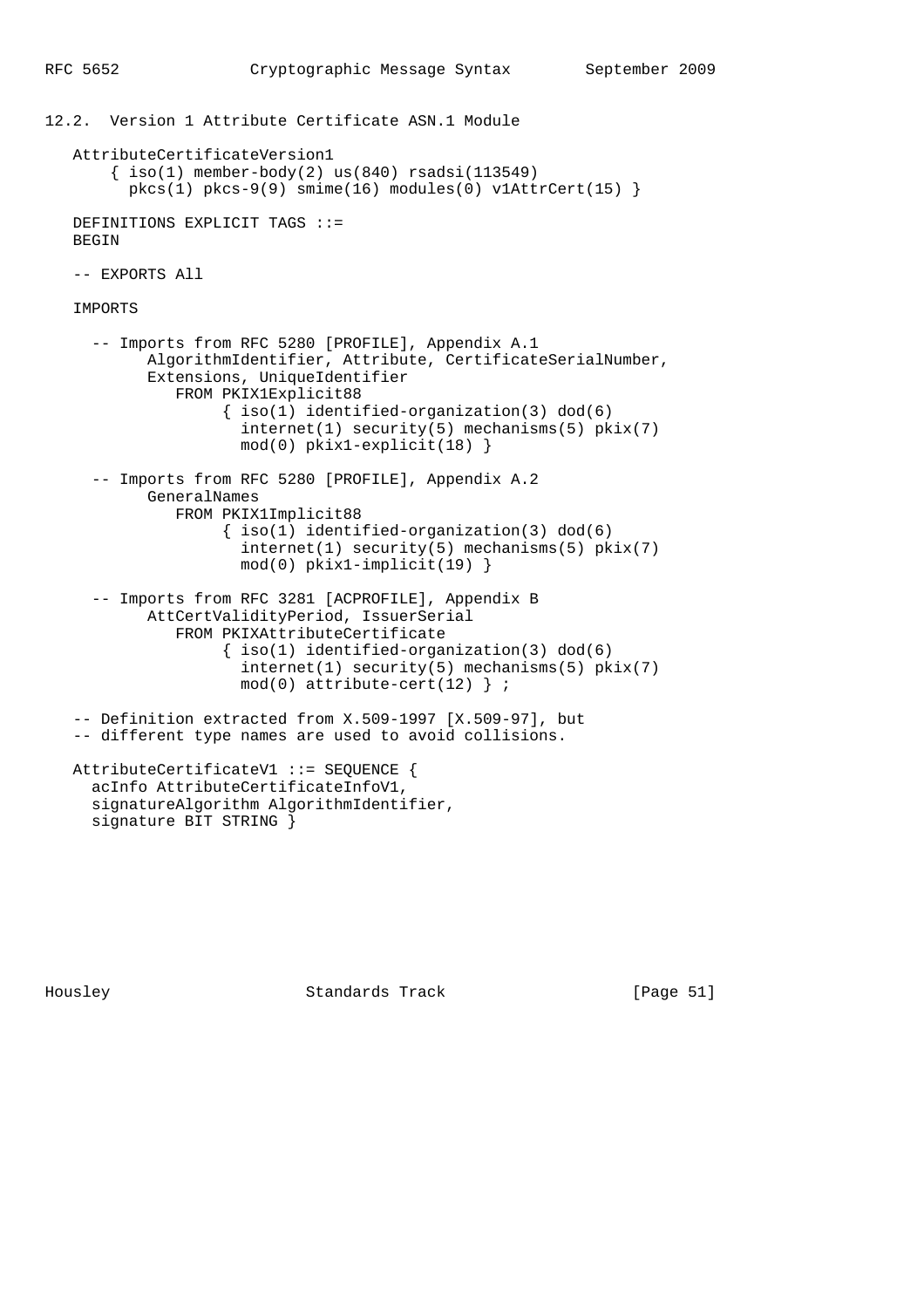AttributeCertificateInfoV1 ::= SEQUENCE { version AttCertVersionV1 DEFAULT v1, subject CHOICE { baseCertificateID [0] IssuerSerial, -- associated with a Public Key Certificate subjectName [1] GeneralNames }, -- associated with a name issuer GeneralNames, signature AlgorithmIdentifier, serialNumber CertificateSerialNumber, attCertValidityPeriod AttCertValidityPeriod, attributes SEQUENCE OF Attribute, issuerUniqueID UniqueIdentifier OPTIONAL, extensions Extensions OPTIONAL }

AttCertVersionV1 ::= INTEGER { v1(0) }

END -- of AttributeCertificateVersion1

- 13. References
- 13.1. Normative References
	- [ACPROFILE] Farrell, S. and R. Housley, "An Internet Attribute Certificate Profile for Authorization", RFC 3281, April 2002.
	- [PROFILE] Cooper, D., Santesson, S., Farrell, S., Boeyen, S., Housley, R., and W. Polk, "Internet X.509 Public Key Infrastructure Certificate and Certificate Revocation List (CRL) Profile", RFC 5280, May 2008.
	- [STDWORDS] Bradner, S., "Key words for use in RFCs to Indicate Requirement Levels", BCP 14, RFC 2119, March 1997.
	- [X.208-88] CCITT. Recommendation X.208: Specification of Abstract Syntax Notation One (ASN.1), 1988.
	- [X.209-88] CCITT. Recommendation X.209: Specification of Basic Encoding Rules for Abstract Syntax Notation One (ASN.1), 1988.
	- [X.501-88] CCITT. Recommendation X.501: The Directory Models, 1988.
	- [X.509-88] CCITT. Recommendation X.509: The Directory Authentication Framework, 1988.

Housley Standards Track [Page 52]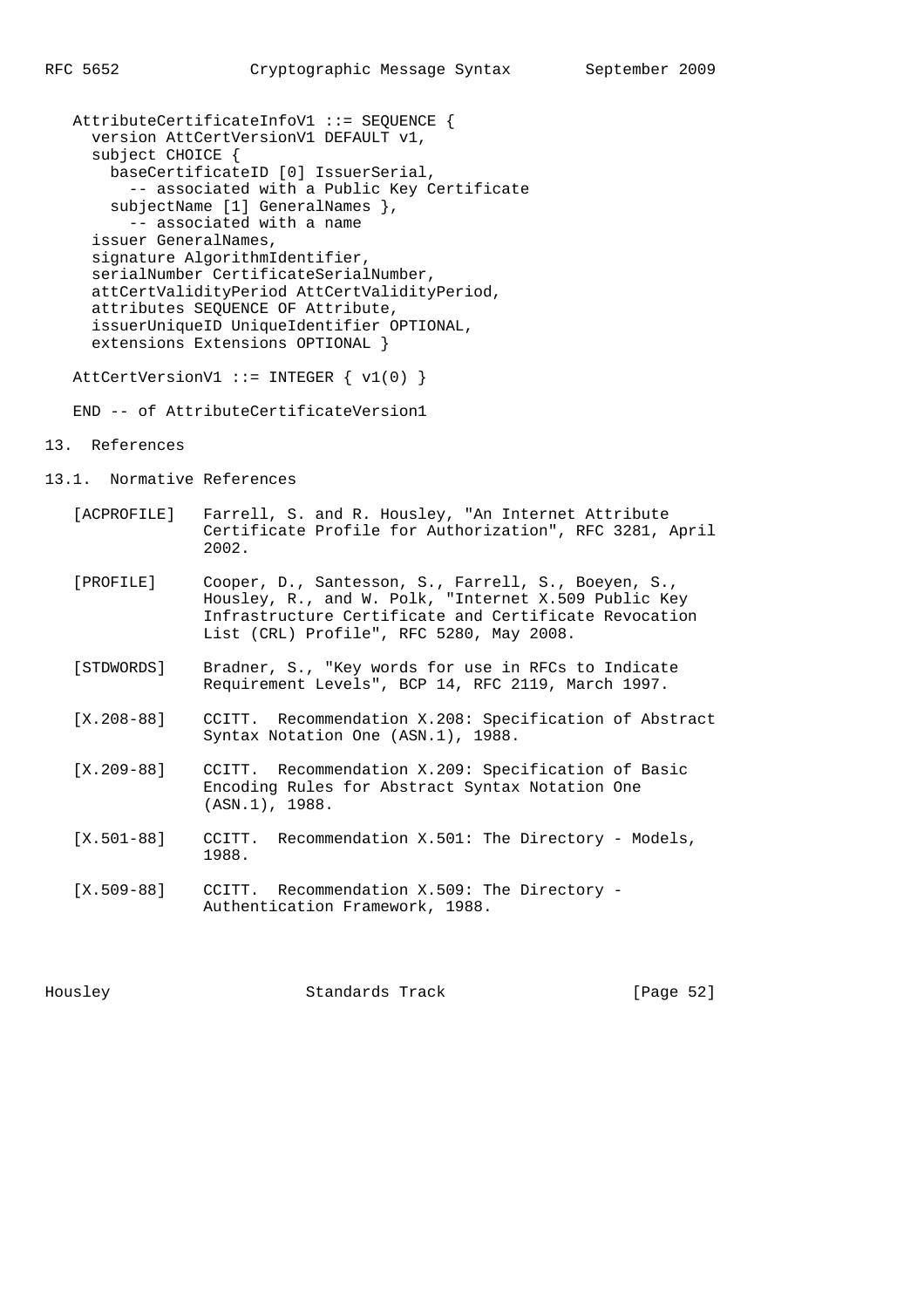[X.509-97] ITU-T. Recommendation X.509: The Directory - Authentication Framework, 1997.

 [X.509-00] ITU-T. Recommendation X.509: The Directory - Authentication Framework, 2000.

13.2. Informative References

- [CMS1] Housley, R., "Cryptographic Message Syntax", RFC 2630, June 1999.
- [CMS2] Housley, R., "Cryptographic Message Syntax (CMS)", RFC 3369, August 2002.
- [CMS3] Housley, R., "Cryptographic Message Syntax (CMS)", RFC 3852, July 2004.
- [CMSALG] Housley, R., "Cryptographic Message Syntax (CMS) Algorithms", RFC 3370, August 2002.
- [CMSMSIG] Housley, R., "Cryptographic Message Syntax (CMS) Multiple Signer Clarification", RFC 4853, April 2007.
- [DH-X9.42] Rescorla, E., "Diffie-Hellman Key Agreement Method", RFC 2631, June 1999.
- [ESS] Hoffman, P., Ed., "Enhanced Security Services for S/MIME", RFC 2634, June 1999.
- [MSAC] Microsoft Development Network (MSDN) Library, "Authenticode", April 2004 Release.
- [MSG2] Dusse, S., Hoffman, P., Ramsdell, B., Lundblade, L., and L. Repka, "S/MIME Version 2 Message Specification", RFC 2311, March 1998.
- [MSG3] Ramsdell, B., Ed., "S/MIME Version 3 Message Specification", RFC 2633, June 1999.
- [MSG3.1] Ramsdell, B., Ed., "Secure/Multipurpose Internet Mail Extensions (S/MIME) Version 3.1 Message Specification", RFC 3851, July 2004.
- [NEWPKCS#1] Kaliski, B. and J. Staddon, "PKCS #1: RSA Cryptography Specifications Version 2.0", RFC 2437, October 1998.

Housley Standards Track [Page 53]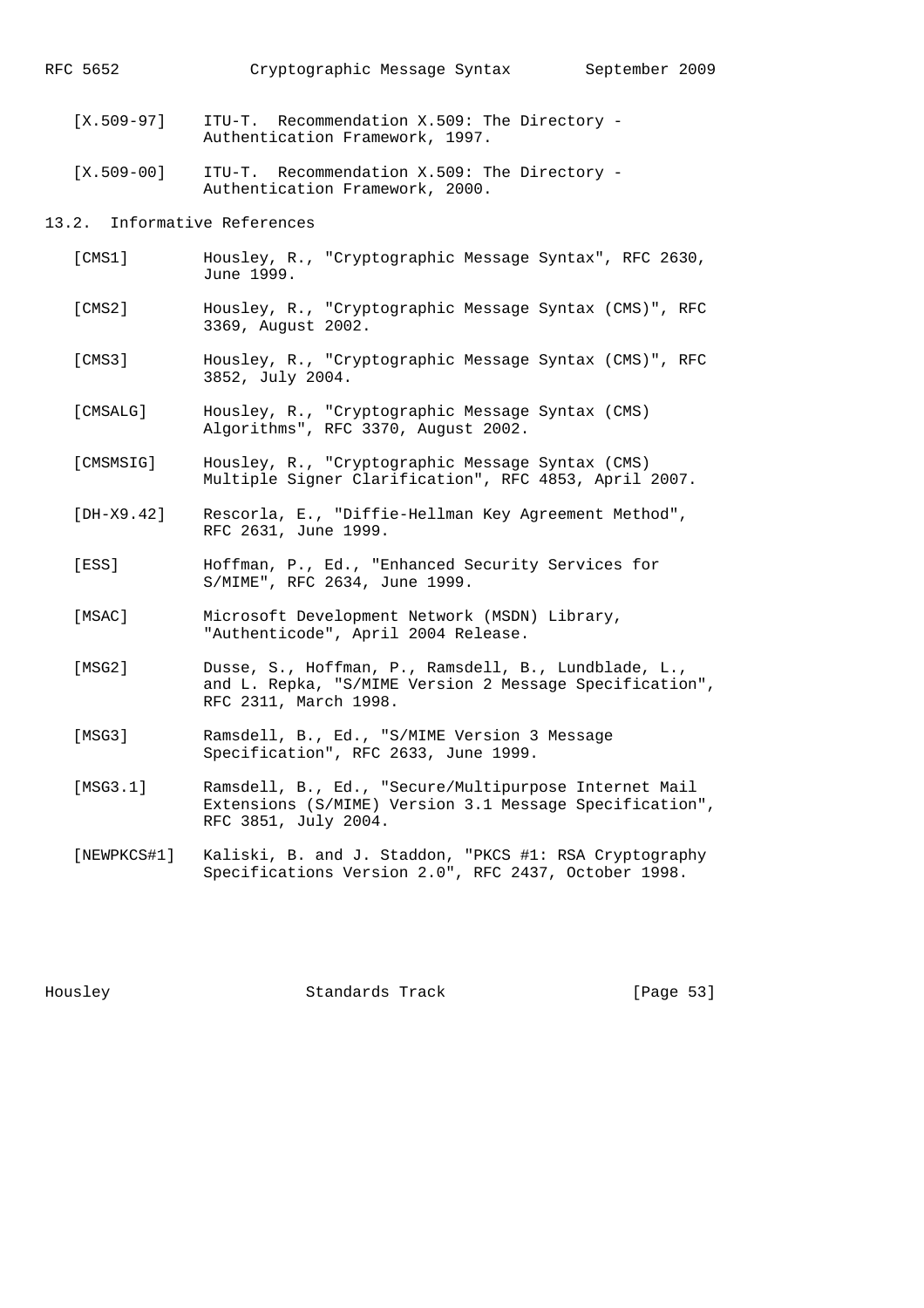RFC 5652 Cryptographic Message Syntax September 2009 [OCSP] Myers, M., Ankney, R., Malpani, A., Galperin, S., and C. Adams, "X.509 Internet Public Key Infrastructure Online Certificate Status Protocol - OCSP", RFC 2560, June 1999. [PKCS#1] Kaliski, B., "PKCS #1: RSA Encryption Version 1.5", RFC 2313, March 1998. [PKCS#6] RSA Laboratories. PKCS #6: Extended-Certificate Syntax Standard, Version 1.5. November 1993. [PKCS#7] Kaliski, B., "PKCS #7: Cryptographic Message Syntax Version 1.5", RFC 2315, March 1998. [PKCS#9] RSA Laboratories. PKCS #9: Selected Attribute Types, Version 1.1. November 1993. [PWRI] Gutmann, P., "Password-based Encryption for CMS", RFC 3211, December 2001. [RANDOM] Eastlake, D., 3rd, Schiller, J., and S. Crocker, "Randomness Requirements for Security", BCP 106, RFC 4086, June 2005.

#### 14. Security Considerations

 The Cryptographic Message Syntax provides a method for digitally signing data, digesting data, encrypting data, and authenticating data.

 Implementations must protect the signer's private key. Compromise of the signer's private key permits masquerade.

 Implementations must protect the key management private key, the key-encryption key, and the content-encryption key. Compromise of the key management private key or the key-encryption key may result in the disclosure of all contents protected with that key. Similarly, compromise of the content-encryption key may result in disclosure of the associated encrypted content.

 Implementations must protect the key management private key and the message-authentication key. Compromise of the key management private key permits masquerade of authenticated data. Similarly, compromise of the message-authentication key may result in undetectable modification of the authenticated content.

Housley Standards Track [Page 54]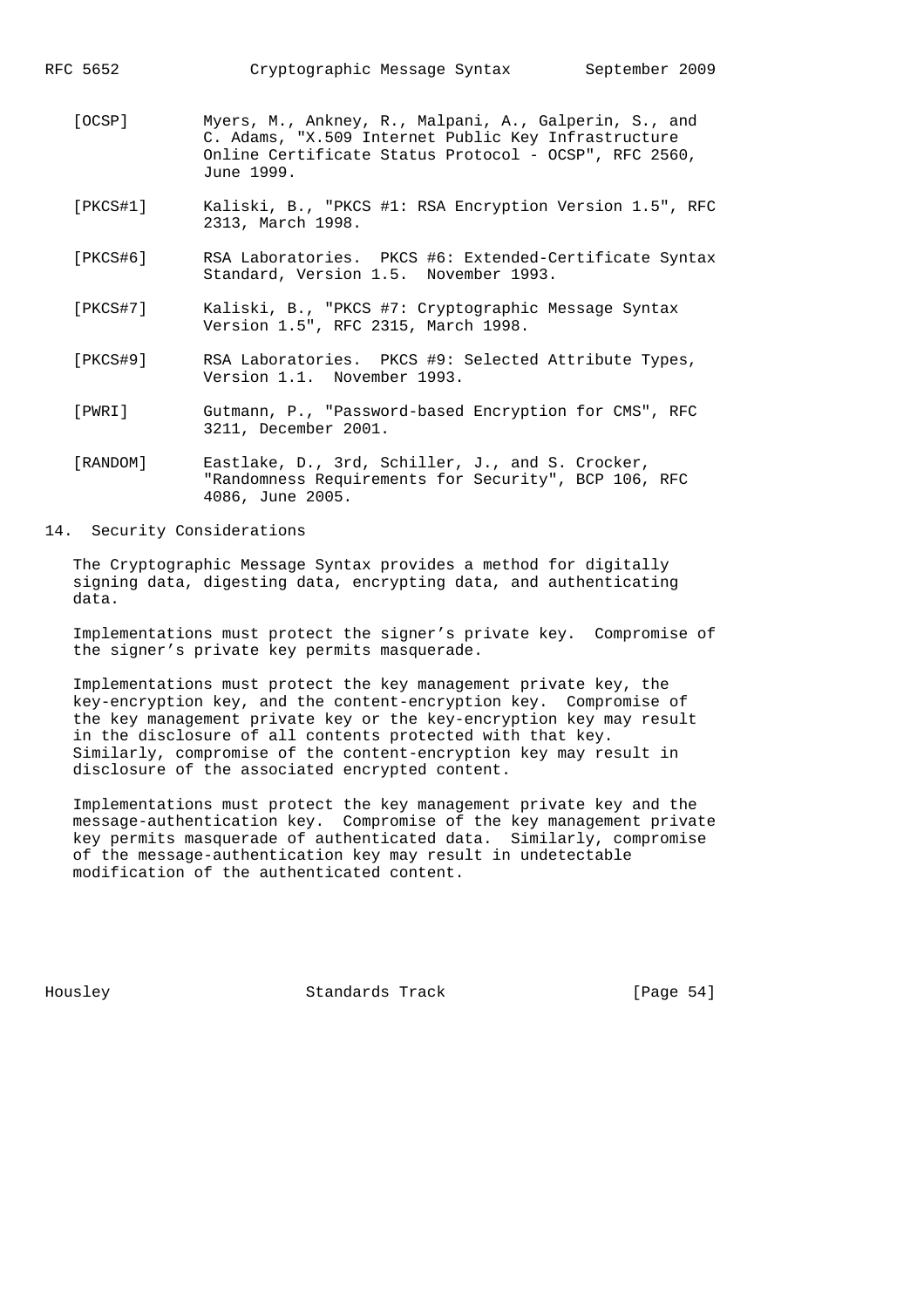The key management technique employed to distribute message authentication keys must itself provide data origin authentication; otherwise, the contents are delivered with integrity from an unknown source. Neither RSA [PKCS#1] [NEWPKCS#1] nor Ephemeral-Static Diffie-Hellman [DH-X9.42] provide the necessary data origin authentication. Static-Static Diffie-Hellman [DH-X9.42] does provide the necessary data origin authentication when both the originator and recipient public keys are bound to appropriate identities in X.509 certificates.

When more than two parties share the same message-authentication key, data origin authentication is not provided. Any party that knows the message-authentication key can compute a valid MAC; therefore, the contents could originate from any one of the parties.

 Implementations must randomly generate content-encryption keys, message-authentication keys, initialization vectors (IVs), and padding. Also, the generation of public/private key pairs relies on random numbers. The use of inadequate pseudo-random number generators (PRNGs) to generate cryptographic keys can result in little or no security. An attacker may find it much easier to reproduce the PRNG environment that produced the keys, searching the resulting small set of possibilities, rather than brute force searching the whole key space. The generation of quality random numbers is difficult. RFC 4086 [RANDOM] offers important guidance in this area.

 When using key-agreement algorithms or previously distributed symmetric key-encryption keys, a key-encryption key is used to encrypt the content-encryption key. If the key-encryption and content-encryption algorithms are different, the effective security is determined by the weaker of the two algorithms. If, for example, content is encrypted with Triple-DES using a 168-bit Triple-DES content-encryption key, and the content-encryption key is wrapped with RC2 using a 40-bit RC2 key-encryption key, then at most 40 bits of protection is provided. A trivial search to determine the value of the 40-bit RC2 key can recover the Triple-DES key, and then the Triple-DES key can be used to decrypt the content. Therefore, implementers must ensure that key-encryption algorithms are as strong or stronger than content-encryption algorithms.

 Implementers should be aware that cryptographic algorithms become weaker with time. As new cryptoanalysis techniques are developed and computing performance improves, the work factor to break a particular cryptographic algorithm will be reduced. Therefore, cryptographic algorithm implementations should be modular, allowing new algorithms to be readily inserted. That is, implementers should be prepared for the set of algorithms that must be supported to change over time.

Housley Standards Track [Page 55]